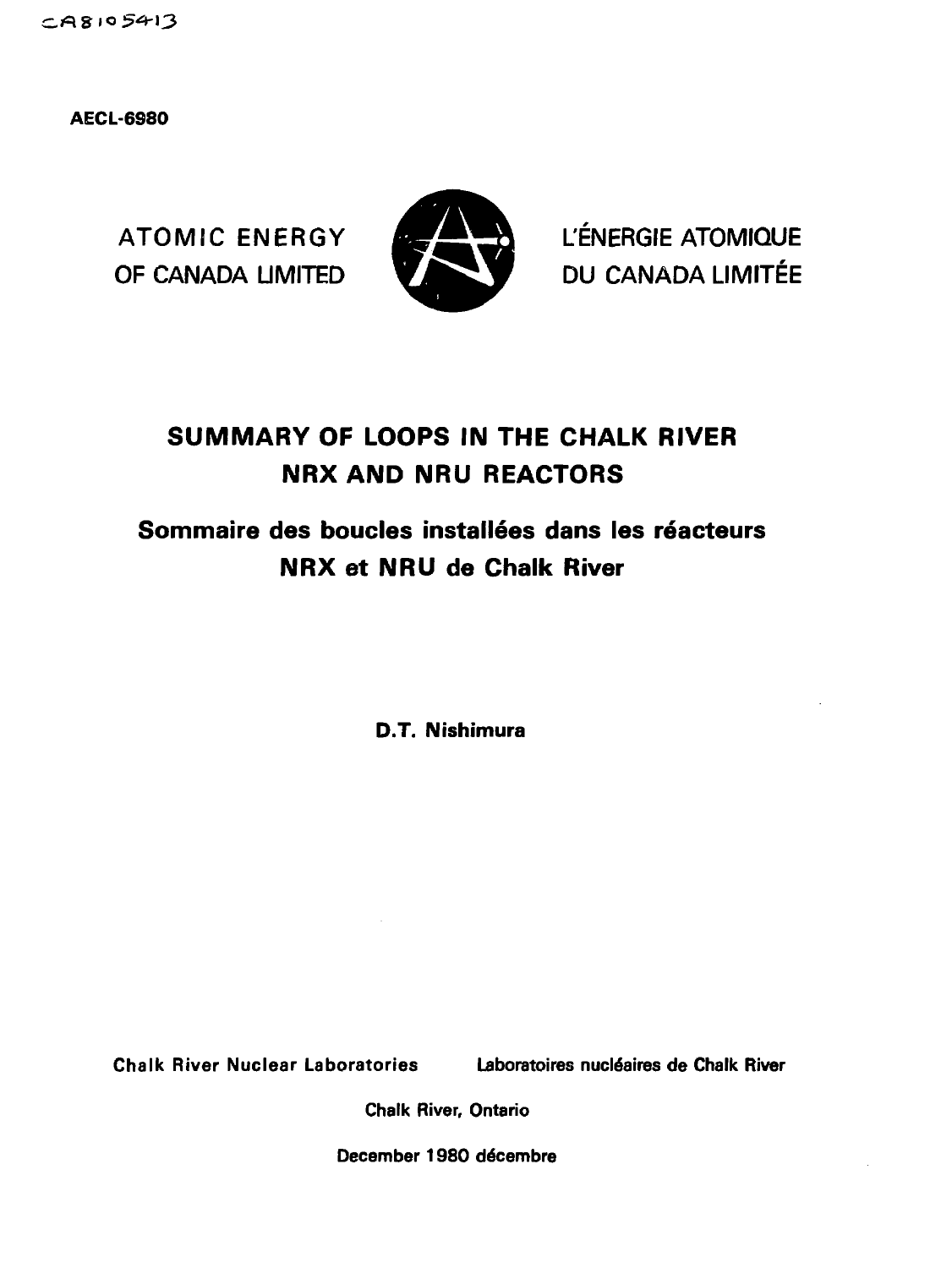# ATOMIC ENERGY OF CANADA LIMITED

SUMMARY OF LOOPS IN THE CHALK RIVER

NRX AND NRU REACTORS

by

D.T. Nishimura

Operations Division Chalk River Nuclear Laboratories Chalk River, Ontario KOJ 1J0 1980 December

AECL-6980

 $\sim 10$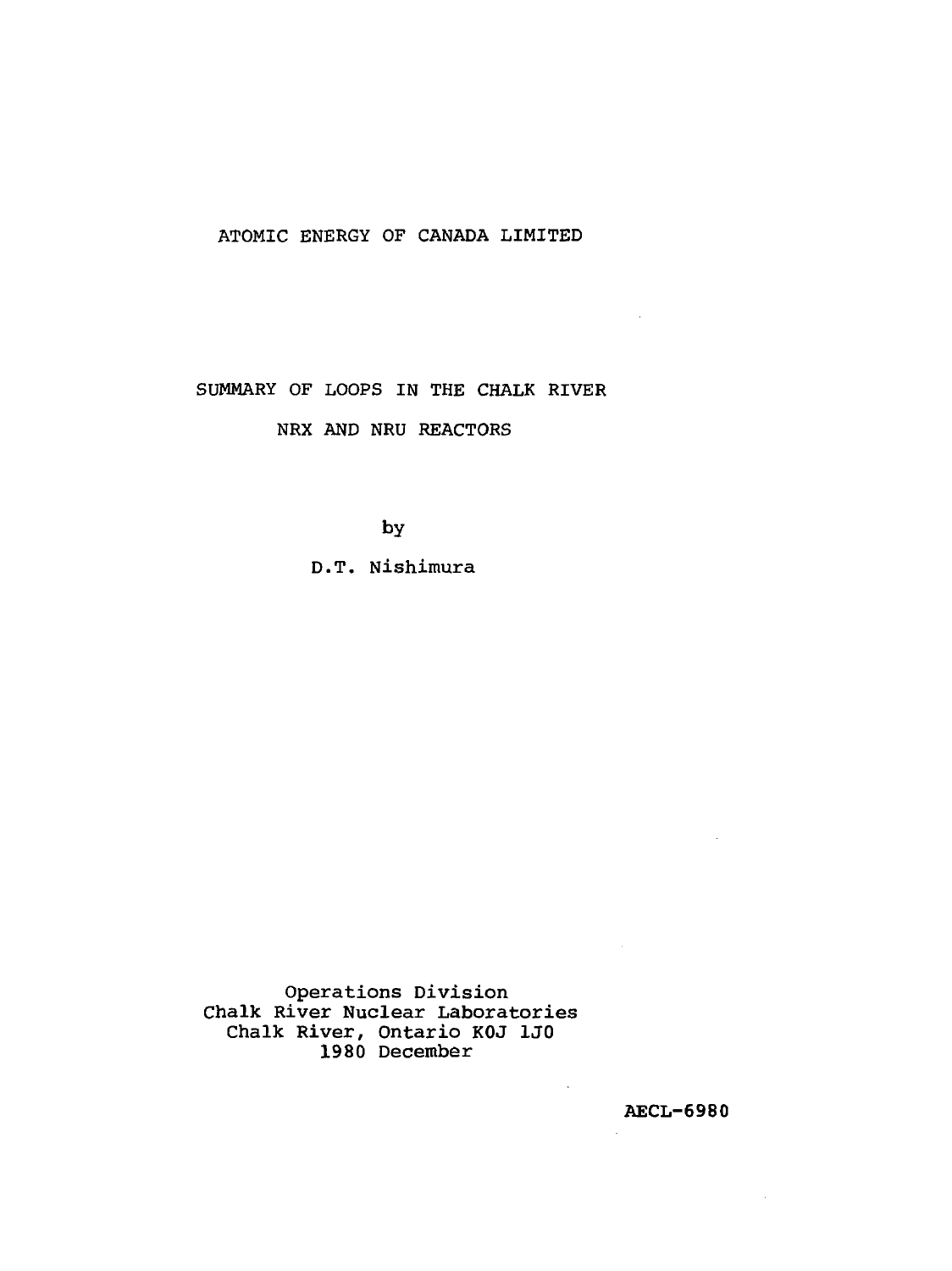# L <sup>1</sup>ENERGIE ATOMIQUE DU CANADA, LIMITEE

# Sommaire des boucles installées dans les réacteurs NRX et NRU de Chalk River

par

D.T. Nishimura

## Résumé

Les paramètres conceptuels et opérationnels des boucles à eau légère, à haute pression et â haute température installées dans les réacteurs NRX et NRU sont présentés dans le but d'aider les expérimentateurs à passer en revue ces installations pour leurs expériences. On présente également les données relatives à la conception et à l'exploitation des réacteurs NRX et NRU susceptibles d'intéresser les expérimentateurs.

> Laboratoires nucléaires **de** Chalk **River** Chalk River, **Ontario** KOJ 1J0

> > Décembre **1980**

**AECL-6980**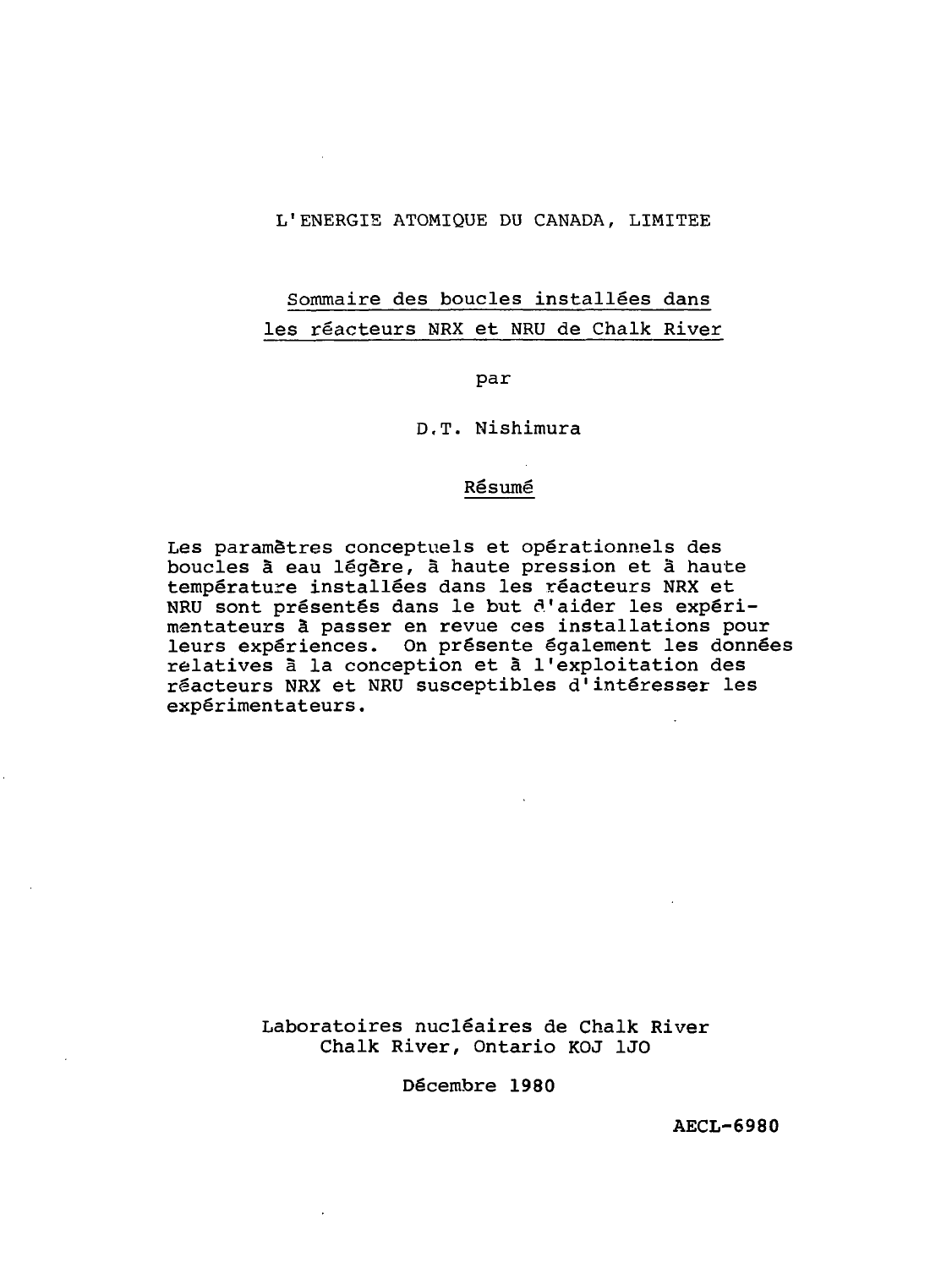# ATOMIC ENERGY OF CANADA LIMITED

Summary of Loops in the Chalk River

NRX and NRU Reactors

by

D.T. Nishimura

## Abstract

The design and operating parameters of the high pressure, high temperature light water loops in the NRX and NRU reactors are presented to assist experimenters reviewing these facilities for their experiments. The NRX and NRU reactor design and operating data of interest to the experimenters are also presented.

> Chalk River Nuclear Laboratories Chalk River, Ontario KOJ 1J0 1980 December

> > **AECL-6980**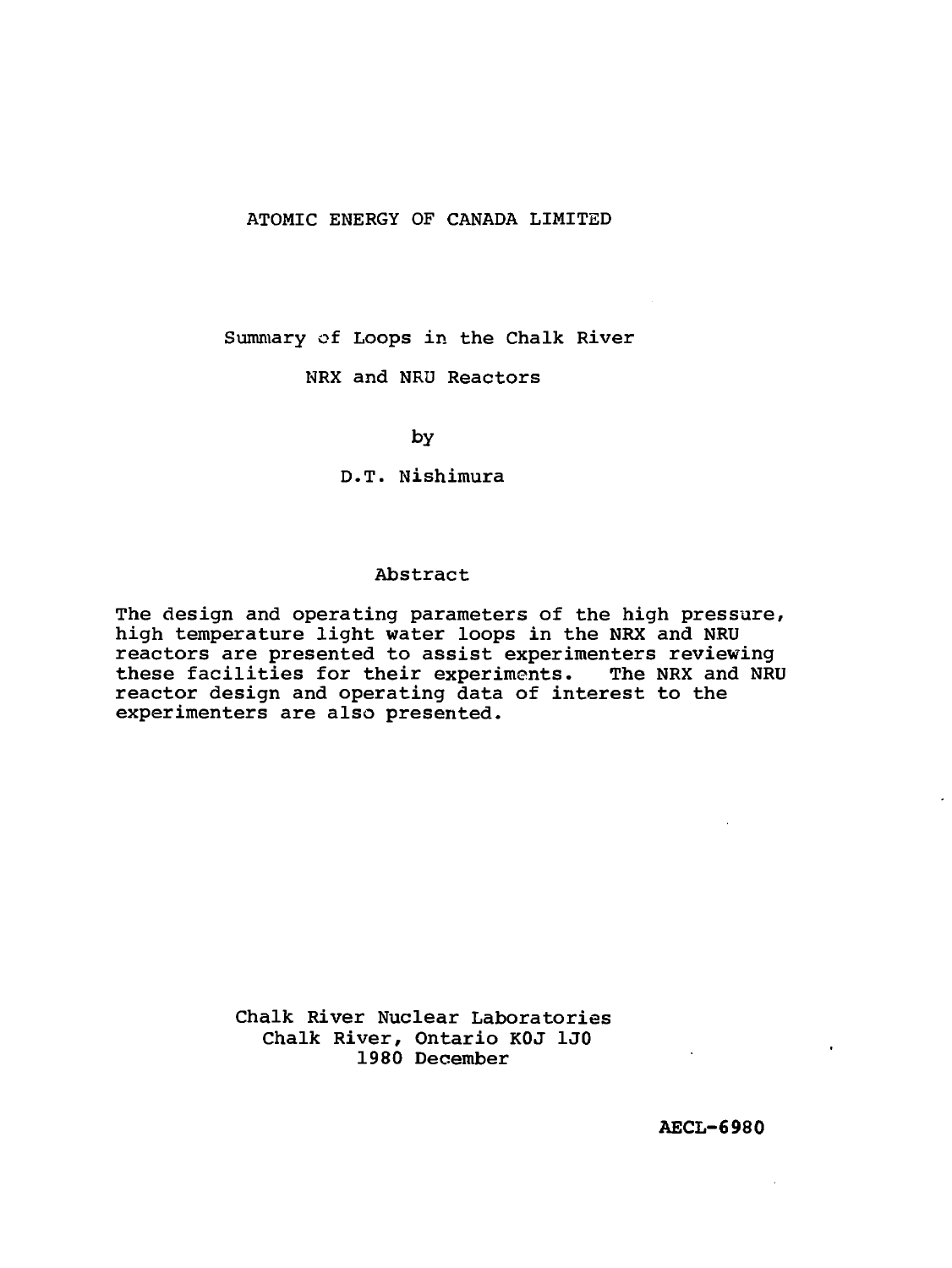# **CONTENTS**

| 1. | INTRODUCTION            |                    |                         |                         |  |  |  |  |
|----|-------------------------|--------------------|-------------------------|-------------------------|--|--|--|--|
| 2. |                         | NRX REACTOR        |                         |                         |  |  |  |  |
|    |                         |                    |                         | 2.1 Reactor Description |  |  |  |  |
|    | 2.2                     | Loops              |                         |                         |  |  |  |  |
|    |                         | 2.2.1 X-1 Loop     |                         |                         |  |  |  |  |
|    |                         | $2.2.2$ X-2 Loop   |                         |                         |  |  |  |  |
|    |                         | $2.2.3$ X-3 Loop   |                         |                         |  |  |  |  |
|    |                         | $2.2.4$ $X-4$ Loop |                         |                         |  |  |  |  |
|    |                         | $2.2.5$ $X-5$ Loop |                         |                         |  |  |  |  |
|    |                         | $2.2.6$ X-6 Loop   |                         |                         |  |  |  |  |
| 3. | NRU REACTOR             |                    |                         |                         |  |  |  |  |
|    |                         |                    | 3.1 Reactor Description |                         |  |  |  |  |
|    | 3.2                     | Loops              |                         |                         |  |  |  |  |
|    |                         | $3.2.1$ U-1 Loop   |                         |                         |  |  |  |  |
|    |                         | 3.2.2              |                         | $U-2$ Loop              |  |  |  |  |
|    |                         | $3.2.3$ $U-5$ Loop |                         |                         |  |  |  |  |
| 4. | <b>ACKNOWLEDGEMENTS</b> |                    |                         |                         |  |  |  |  |

 $\bar{z}$ 

 $\sim 10^{-10}$ 

 $\sim 100$  km s  $^{-1}$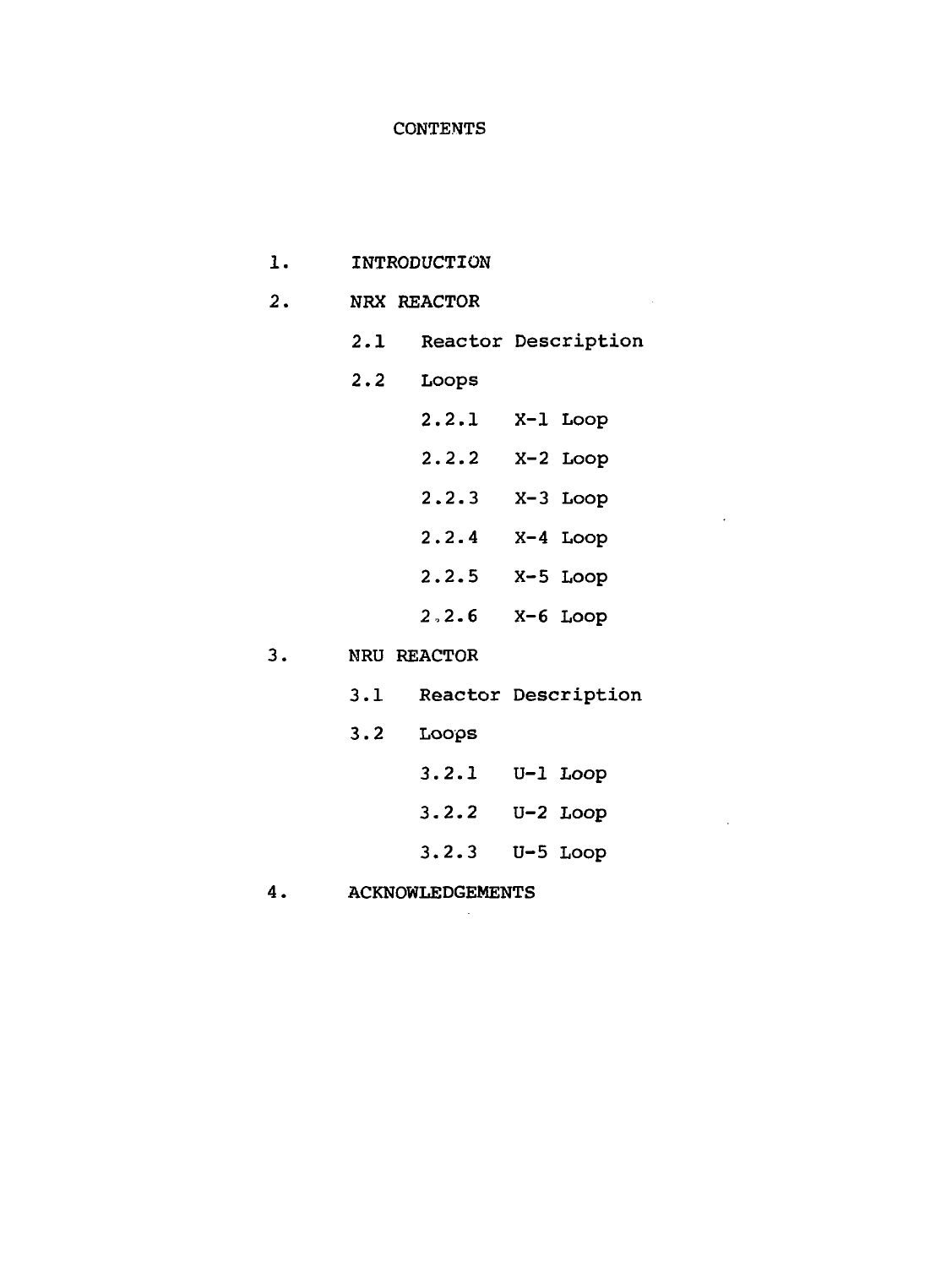# 1. INTRODUCTION

The concept of high pressure, high temperature light water loops with an in-reactor test section for fuel development, water chemistry, materials testing, etc. was introduced to the Chalk River Nuclear Laboratories by the United states Atomic Energy Commission and the Westinghous^ Atomic Power Division (WAPD) in 1950. The first high pressure, high temperature water loop started operating in the central thimble of the NRX reactor in 1951 and removed in 1952. This was followed by the installation of the WAPD CR-IV and CR-V loops starting in 1954.

An in-reactor loop is a closed circuit hydraulic system that provides a coolant and radiation environment similar to that in a nuclear power reactor. It consists of pump(s) to circulate the coolant, heaters to heat the coolant, cooler(s) to remove the excess heat, pressurizer to pressurize the coolant, test section(s) for the test assembly, piping to interconnect the components, and the electrical and process control system to power and control the process.

In the following sections, the NRX and NRU reactors and their experimental loops are briefly described with figures and tabulation of design and operating parameters pertinent to anyone wishing to determine the suitability of these facilities for their experiments. A few of the more important loop parameters for each loop are tabulated in Table 1.1 to facilitate comparing these loops.

It is worth noting that design parameters are not necessarily the operating parameters. The operating pressure is always about 15% lower than design to provide the headroom required to set the overpressure protection. Cooler heat removal capacity is given for nominal operating conditions; for extreme operating conditions the heat removal capacity may be much lower. Main loop flow may be higher or lower than design depending on the test assembly pressure drop. These are details which become a concern when discussing specific experiments.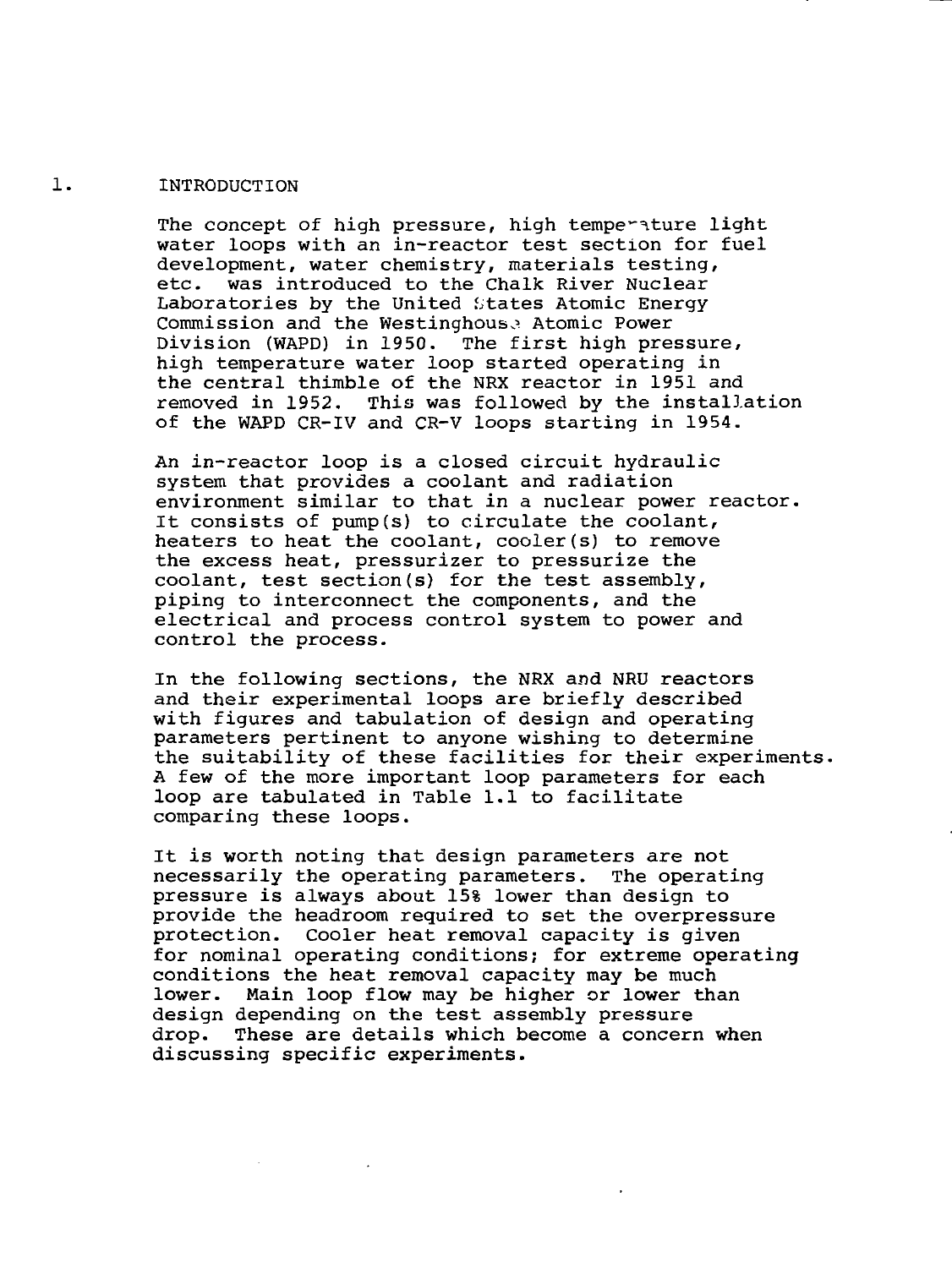## TABLE **1. 1**

#### GENERAL LOOP DATA

| $\text{loop}^{(1)}$                                                                             | Construction<br>Material                                                                                    | Coolant or<br>Water Op. Mode                                                                    | Press.<br>MPa                                                                      | Design<br>Temp.<br>°C                                                     | FIGV<br>kg/s                                                                                 | Heat<br>Rejection<br>kW                                                       | Outlet<br>Steam<br>Ouality<br>8 hy wt.                      | Test<br>Section<br>I.D.<br>m                                                       | Thermal<br>Flux(2)<br>$10^{14}$<br>$\mathsf{in}.\mathsf{cm}^{-2}.\mathsf{s}^{-1}$ | Cosine<br>Flux<br>Length<br>mn                                       |
|-------------------------------------------------------------------------------------------------|-------------------------------------------------------------------------------------------------------------|-------------------------------------------------------------------------------------------------|------------------------------------------------------------------------------------|---------------------------------------------------------------------------|----------------------------------------------------------------------------------------------|-------------------------------------------------------------------------------|-------------------------------------------------------------|------------------------------------------------------------------------------------|-----------------------------------------------------------------------------------|----------------------------------------------------------------------|
| X-l<br>$x-2$<br>$X-3$<br>$x-4$<br>$x-5$<br>x-6<br>$x-7$<br>$U-1$<br>$U - 2$<br>$U-3$<br>$U - 5$ | SS<br>cs,<br>SS<br><b>SS</b><br>SS<br><b>SS</b><br>cs, ss<br>œ<br>SS<br><b>SS</b><br><b>CS</b><br><b>CS</b> | PW,B<br>Рv<br>PM.B<br>PW, B, TPI, S<br>РW<br>PW,B<br>organic<br>PM, B<br>FW, B<br>organic<br>PW | 17.3<br>13.9<br>17.3<br>15.3<br>17.3<br>18.6<br>2.9<br>13.9<br>13.9<br>4.2<br>17.3 | 330<br>336<br>330<br>335<br>330<br>359<br>430<br>354<br>354<br>430<br>354 | 1.14<br>1.1<br>0.77(3)<br>1.0<br>1.1<br>1.14<br>3.03<br>17(5)<br>20(5)<br>36<br>$0.75^{(6)}$ | 300<br>200<br>600<br>250<br>550<br>300<br>220<br>12000<br>8000<br>4500<br>140 | ~10<br>0<br>~10<br>100<br>$\bf{0}$<br>20<br>100<br>~10<br>0 | 38<br>38<br>38<br>38<br>38<br>38<br>38<br>103.9<br>103.9<br>103.9<br>$63.25^{(7)}$ | 0.8<br>0.8<br>0.8<br>0.8<br>0.8<br>0.8<br>(4)<br>3.0<br>3.0<br>(4)<br>0.2(8)      | 3030<br>3030<br>3030<br>3030<br>3030<br>3030<br>3640<br>3640<br>3640 |

- **(1) X-loops in NRX, O-loops in NHJ**
- **(2) Axial maxinun**

 $\bullet$ 

- (3) Through each of two parallel test sections
- (4) Decaimissioned
- (5) Through each of two test sections in series
- (6) 0.125 kg.s"<sup>1</sup> for each of 6 test sections in parallel

 $\cdot$ 

- (7) Maxinun fast neutron rod inside diameter
- (8) Nominal fast neutron fast flux
- PW pressurized water<br>B boiling
- B boiling
- TPI two-phase at inlet
- 
- S steam<br>SS stainless steel
- CS carbon steel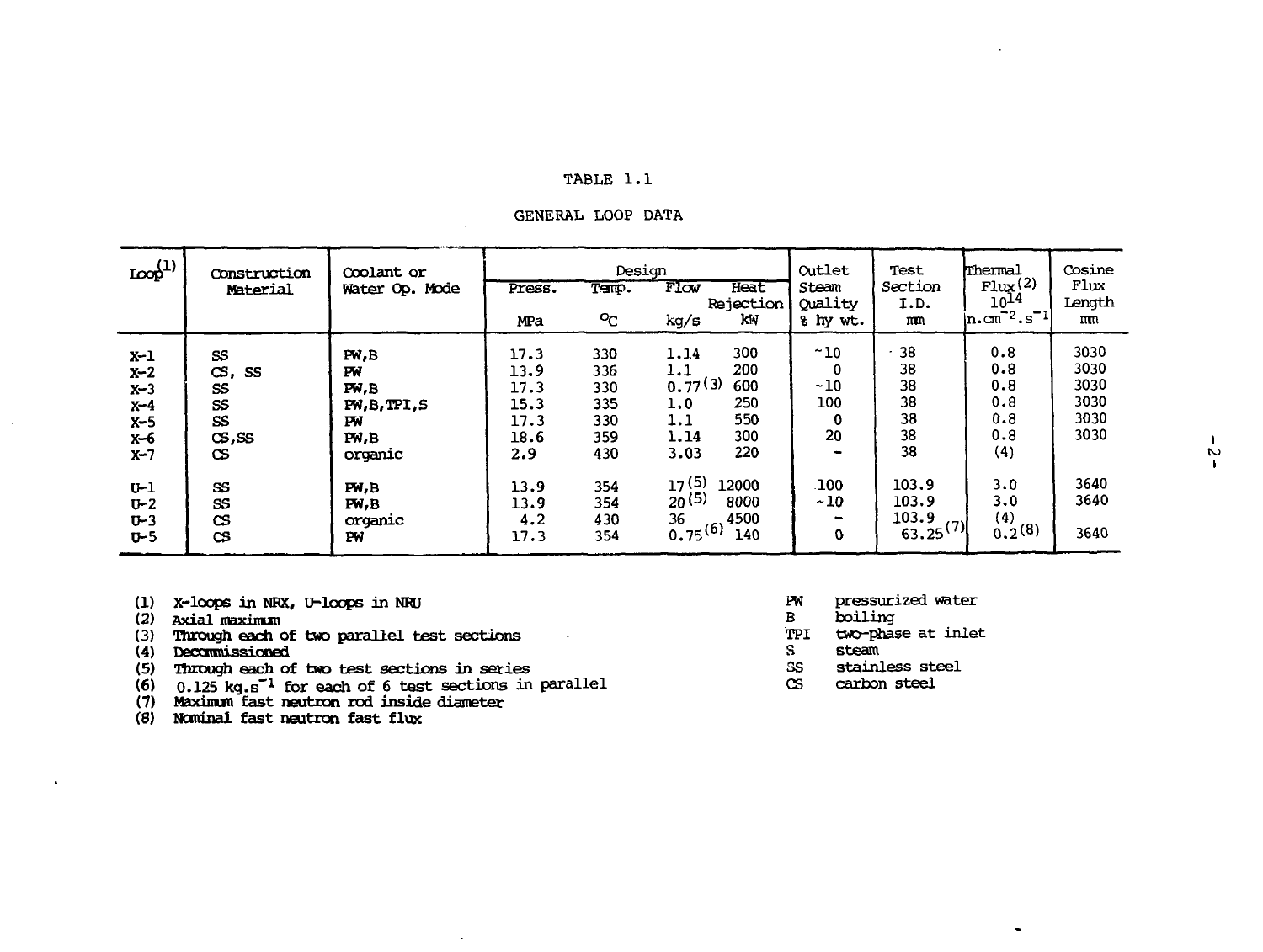### 2. NRX REACTOR

## 2.1 Reactor Description

NRX is a heavy-water moderated, light-water cooled reactor with a graphite neutron reflector. The core of the reactor is contained in a cylindrical aluminum vessel known as a calandria. This vessel contains 199 vertical aluminum calandria tubes, some of different diameters, as shown on Figs. 2.1.2 to 2.1.6. Design and operating parameters of interest are tabulated on Table 2.1.1. Loop sites are shown on the core lattice diagram, Fig. 1.1.1.

The major experimental facilities in NRX are the in-reactor loops. Some low pressure low temperature experiments have been assembled into a flow tube designed to utilize the normal reactor cooling system. Metallurgical tests, requiring fast neutron flux, are installed in special fast neutron rods.

The NRX reactor power is controlled by varying the moderator level. Until equilibrium conditions are established, both the flux centerline and the peak flux change. To prevent over rating experimental fuels during this transient period, the reactor may be operated below its nominal power until equilibrium conditions are reached. The reactor operating power for any given operating cycle is determined by the requirement to maintain a nominal neutron flux at the loop sites. The reactor operating power may, therefore, vary slightly from one operating cycle to the next.

The neutron flux for a critical test may be increased or decreased by moving the test section into a lattice site located towards or away from the reactor center. The siting of a standard test section with a 38 mm pressure tube is not limited to designated loop sites but can be installed in any site suitable for driver fuels. However, reactor physics requirements, piping interference, etc. limits the sites available for such a move.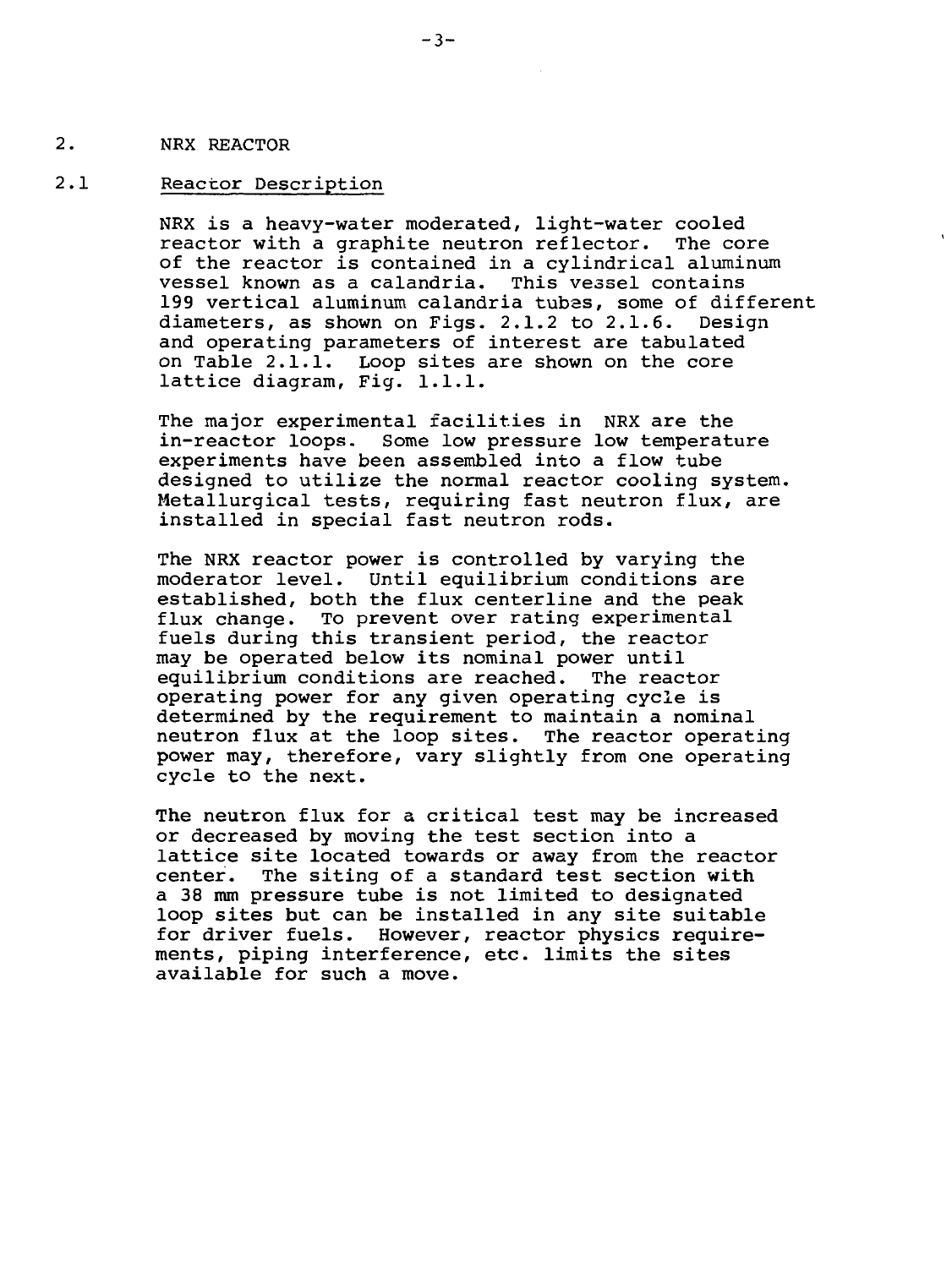#### NRX Reactor

Reactor Power - present nominal Moderator Coolant Driver Fuel Orientation  $25$  MW<sup>(1)</sup> heavy water light water vertical Calandria (reactor vessel) Internal Diameter Depth Material<br>Tubes 188 - 57.15 mm (2% in.) I.D. 3 - 58.74 mm (2-5/16 in.) I. D.  $7 - 88.9$  mm  $(3\frac{1}{2}$  in.) I.D. 2,667 mm (8 ft. 9 in.) 3,200 mm (10 ft. 6 in.) aluminum 1 -146.05 mm (5-3/4 in.) I.D. Lattice Spacing hexagonal 173.0375 mm (6-13/16in.) center Driver Fuel Material Sheath Fuel Length MK. I MK.IV U-Al alloy aluminum 2438 mm (8 ft.) 2743 mm (9 ft.) Core Flux in empty hole near center<br>1.0 Average Thermal  $7.6 \times 10^{13} \text{ n.cm}^{-2} \cdot \text{s}^{-1}$ Maximum Thermal Average Fast Maximum Fast Cosine Flux Length  $1.2 \times 10^{14} \text{ n.cm}^{-2} \text{ s}^{-1}$  $2.5 \times 10^{12} \text{ n} \cdot \text{cm}^{-2} \cdot \text{s}^{-1}$  $4.0 \times 10^{12} \text{ n.cm}^{-2} \text{ s}^{-1}$ 3030 mm nominal Control by varying moderator level Minimum Moderator Level for Startup 2400 mm Equilibrium Moderator Level Number of Shut-off Rods<br>
Number of Adjuster Rods<br>
4 Number of Adjuster Rods 4 Operating Cycle 6 weeks operation with about 30 hours poison

- shutdown at mid-cycle for changing driver fuel and experiments. A 1 week shutdown every 6 weeks for maintenance and change of driver fuels and experiments.
- (1) Reactor operating power is set as required to maintain a nominal flux at the loop sites. The power may go as high as 35 MW.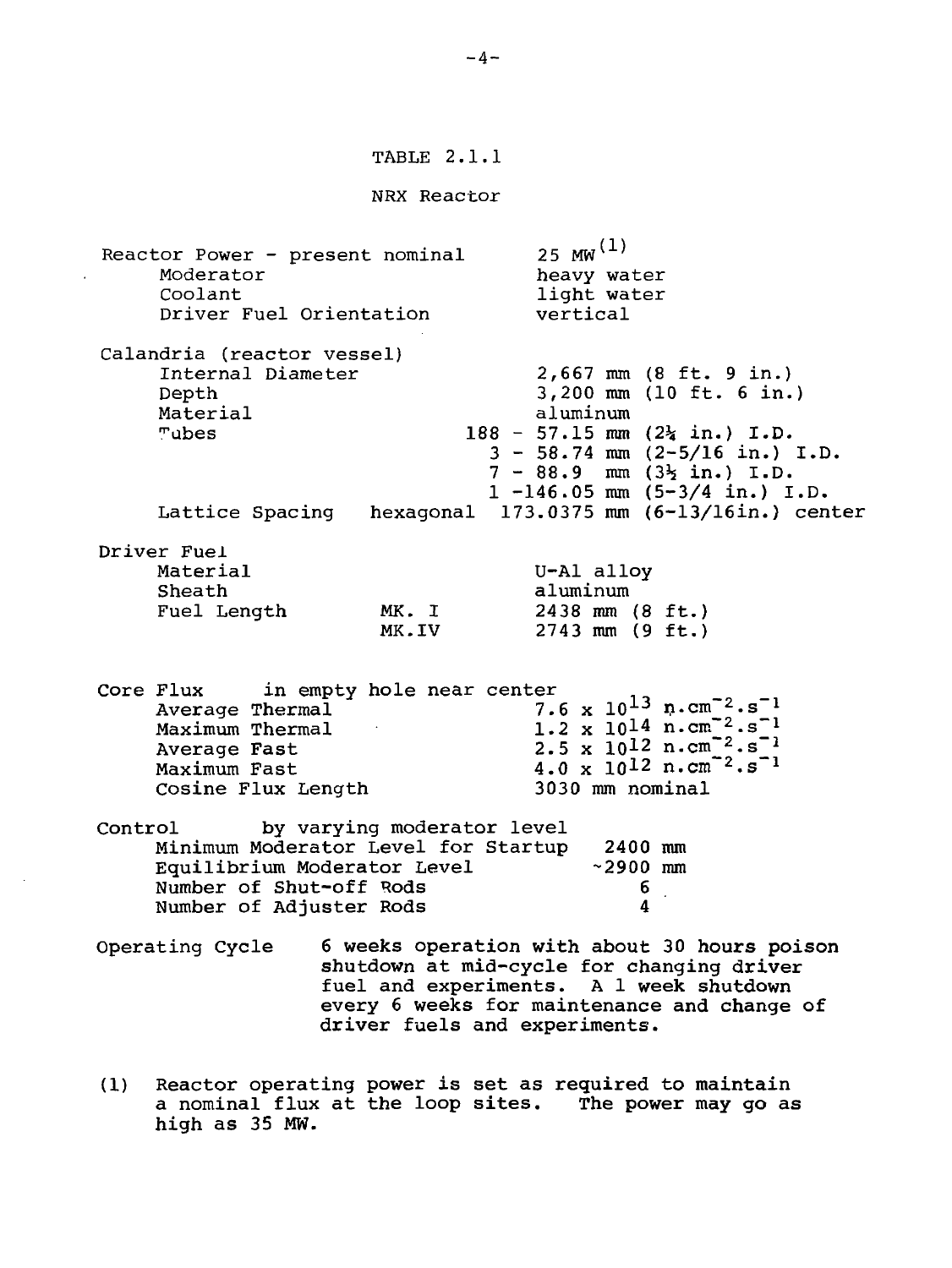

FIGURE 2.1.1



 $\bar{t}$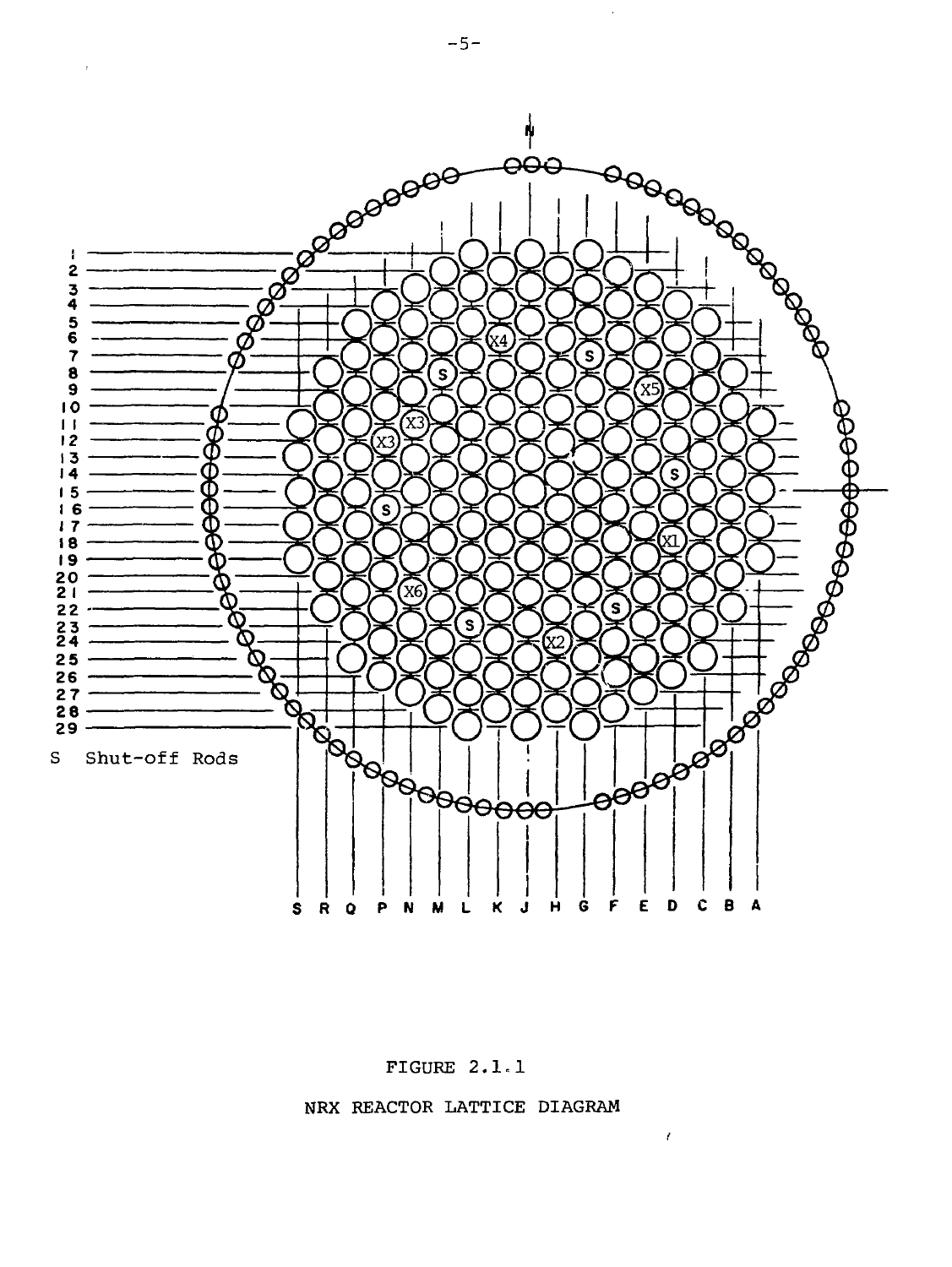

**FIGURE 2.1.2** DRIVER FUEL SITE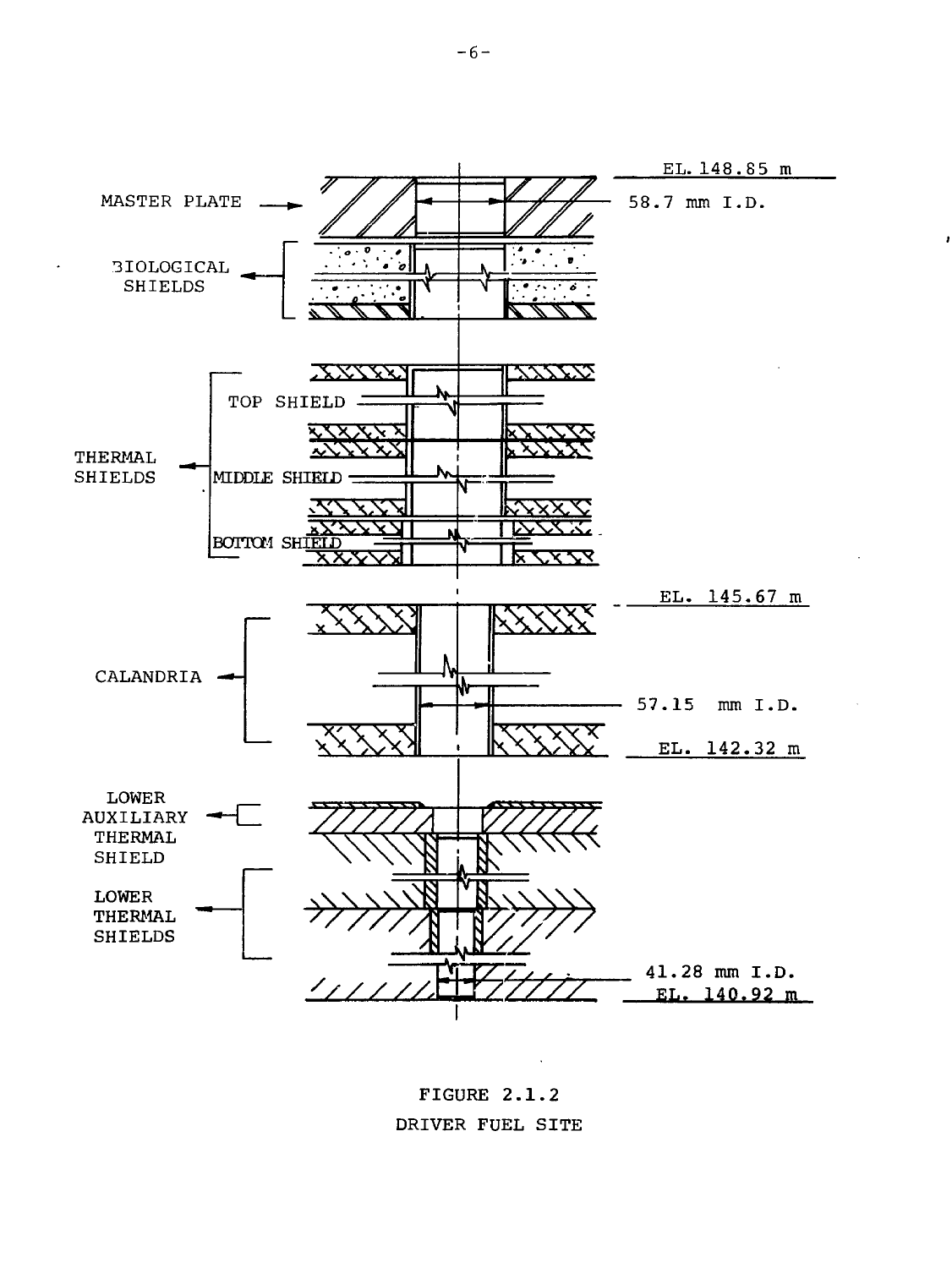

FIGURE 2.1.3 CENTRAL HOLE STRUCTURE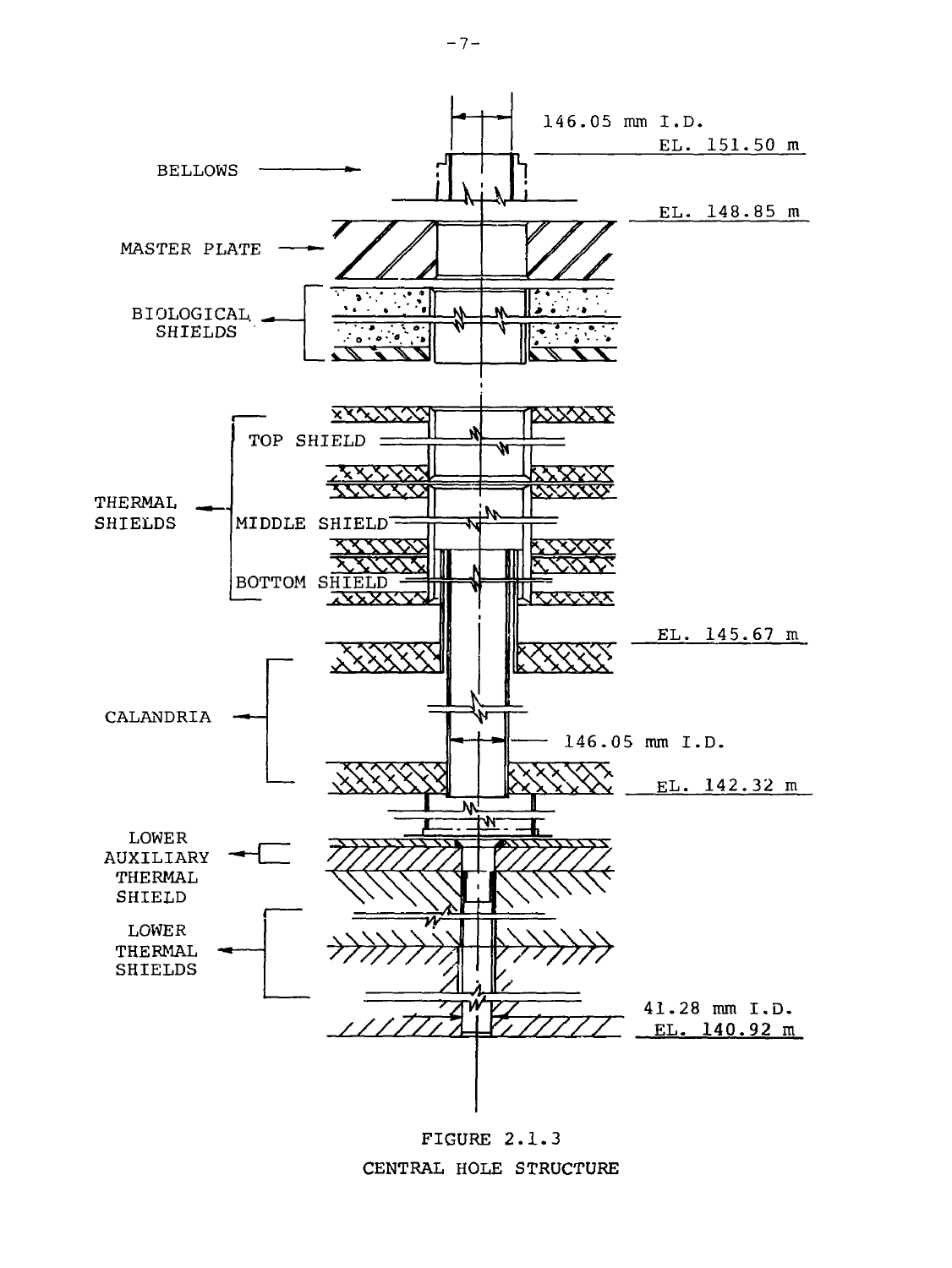

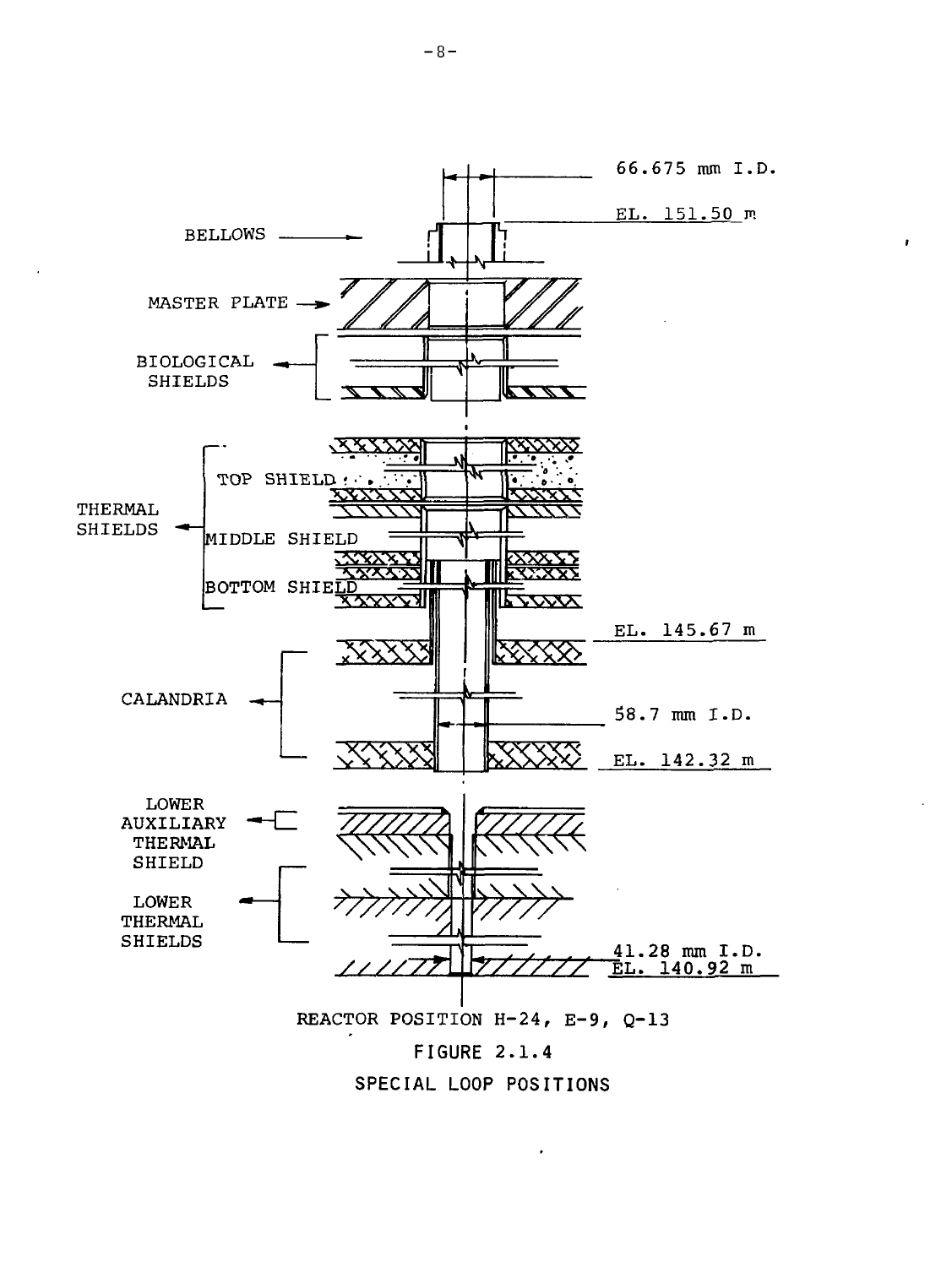

REACTOR POSITION K-6, N-21, D-18

**FIGURE 2.1.5**



 $\mathbf{r}$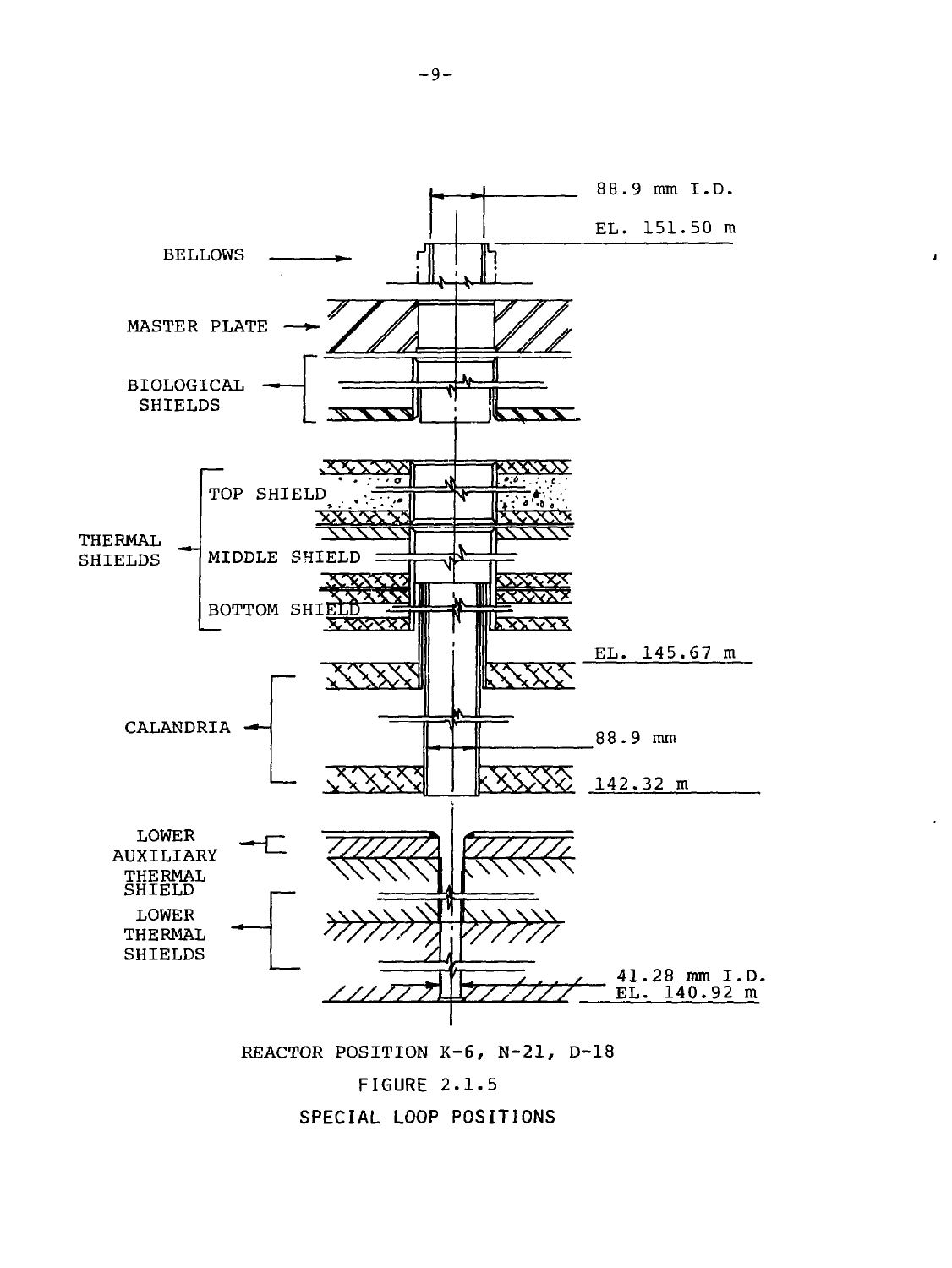

REACTOR POSITION G-ll, G~19, L-ll, L-19

# **FIGURE 2.1.6**

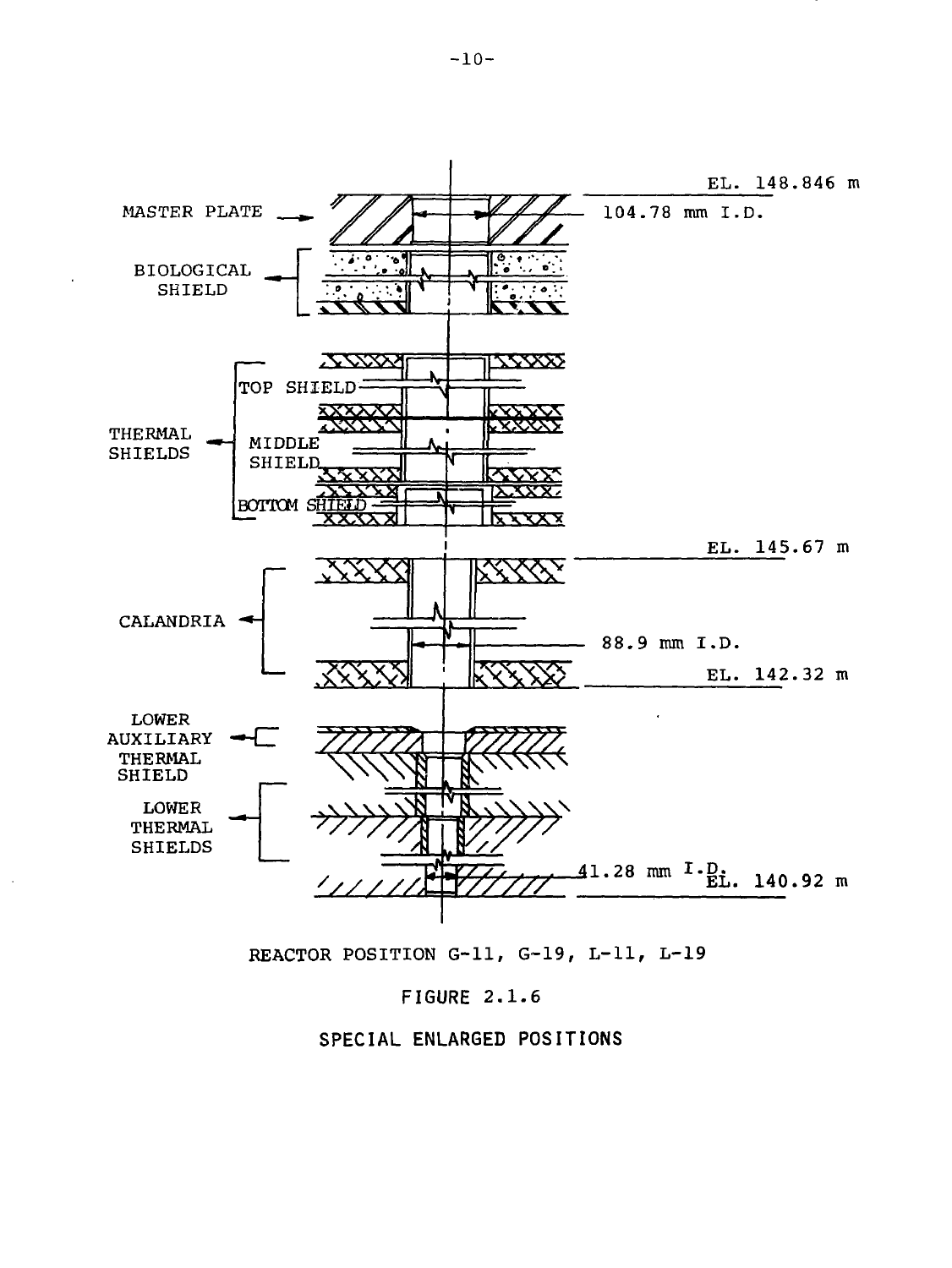# 2.2 LOOPS

The six NRX loops operate with completely interchangeable test sections with 38 mm I.D. pressure tubes of the design shown on Fig. 2.2.1, therefore, experimental assemblies and special in-core equipment are interchangeable from loop to loop. A larger diameter assembly could be irradiated by making minor modifications to the X-5 loop and re-installing into the central thimble an 82.5 mm I.D. pressure tube with its 62 mm I.D. flow tube.

A fuel moving machine for the 38 mm pressure tube was designed and operated in both the X-2 and X-4 loops. At present a  $3$ He fuel power cycling system is operating on the X-6 loop which provides about a 50% change in flux over a length of 67 cm.

A common data logger records both the pertinent NRX and NRU reactor data and the data from the loops in these reactors on magnetic tape for future retrieval. The data logger also assists in setting up and monitoring the various experiments.

An organic loop (X-7) was operated in the NRX reactor until 1972 when the program was terminated. The loop was then decommissioned but left as intact as possible to facilitate recommissioning when required.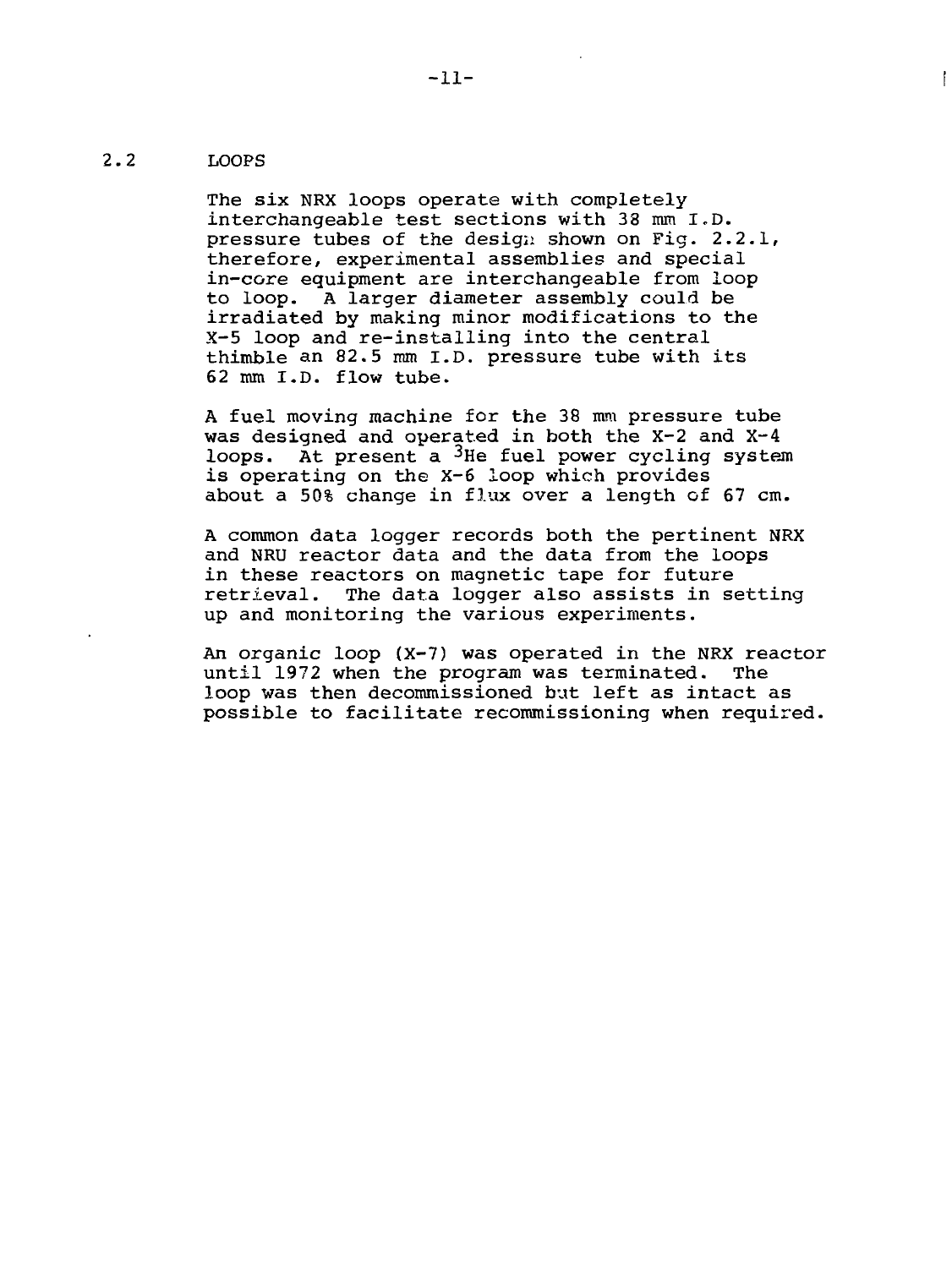

X-LOOP TEST SECTION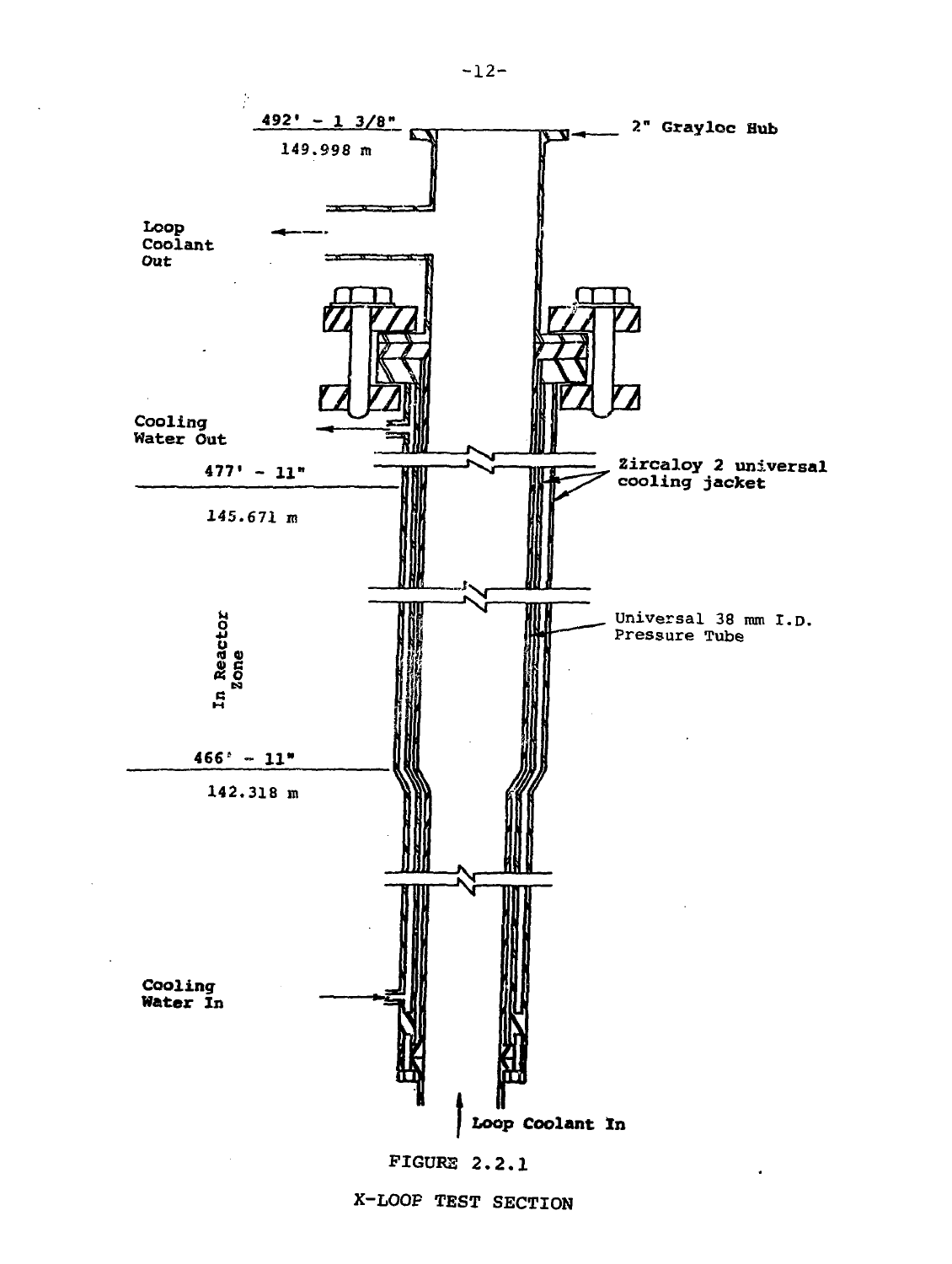# 2.2.1 X-l Loop

 $\mathcal{O}(\mathcal{A})$ 

The X-l loop is one of the Westinghouse Atomic Power Division CR-IV loops installed between 1954 and 1957. The last major modification was made in 1964 when both the main flow and the heat rejection capacities were increased.

This loop is a simple pressurized water facility, as shown on Fig. 2.2.1.1. It has sufficient pump head and pressurizer volume capacity to accommodate boiling tests with very limited outlet steam qualities. Summarized on Table 2.2.1.1 are the pertinent design, and operating parameters.

Some of the past programs in this loop included fuel development, pressure tube development, minor fuel sheath defect tests, in-reactor corrosion behaviour of various materials, activity transport, water chemistry and irradiation of metallurgical samples.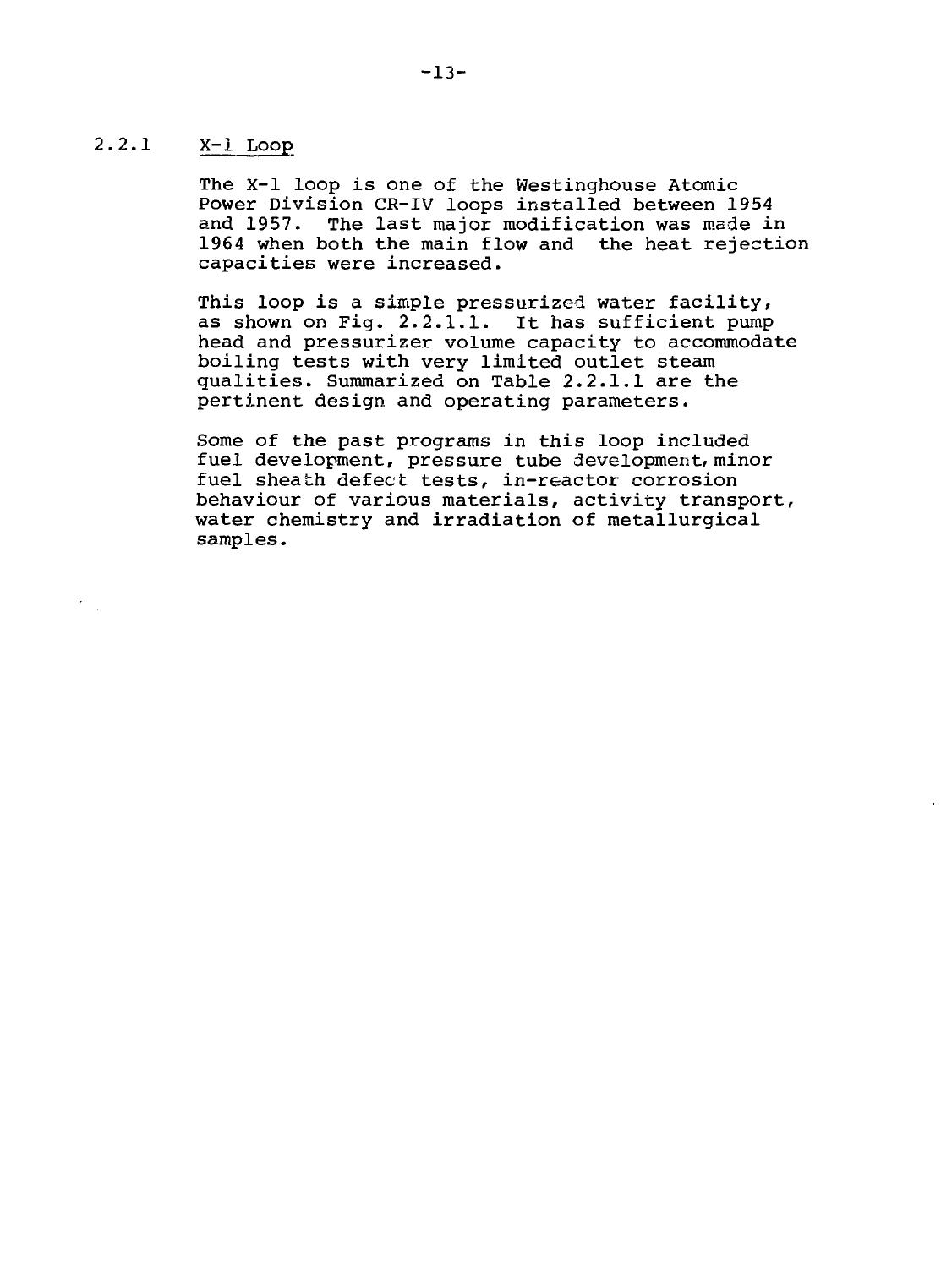TABLE 2.2.1.1

#### X-l LOOP

Loop Type Pressurized water<br>Reactor NRX Reactor Reactor Lattice Site(s) D18 upflow Nominal Thermal Flux $\texttt{(l)} \qquad \texttt{8}\text{ x }10^{13}\text{ n.cm}^{-2}.\text{s}^{-1}$ Cosine Flux Length  $303 \text{ cm}$  (119.3 in.) Design: Pressure Flow Temperature Heater  $(logp)$ <sup>(2)</sup> Boiler Heat Removal Surge Tank Volume Pump Head  $(3)$ Construction Material 17.3 MPa ( 2,500 1.14 kg/s ( 9,000 343 6c ( 650 36 kW N/A kW 300 kW  $0.095<sup>m3</sup>$ 170.7m stainless steel ( 3.36  $ft^3$ ) ( 560 ft ) lb/in gauge)  $1<sub>b</sub>/h$ )  $O_{\mathbf{F}}$ Coolant Operating Volume Circulating Volume Total Volume Chemistry (normal) Purification: Flow Ion-Exchange I.D. Resin Volume Monitors: Gamma Delayed Neutron Y - Spectrometer Test Section: Pressure Tube Material Length Internal Diamater Flow Tube Out-Reactor Test Section  $0.095 \text{ m}^3$  ( 3.36 ft<sup>3</sup>)  $0.063 \text{ m}^3$  ( 2.23 ft<sub>2</sub>)  $0.158 \text{ m}^3$  ( 5.58 ft<sup>3</sup>) pH 10(LiOH), 10-30 cm3/kg H<sup>2</sup> 0.01 kg/s ( 79 lb/h)<br>3.175 cm ( 1.25 in.) 3.175 cm (  $1.25$  in.)<br>600 cm<sup>3</sup> (  $0.021$  ft<sup>3</sup>) 600  $cm^3$  ( inlet of purification circuit main loop none cold-worked Zr-2} wt.%Nb, other Zr alloys 9.41 m ( 31 ft.) 38 mm ( 1.5 in.) can be installed to decrease internal diameter, none

**(1) Axial peak flux at the cell boundary.**

**(2) Heaters for heating the coolant in the pressurized water mode - excludes heaters in the surge tank, boilers, etc.**

**(3) Head in metre (feet) of flowing fluid.**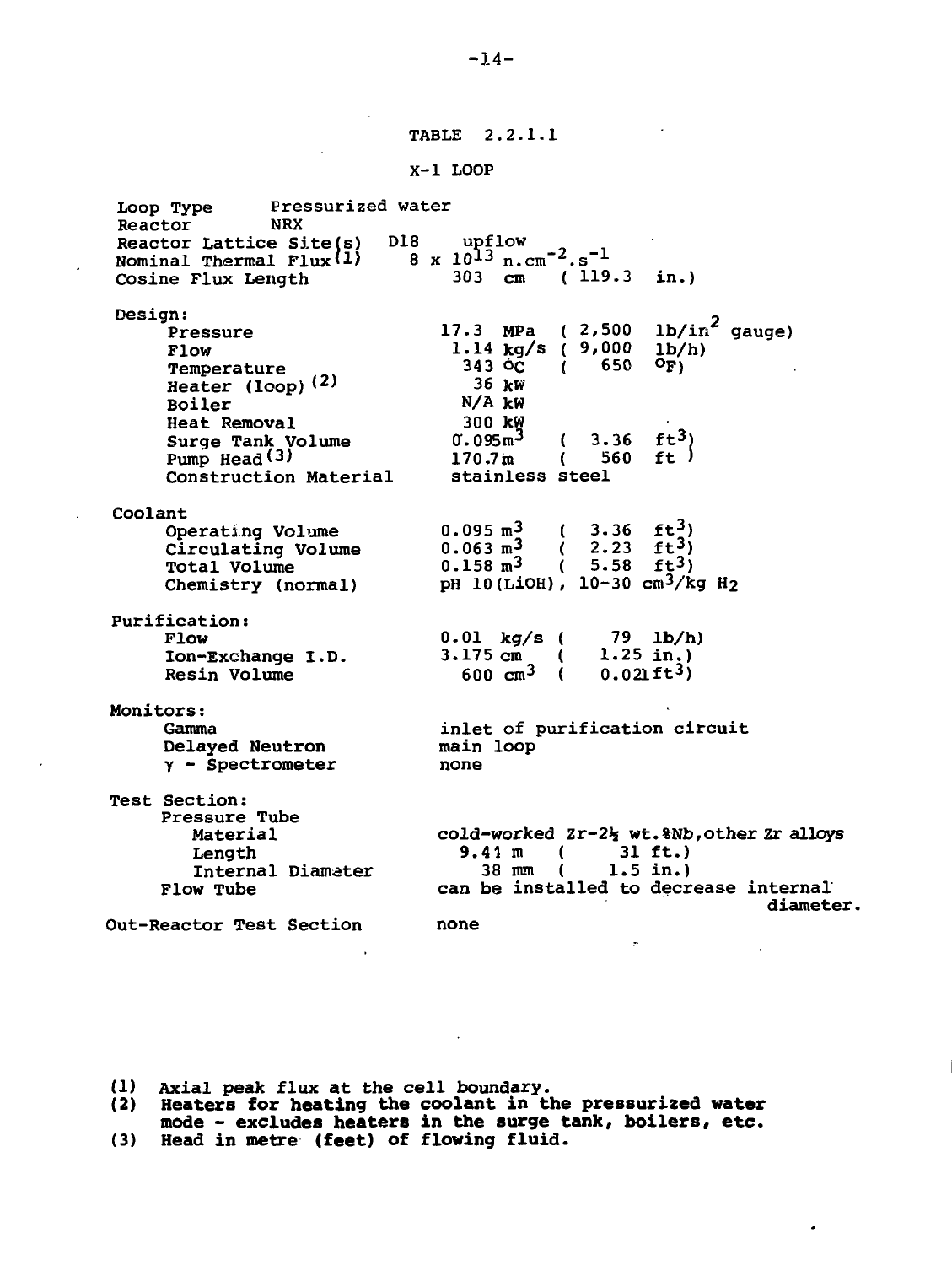

. . . .

 $\sim$   $\sim$   $\sim$   $\sim$ 

 $\mathbf{r}$ 



X-1 LOOP SIMPLIFIED FLOWSHEET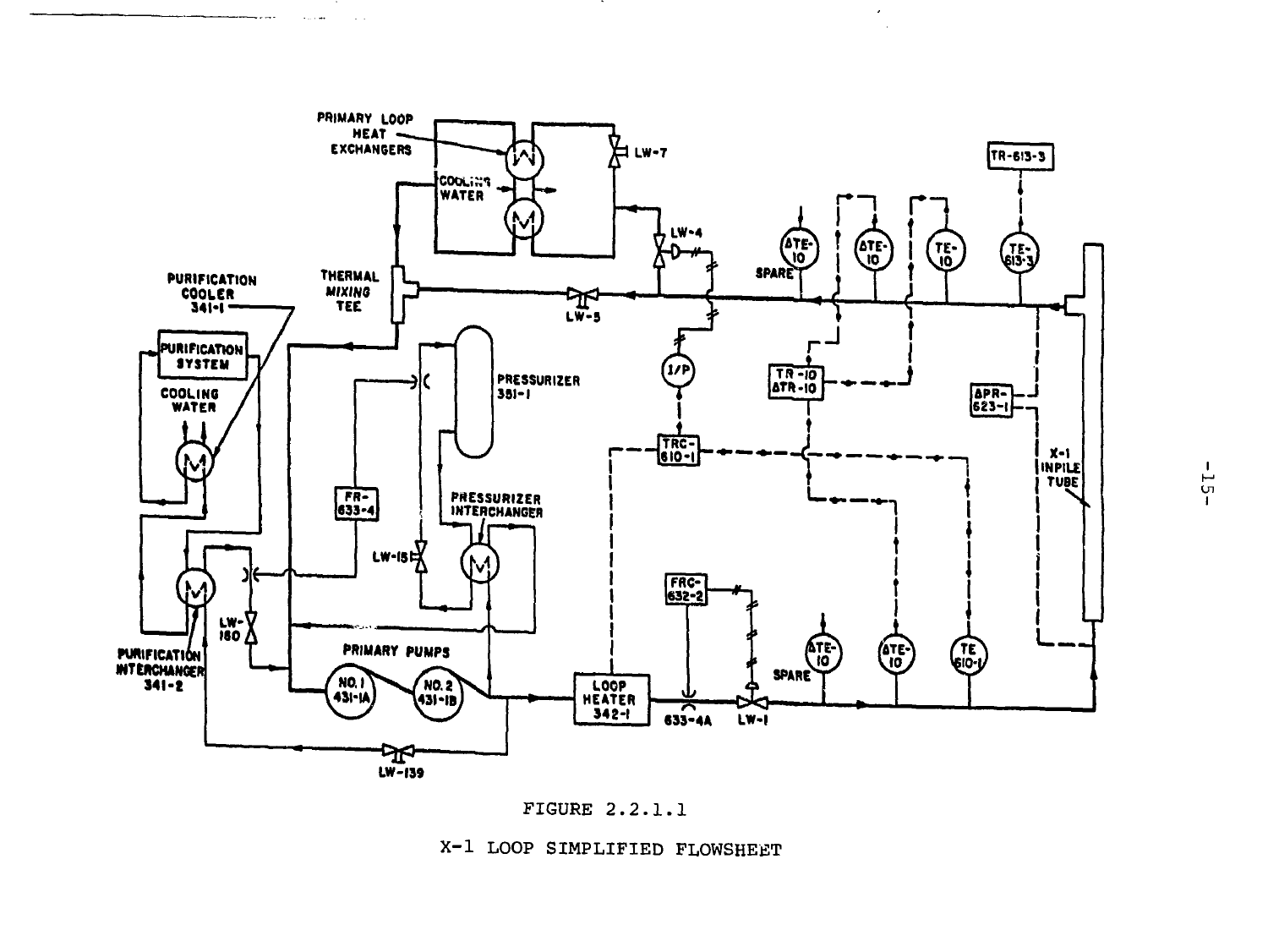# 2.2.2 X-2 Loop

The X-2 Loop, although originally a WAPD CR-IV. loop, was completely redesigned and rebuilt by 1977 as an extended fuel defect and safety related studies loop. As shown on Fig. 2.2.2.1,full flow filters were installed at the test section outlet to trap fuel particles released from failed fuels. Special valves and piping around the test sections were installed for safety related (LOCA) tests. Extensive on-line gamma spectrometry equipment was installed to monitor sections of main loop piping as well as sidestream tubing of different materials to study fuel failure modes and failure propagation, fission product release, fission product deposition on different materials, etc. An improved ventilation system was installed to trap radioiodines and particulates to minimize radioactive releases to the environment.

Table 2.2.2.1 summarizes the pertinent X-2 design and operating parameters.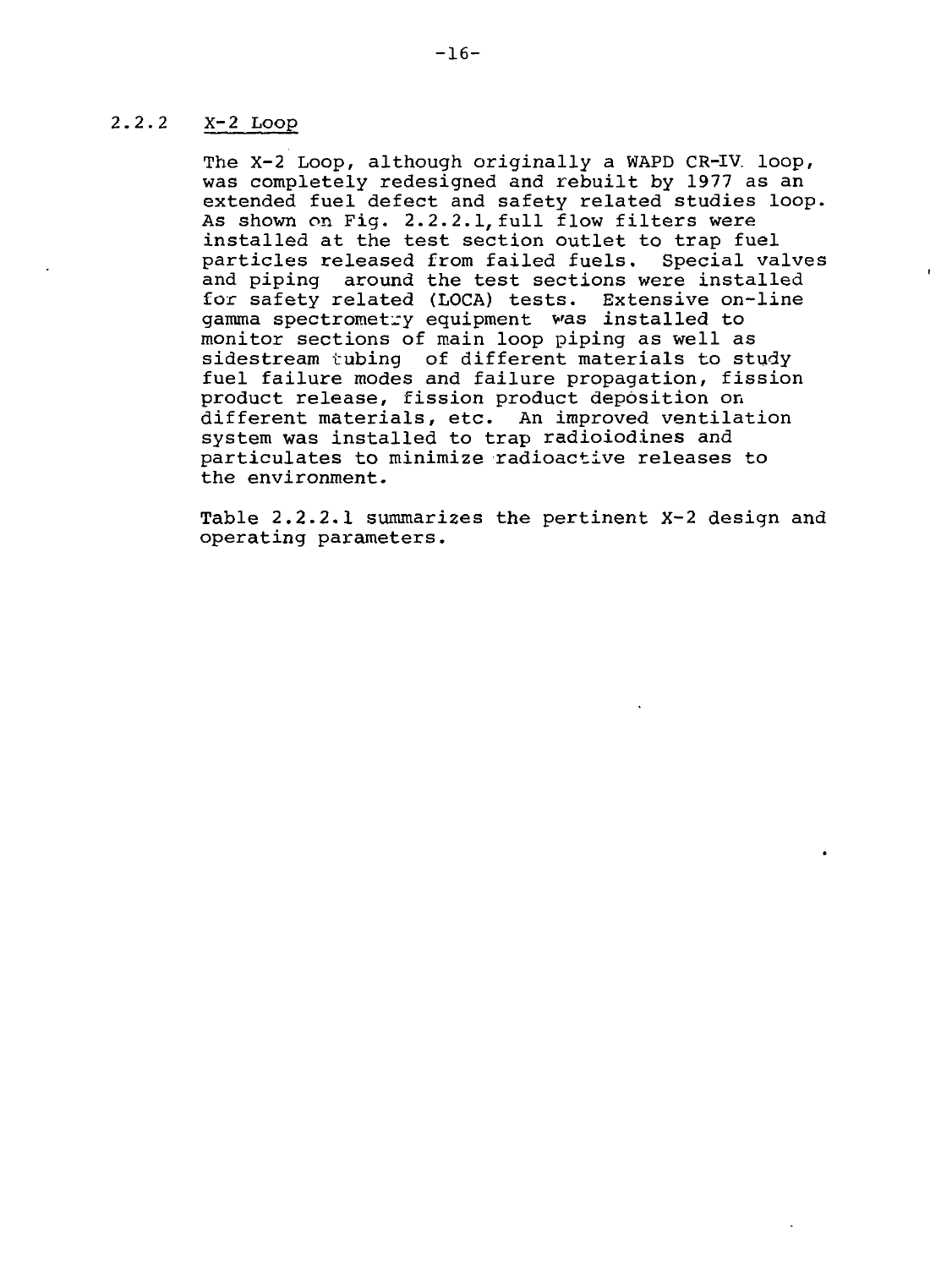TABLE 2.2.2.1

 $X-2$  LOOP

Loop Type Reactor Reactor Lattice Site(s) Extended defect and LOCA, pressurized water NRX<br>H24  $8 \times 10^{13}$  n.cm<sup>-2</sup>.s<sup>-1</sup>  $2,000$  lb/in<sup>2</sup> gauge) Nominal Thermal Flux $(1)$ Cosine Flux Length Design: Pressure Flow Temperature Heater  $(log_{10} (2)$ Boiler Heat Removal Surge Tank Volume Pump Head<sup>(3)</sup> Construction Material 303 cm 13.9 MPa 1.1 336 °C 112 kW N/A kW 200 kW  $0.057$  m<sup>3</sup> 170.7 m kg/s ( ( 119.3 in.)  $\left($  $\sim$  (  $\mathfrak{c}$  $\overline{(\ }$ stainless and carbon steel 8,700 637  $2.01$  ft<sup>3</sup>) 560 ft ) lb/h)  $\mathrm{o}_{\mathrm{F}}$  ) Coolant Operating Volume Circulating Volume Total Volume Chemistry (normal) Purification: Flow Ion-Exchange I.D. Resin Volume Monitors: Gamma Delayed Neutron Y - Spectrometer Test Section: Pressure Tube Material Length Internal Diameter Flow Tube Out-Reactor Test Section  $0.173 \text{ m}^3$  (  $6.11 \text{ ft}^3$ )<br>  $0.146 \text{ m}^3$  (  $5.16 \text{ ft}^3$ )<br>  $0.203 \text{ m}^3$  (  $7.17 \text{ ft}^3$ ) 5.16  $ft^3$ <br>7.17  $ft^3$  $0.203 \text{ m}^3$ pH 10(LiOH), 5-25  $cm^3/kg$  H<sub>2</sub> 0.063kg/s (  $7.8 \text{ cm}$  ( 4200 cm<sup>3</sup> ( 500 lb/h) 3.07 in.)  $0.148$  ft<sup>3</sup>) Main pipe before the test section inlet After full-flow filters See text cold-worked  $Zr-2\frac{1}{2}$  wt.% Nb, other Zr alloys<br>9.44 m (31 ft.)  $9.44 \text{ m}$  ( 38 mm ( 1.5 in.) can be installed to decrease internal diameter none

(1) Axial peak flux at the cell boundary.

**(2)** Heaters **for heating the coolant in the pressurized water** mode - **excludes heaters in the surge tank, boilers, etc.** (3) Head **in** metre **(feet) of flowing fluid.**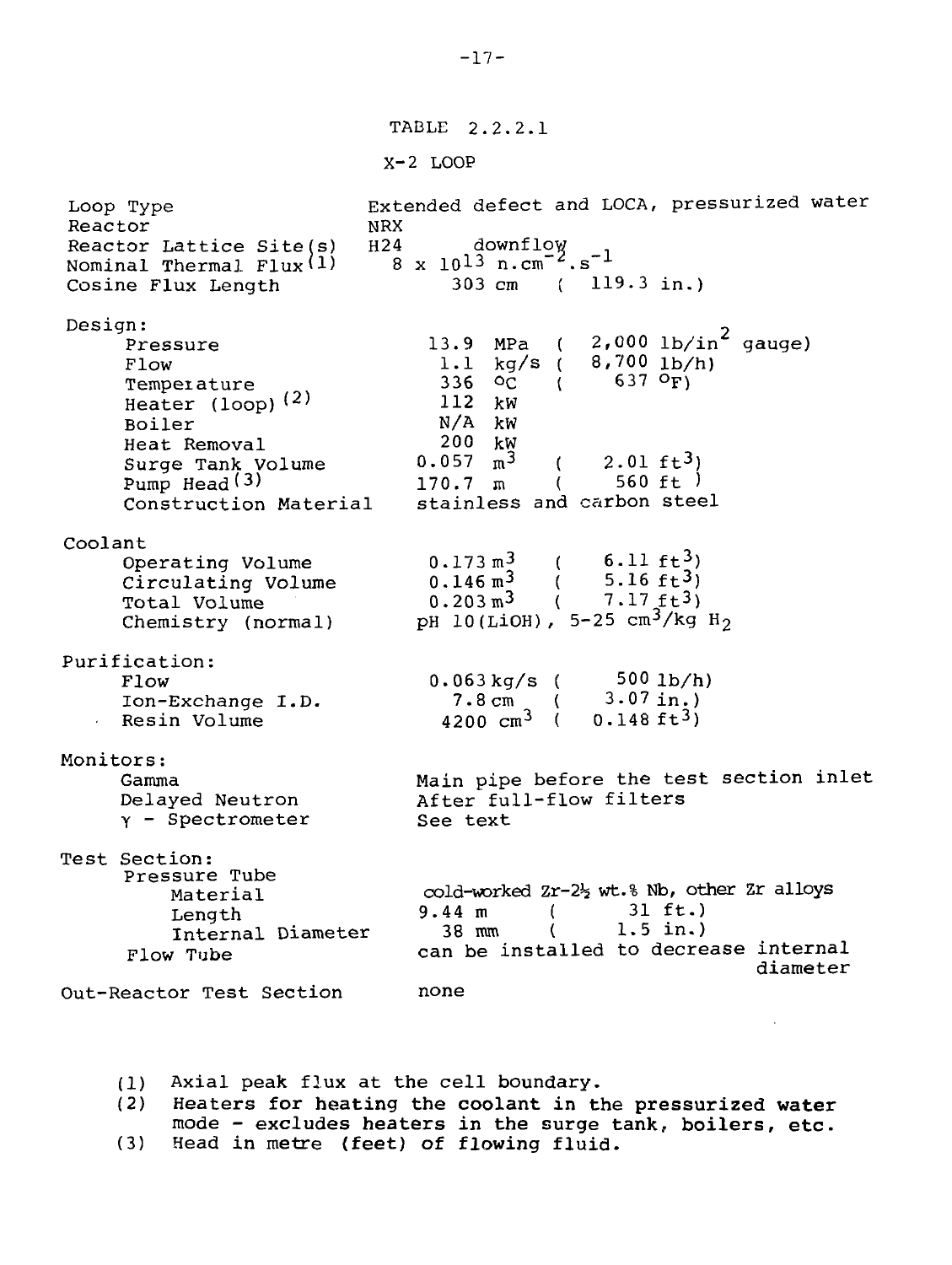



 $\rightarrow$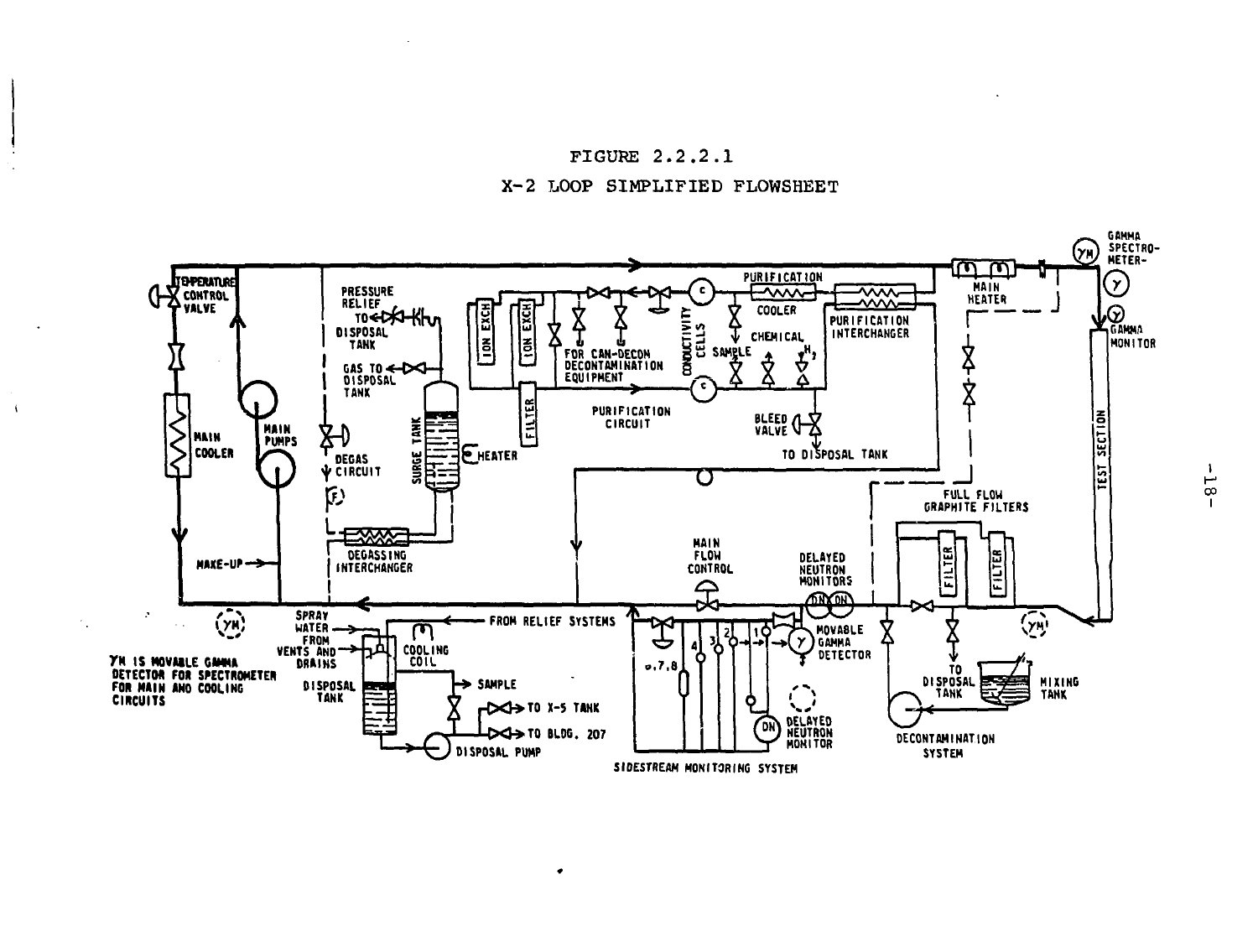# 2.2.3 X-3 Loop

 $\mathcal{A}$ 

The X-3 loop is one of the original WAFD CR-IV pressurized water loop. In 1964 the flow and heat rejection capacity was uprated. Recently the loop was modified to operate with two parallel in-reactor test sections as shown on Fig. 2.2.3.1. Tabulated on Table 2.2.3.1 are the pertinent design and operating data for this loop.

At present this loop is dedicated to the Westinghouse Bettis fuel program.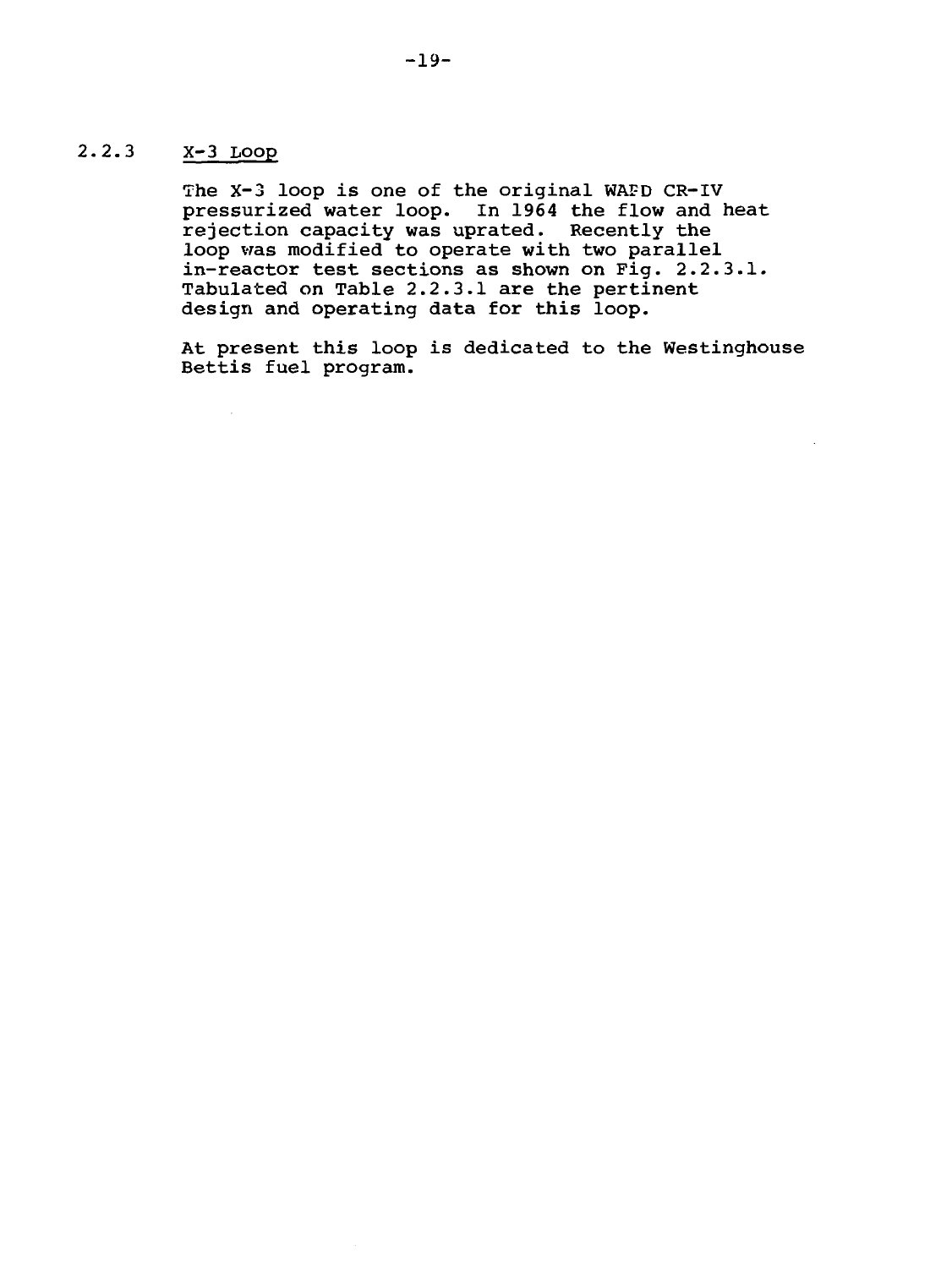TABLE 2.2.3.1

X-3 LOOP

Loop Type Reactor Reactor Lattice Site(s) Nll, Pl2 upflow on both Nominal Thermal  $Flux(1)$ Cosine Flux Length pressurized water NRX  $8 \times 10^{13} \text{ n} \cdot \text{cm}^{-2} \cdot \text{s}^{-1}$ 303 cm ( 119.3 in.) Design: Pressure Flow Temperature Heater  $(logp)$   $(2)$ Boiler Heat Removal Surge Tank Volume Pump Head $(3)$ Construction Material Coolant Operating Volume Circulating Volume Total Volume Chemistry (normal) Purification: Flow Ion-Exchange I.D. Resin Volume Monitors: Gamma Delayed Neutron  $y -$  Spectrometer Test Section: Pressure Tube Length Dength<br>Intern Internal Diameter Flow Tube Out-Reactor Test Section 17.3 MPa ( 2,500 lb/in<sup>2</sup> gauge)<br>0.77 kq/s ( 6,100 lb/h)  $0.77 \text{ kg/s}$  (<br>343 OC ( 343 oc (650 <sup>o</sup>F)<br>92 kW  $N/A$  kW 600 kW  $0.12 \text{ m}^3$ 256 m  $($  4.24 ft<sup>3</sup>)<br>( 840 ft) 258 m ( 840 ft ) stainless steel  $0.170 \; \text{m}^3$  $\binom{6}{1}$  $0.130 \text{ m}^3$  (  $0.250 \text{ m}^3$  $\left($  $pH$  10(NH4OH), 40-70 cm<sup>3</sup>/kg H<sub>2</sub> 0.01 kg/s ( 3.175 cm ( 600  $cm^3$  ( 6.0  $ft_2^3$ 4.59  $\bar{f}t^3$ )  $8.81 \text{ ft}^3$ 79 lb/h) 1.25 in.)  $0.021$   $\text{ft}^3$ ) inlet to purification none none cold-worked Zr-2% wt.% Nb, other Zr alloys 9.44 m ( 31 ft..)  $9.44 \text{ m}$  <br>38 mm (  $1.5 \text{ in.}$ ) installed to decrease internal diameter in both test sections none

(1) Axial **peak** flux **at** the cell boundary

**(2) Heaters for heating the coolant in the pressurized water** mode **- excludes heaters** in **the surge tank, boilers, etc. (3) Head in metre (feet) of flowing fluid.**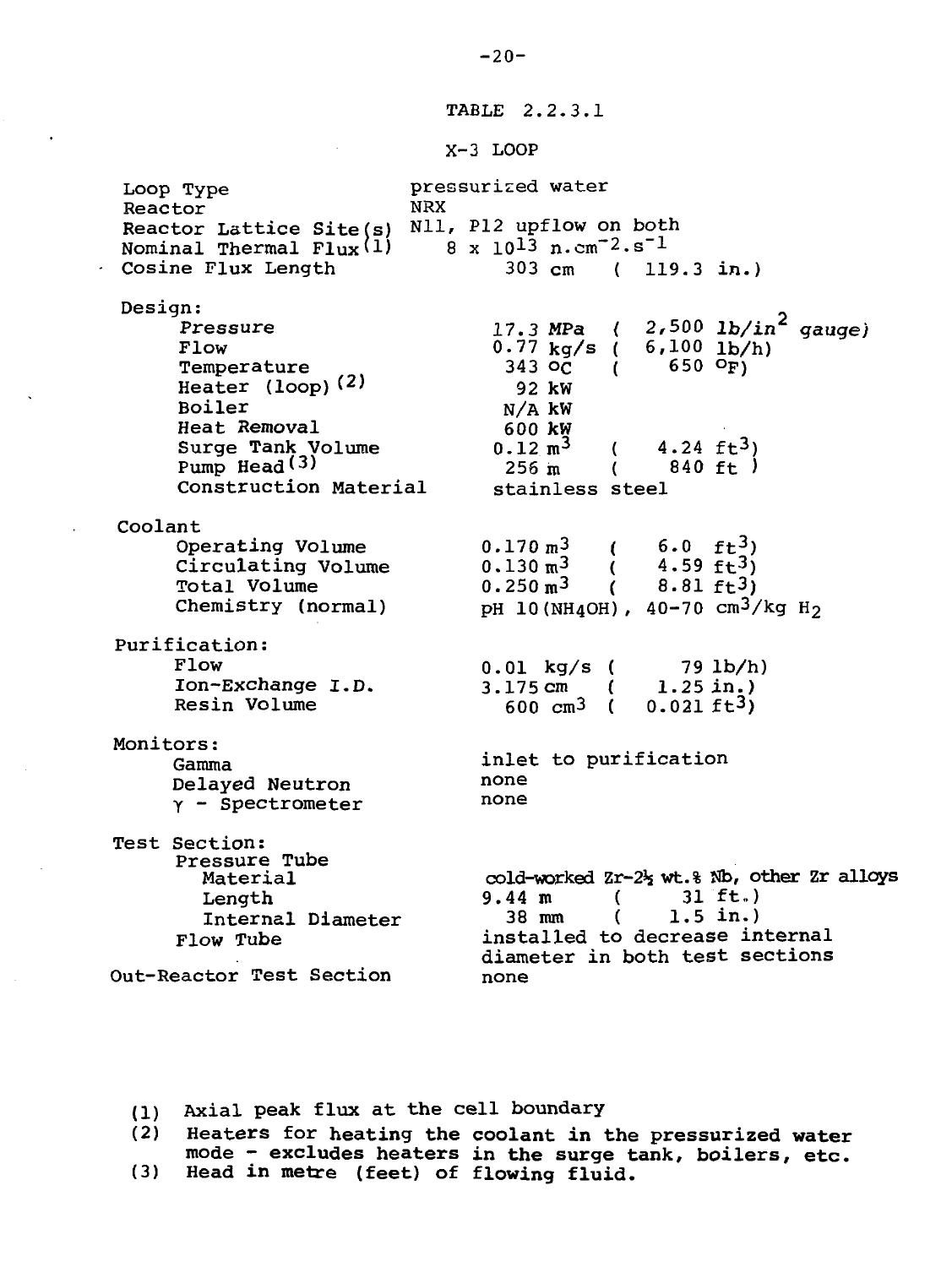



 $\sim$ 

X-3 LOOP SIMPLIFIED FLOWSHEET

 $\overline{\phantom{a}}$ 

 $\sim$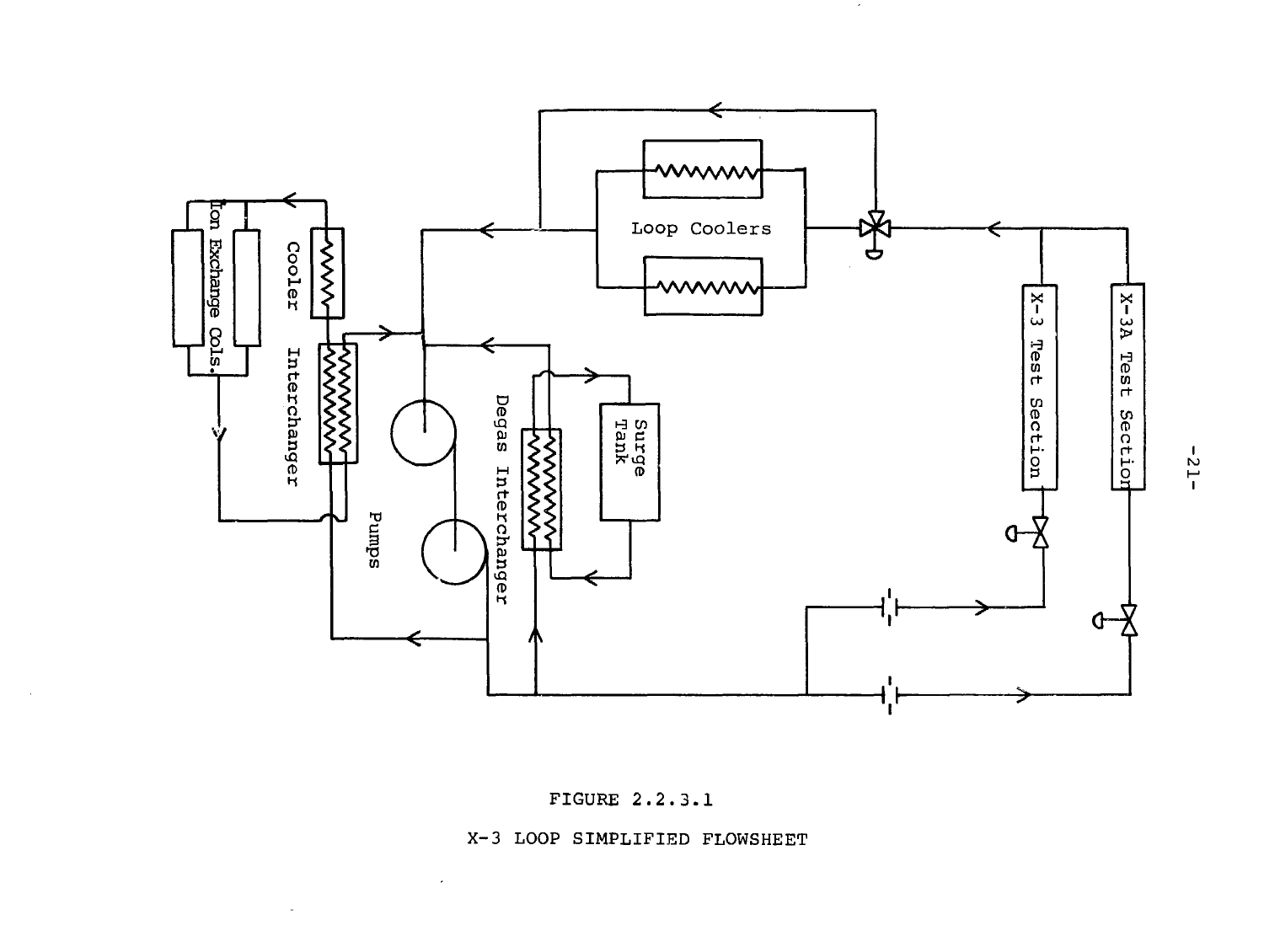# 2.2.4 X-4 Loop

The original X-4 loop was a carbon steel pressurized water loop designed and built by the English Electric<br>Company Ltd. and installed in 1957. It was modified Company Ltd. and installed in 1957. in 1960 for superheated steam tests and further modified as a multi-mode (pressurized water, boiling, steam-water inlet, steam) water loop in 1962. In 1966 the loop was uprated to extend the operating range to that tabulated on Table 2.2.4.1. New and replacement components of stainless steel were installed during each modification so that the present loop has very little carbon steel surfaces remaining.

This loop, shown on Fig. 2.2.4.1, does not require the operation of the boiler in the pressurized water and boiling mode; therefore, volatile chemistry control is not required in these modes.

Some of the past programs in this loop included: fuel irradiation in pressurized water, boiling water, steam-water inlet, and steam inlet modes, critical heat flux, corrosion in- and out-reactor, coolant chemistry, fuel moving, metallurgy irradiations, pressure tube development,LOCA instrument development, and activity transport.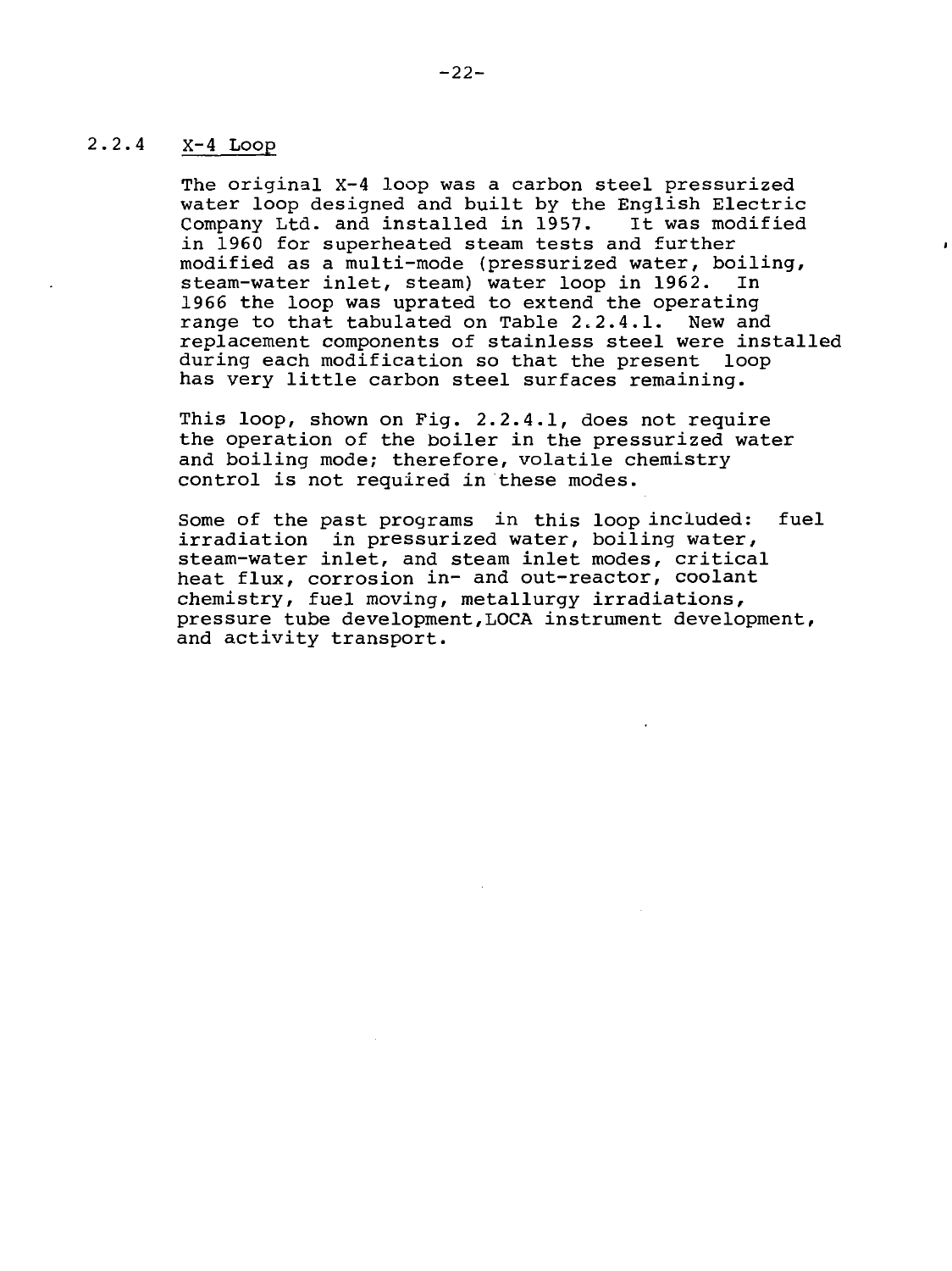TABLE 2.2.4. 1

X-4 LOOP

pressurized water, boiling, two-phase inlet, steam Loop Type Reactor NRX Reactor Lattice Site(s) K6 upflow  $8 \times 10^{13}$  n.cm<sup>-2</sup>.s<sup>-1</sup> Nominal Thermal Flux<sup>(1)</sup> 303 cm { 119.3 **in.)** Cosine Flux Length **Design:**  $\mathbf{r}$ **Pressure** 15.3 MPa 2,200 lb/in" gauge) 1 7,920 lb/h) **Flow** kg/s **Temperature** 335 OČ<br>kW 635  $O_{F}$ )  $\left($ **Heater (loop) <2)** 100 **Boiler** 250 kW 250 KW<br>250 KW **Heat Removal**  $0.419$   $m^3$ **Surge Tank volume**  $14.8 \text{ ft}^3$ 310.9 m **Pump Head<<sup>3</sup> >** 1020  $ft$ ) 1 m stainless steel **Construction Material** Coolant  $0.655 \text{ m}^3$  ( 23.1 ft.<sup>3</sup>) Operating Volume  $0.270$  m<sup>3</sup><br>0.850 m<sup>3</sup>  $($   $9.5 \text{ ft}^3)$ <br>  $($   $30.0 \text{ ft}^3)$ Circulating Volume  $0.850 \text{ m}^3$  (  $30.0 \text{ ft}^3$ ) Total Volume pH 10(NH4OH), 1-5 cm<sup>3</sup>/kg H<sub>2</sub> Chemistry (normal) Purification: 0.019 kg/s  $150$   $1b/h$ ) Flow Ion-Exchange I.D. 5.7 cm 2.25 in.)  $0.056$   $ft^3$ ) Resin Volume  $1,600 \text{ cm}^3$  $\mathcal{L}$ Monitors: main loop spray water circuit Gamma Delayed Neutron after loop pumps y - Spectrometer none Test Section: Pressure Tube **cold-worked** *Zr-2H* **wt.% Nb, other Zr alloys** Material **9.44 m ( 31 ft.)** Length **38 mm ( 1.5 in.)** Internal Diameter can be installed to reduce internal Flow Tube **diameter** Out-Reactor Test Section **Internal Diameter** Location Length **i n .** cm in. **cm** After Superheater 221 87<br>221 87 **3.22 1.27 3.27** After Pump 221 87<br>147 58 **1.29 3.27** Separated Steam 147 58 **1.29 2.29 0.90** After Test Section 226 89 209 2.31 **0.91** Across Pump

(1) Axial peak flux at the cell boundary.

(2) **Heaters for heating the coolant in the pressurized water mode - excludes heaters in the surge tank, boilers, etc.**

**(3) Head in metre (feet) of flowing fluid.**

**(4)** Pressurized water mode only, in all other modes **the circulating** volume is the operating volume.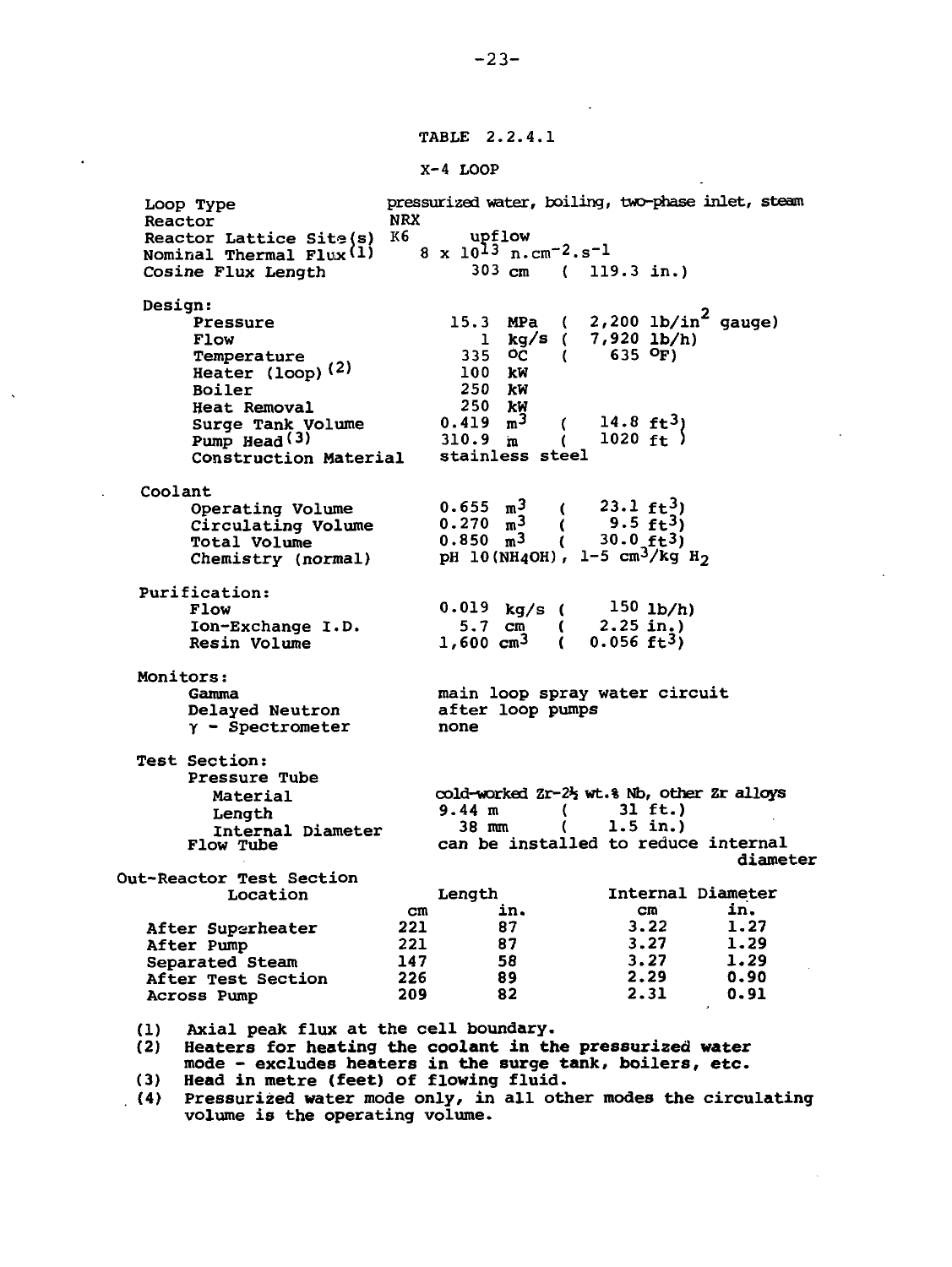



 $-54-$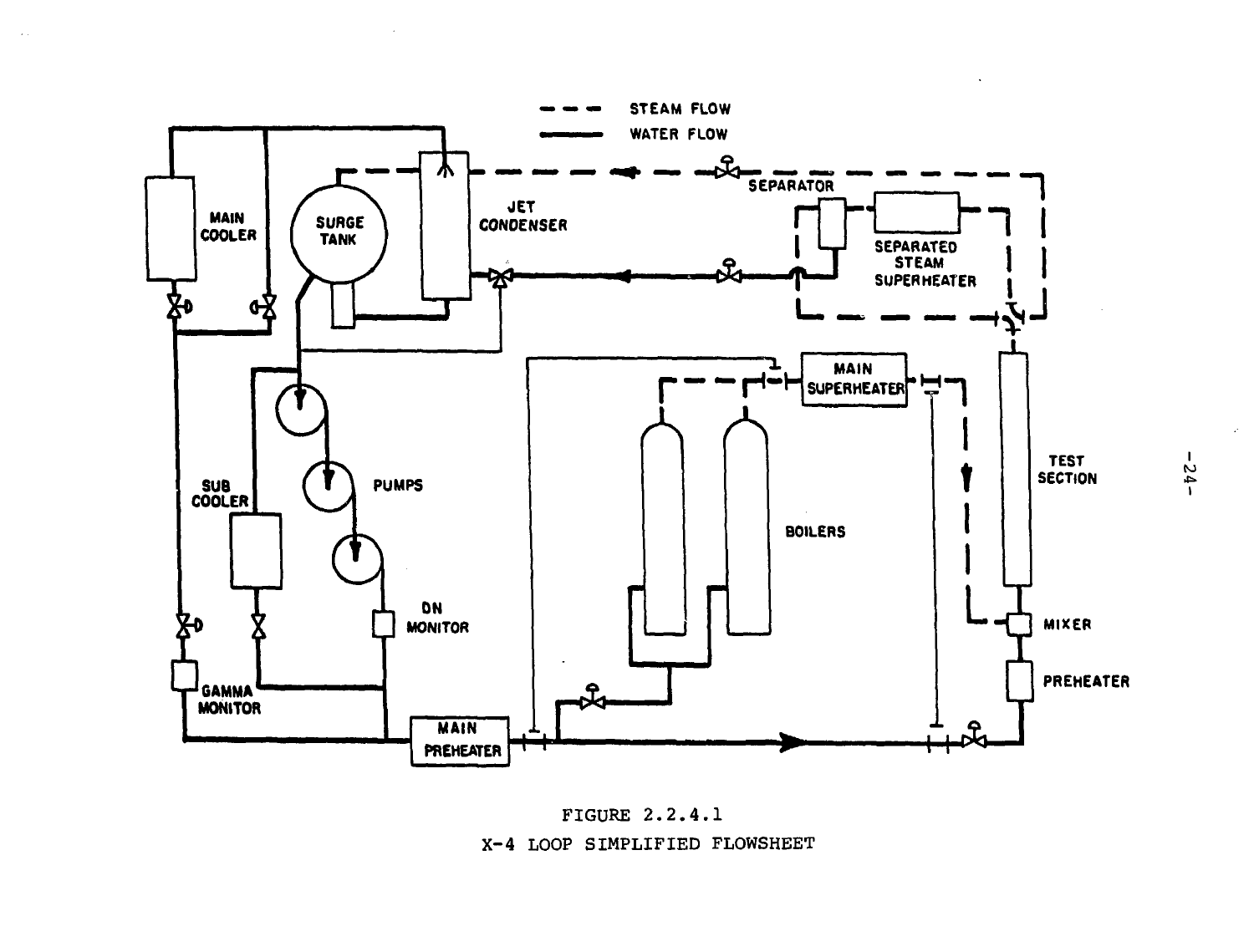# 2.2.5 X-5 Loop

The X-5 pressurized water loop is the largest loop in the NRX reactor. It was designed and fabricated for Westinghouse Atomic Power Division as the CR-V loop and installed in 1955. Until 1979 a flow of about 4.8 kg/s was circulated through a re-entrant test section with a 62 mm internal diameter flow tube. Recent program changes were such that the smaller through-flow test sections were found more useful than the large re-entrant test section. Minor modifications to the X-5 loop were therefore made and it was returned to service with a test section containing a 38 mm pressure tube. The loop flowsheet is shown on Fig. 2.2.5.1 and a tabulation of the design parameters and the present capabilities are given in Table 2.2.5.1.

Some of the past programs in this loop included fuel development, in- and out-reactor corrosion, minor fuel sheath defect tests, activity transport, water chemistry and metallurgy irradiations.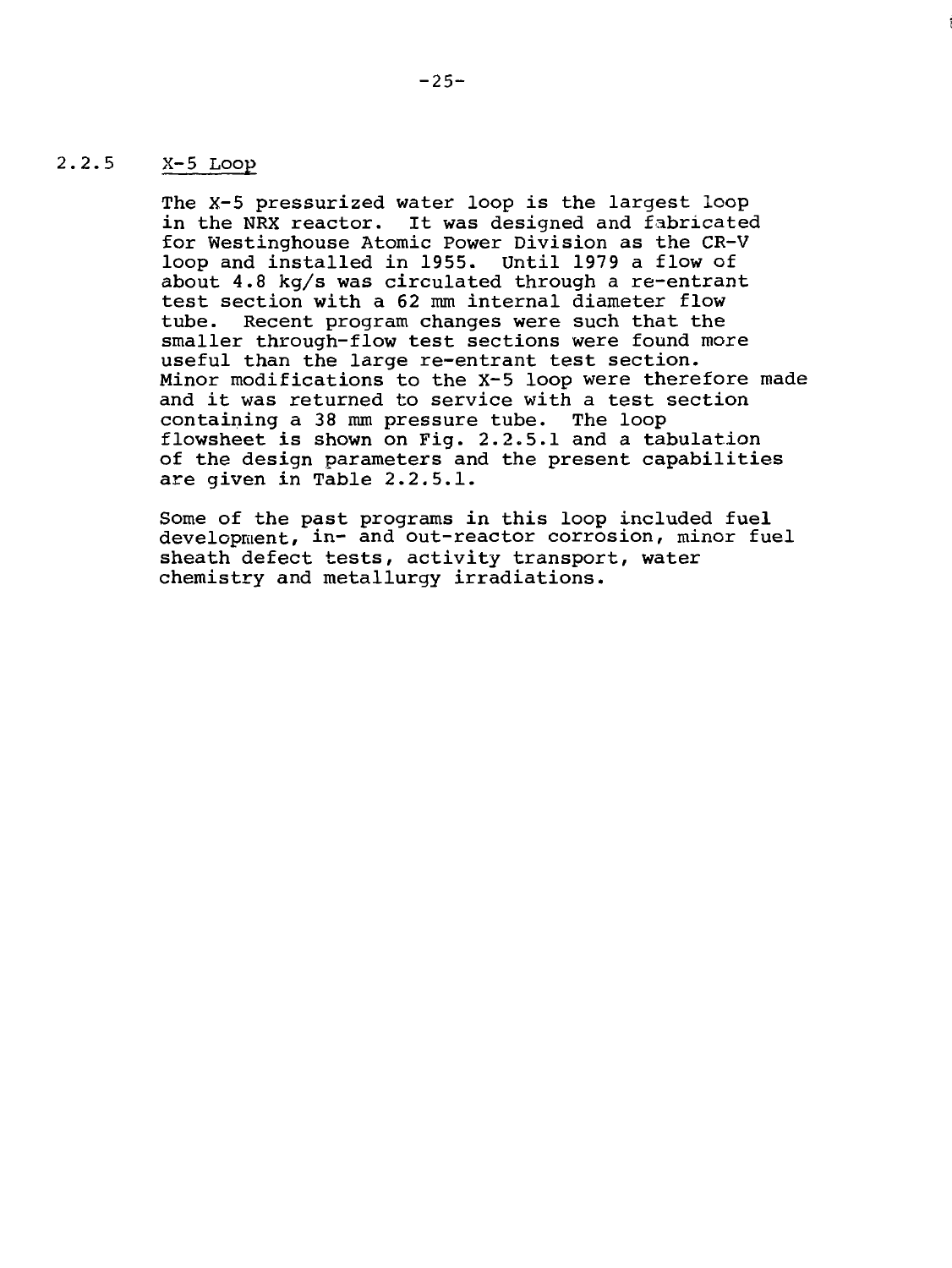TABLE 2.2.5.1

X-5 LOOP

Loop Type **Reactor** Reactor Lattice Site(s) Nominal Thermal  $Flux(1)$ Cosine Flux Length pressurized water NRX<br>E-9 E-9 upflow  $8 \times 10^{13} \text{ n.cm}^{-2} \text{ s}^{-1}$ 303 cm ( 119.3 in.) Design: Pressure Flow Temperature Heater  $(loop)^{(2)}$ Boiler Heat Removal Surge Tank Volume Pump Head<sup>(3)</sup> Construction Material 17.3 MPa ( 1 kg/s ( 330 oc ( 50 kW N/A kW 550 kW 0.129  $m^3$  ( 207 in ( stainless steel 2,500 lb/in gauge) 7,920 lb/h)  $625$   $^{\circ}$ F)  $4.55$   $ft3$ ) 680  $ft$ ) Coolant Operating Volume Circulating Volume Total Volume Chemistry (normal) Purification: Flow Ion-Exchange I.D. Resin Volume  $0.32 \text{ m}^3$  ( 11.3 ft<sup>3</sup>)<br>0.25 m<sup>3</sup> ( 8.8 ft<sup>3</sup>) 0.25 m<sup>3</sup> ( 8.8 ft<sup>3</sup>)<br>0.38 m<sup>3</sup> ( 13.4 ft<sup>3</sup>)  $13.4 \text{ ft}^3$ pH 10(LiOH), 5-15  $cm^3/kg$  H<sub>2</sub> 0.03 kg/s (  $7.8$  cm (<br> $7.200$  cm<sup>3</sup> ( 4,200  $cm<sup>3</sup>$ 230 lb/h) 3.07 in.)  $0.148$   $ft3)$ Monitors: Gamma (1) purification inlet and (2) after the main pump Delayed Neutron after main pumps<br>r - Spectrometer mone  $Y -$  Spectrometer Test Section: Pressure Tube Material Length Internal Diameter Flow Tube Out-Reactor **Test**\*Section Location After Test Section Zr alloy  $9.44 \text{ m}$  (  $31 \text{ ft.}$ )<br>38 mm (  $1.5 \text{ in.}$ )  $(1.5 in.)$ can be installed to reduce internal diameter Length cm in. 150 Internal Diameter cm in. 4.87

(1) Axial peak flux at the cell boundary.

Heaters for heating the coolant in the pressurized water mode - excludes heaters in the surge tank, boilers, etc. (3) Head in metre (feet) of flowing fluid.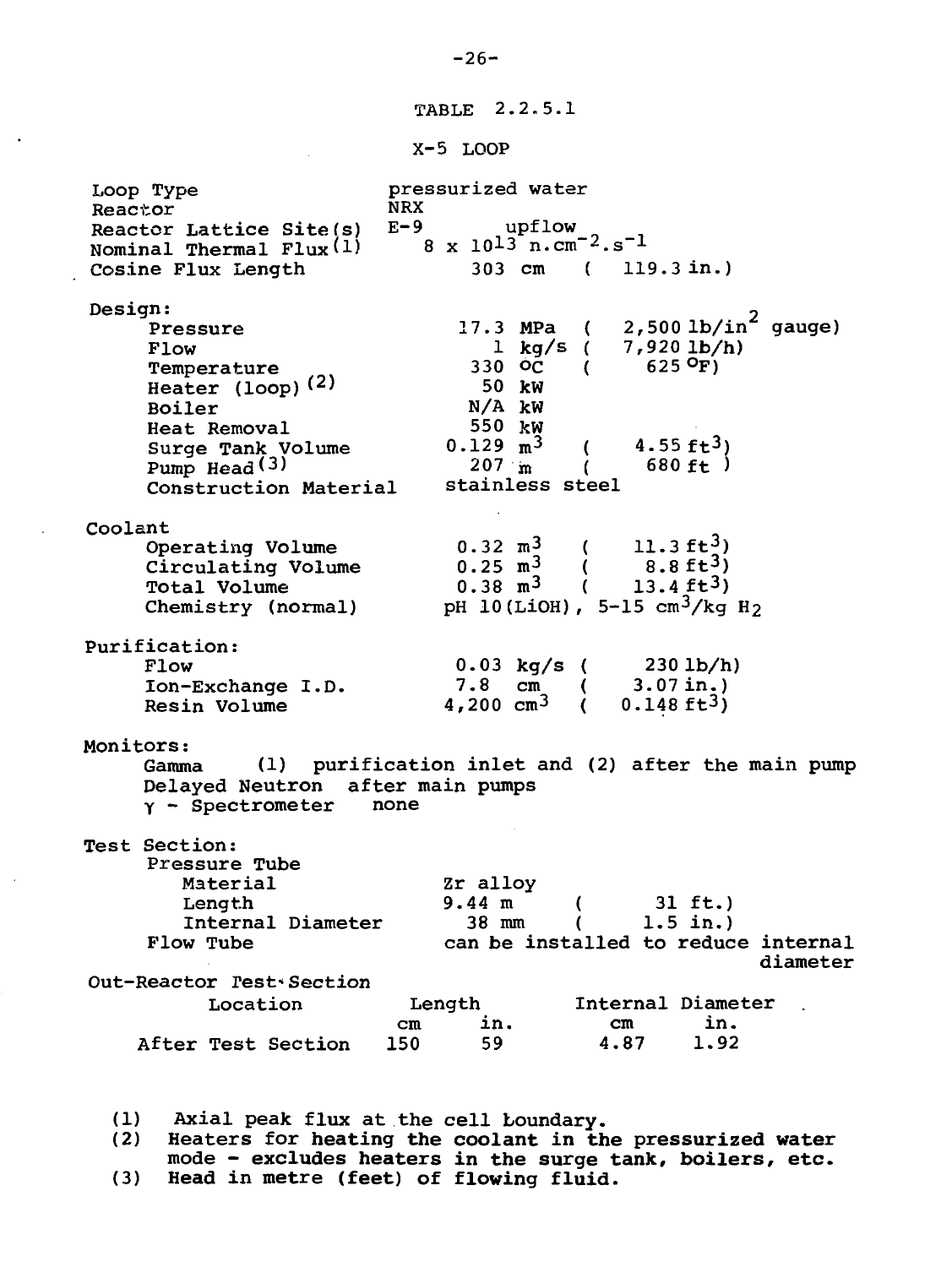

 $\hat{\mathcal{I}}$ 

**FIGURE 2.2.5.1: X-5 LOOP SIMPLIFIED FLOWSHEET**

 $-27-$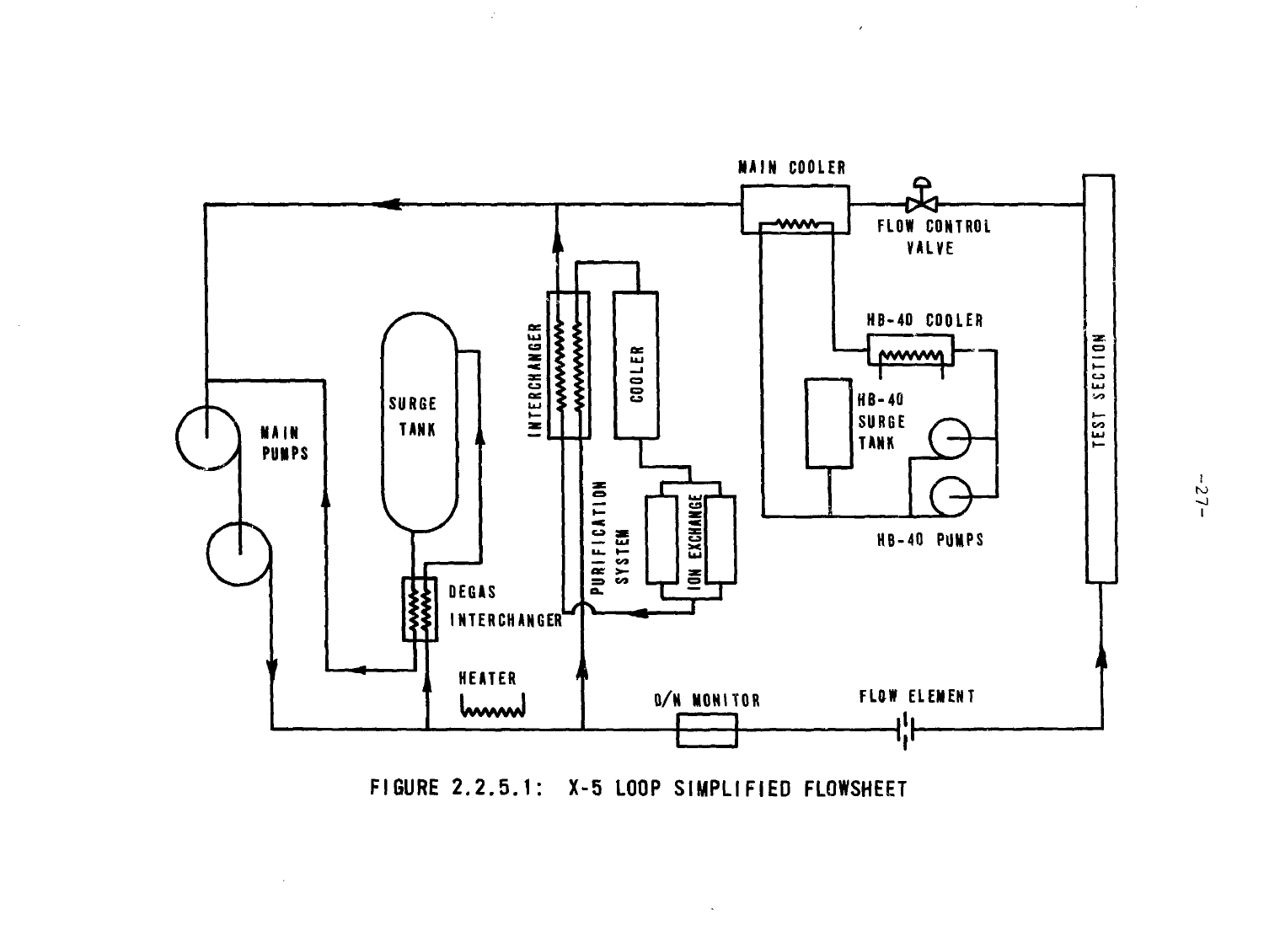# 2.2.6 X-6 Loop

The X-6 loop installed in 1956 was similar to the other WAPD-IV loops except the construction material was carbon steel instead of stainless steel. In 1963 the loop was modified and uprated as a boiling water loop as shown on Fig. 2.2.6.1. The design and operating parameters of interest are tabulated on Table 2.2.6.1.

Some of the past programs included fuel development in the pressurized and boiling water modes, water chemistry, in- and out-reactor corrosion, pressure tube devleopment, heat transfer, fission product release rate, and activity transport.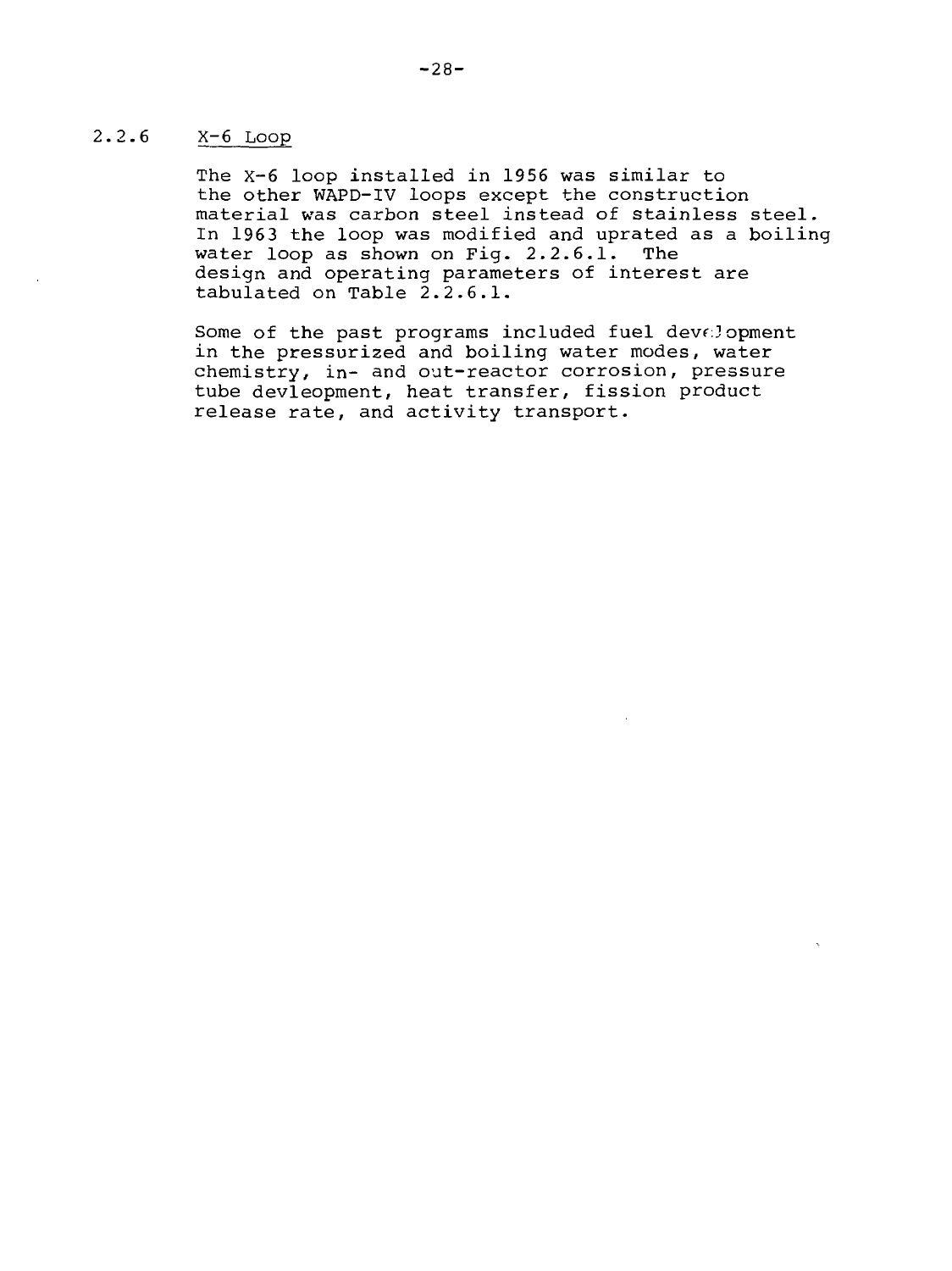TABLE 2.2.6.1

X-6 LOOP

Loop Type **pressurized water, boiling**<br>Reactor **NRX Reactor** NRX **Reactor Lattice Site(s) N21** upflow **Nominal Thermal Flux'<sup>1</sup>)** 8 **x** 10 <sup>1</sup> <sup>3</sup> n.cm~<sup>2</sup>.s~l **Cosine Flux Length** 305 cm ( 120 **in.) Design: Pressure Flow Temperature Heater (loop)( 2) Boiler Heat Removal Surge Tank Volume Pump Head(3) Construction Material Coolant Operating Volume Circulating Volume Total Volume Chemistry (normal) Purification: Flow Ion-Exchange I.D. Resin Volume Monitors: Gamma Delayed Neutron Y - Spectrometer Test Section: Pressure Tube Material Length Internal Diameter Flow Tube Out-Reactor Test Section Location Before Test Section After Test Section Separated Steam Purification** 18.6 **MPa** ( 1.14 **kg/s** ( 359 **oc** ( 60 **kW N/AkW** 300 **kW**  $0.102 \text{ m}^3$  (<br>170.7 m  $170.7 m$ carbon steel 2,680 **lb/in' gauge) 9,000 lb/h) 678 3.60 ft<sup>3</sup>)** 560 **ft )**  $0.150 \text{ m}^3$  ( 5.30 ft<sup>3</sup>)<br> $0.095 \text{ m}^3$  ( 3.35 ft<sup>3</sup>)  $0.095 \text{ m}^3$  <br>  $0.196 \text{ m}^3$  <br>  $0.196 \text{ m}^3$  <br>  $0.693 \text{ ft}^3$ 0.196 m<sup>3</sup> ( 6.93 ft<sup>3</sup>)<br>DH 10(LiOH) 5<del>.</del>25 cm<sup>3</sup>/ka  $p_{\text{H}}$  10(210h),  $\frac{1}{2}$  35 cm $\frac{1}{2}$   $\frac{1}{2}$ 0.011 kg/s ( 87 lb/h)<br>3.175 cm ( 1.25 in<sub>2</sub>) 3.175 cm  $(1.25 \text{ in.})$ <br>600 cm<sup>3</sup>  $(0.021 \text{ ft}^3)$  $600 \text{ cm}^3$  ( piping before the test section inlet after **the** pumps **none cold-work Zr-2>s wt.% Nb, other Zr alloys 9.44 m ( 31 ft.)**  $( 1.5 in.)$ **can be installed to decrease internal diameter Length cm in. 152 60 197 76 98 38 113 Internal Diameter cm in. 2.31 0.91 2.36 0.93 2.33 0.92**  $~72.3$ 

**(1» Axial peak flux at the cell boundary.**

**(2) Heaters for heating the coolant in the pressurized water mode - excludes heaters in the surge tank, boilers, etc. (3) Head in metre (feet) of flowing fluid.**

**-29-**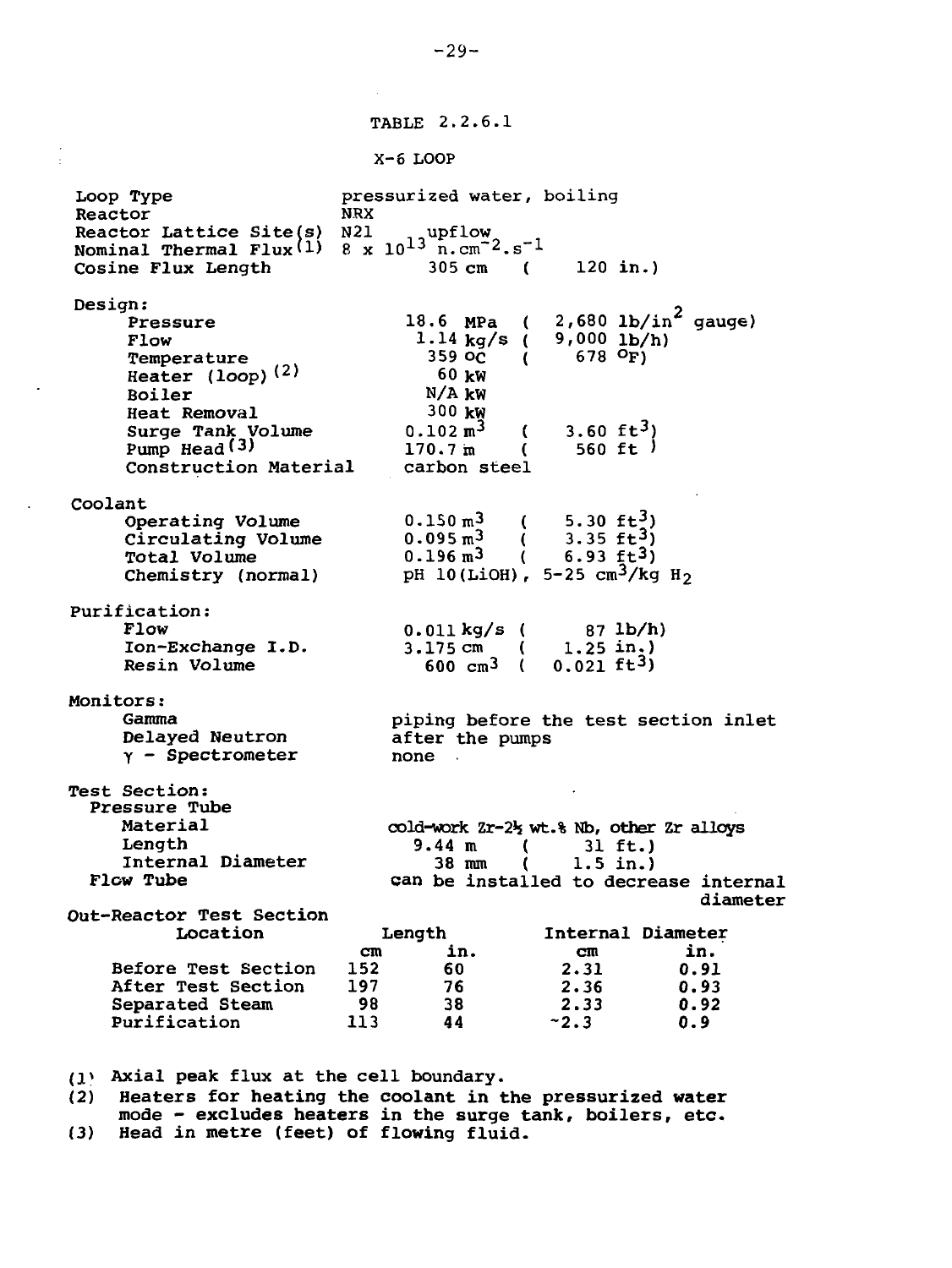

FIGURE 2.2.6.1: X-6 LOOP SIMPLIFIED FLOWSHEET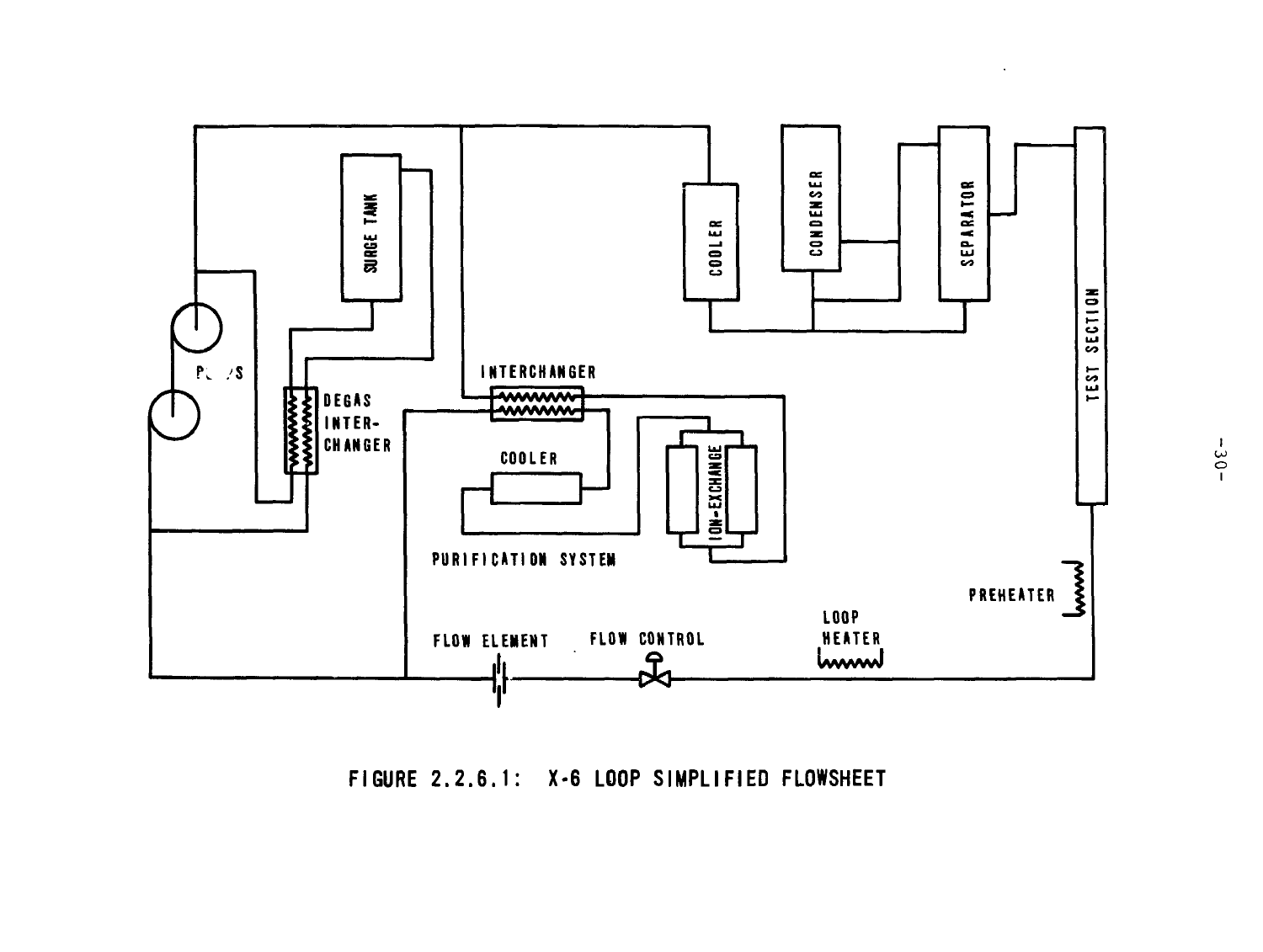# 3. NRU REACTOR

# 3.1 Reactor Description

NRU is a heavy-water moderated and cooled reactor. The reactor vessel consists of a stainless steel top and bottom header and a cylindrical aluminum side wall. Of the 227 lattice positions, 7 positions have penetrations through the upper section of the lower thermal shield which permits converting these to loop sites. As shown on Fig. 3.1.1 these sites are:  $C18$ , E12, E20, J16, L8, L24 and ( $17$ . Tabulated on Table 3.1.1 are the pertinent reactor design and operating data. Figure 3.1.2 shows a vertical section through a reactor site prepared for loop installation.

Loops are the major experimental facilities in the NRU reactor. Some low pressure, low temperature experimental assemblies have been designed to utilize the normal reactor cooling system. Fast flux irradiation of metallurgical samples are provided inside fast neutron rods.

The NRU power is modulated by inserting or withdrawing control rods No. 12 to 18 in sequence. The reactor  $control$  rods No. 12 to  $18$  in sequence. power is varied as required to maintain the highest priority loop fuel within its operating range. Since NRU is an "on-power" fueled reactor, driver fuels are moved or changed while operating to bring as many of the loops as practical within their operating range.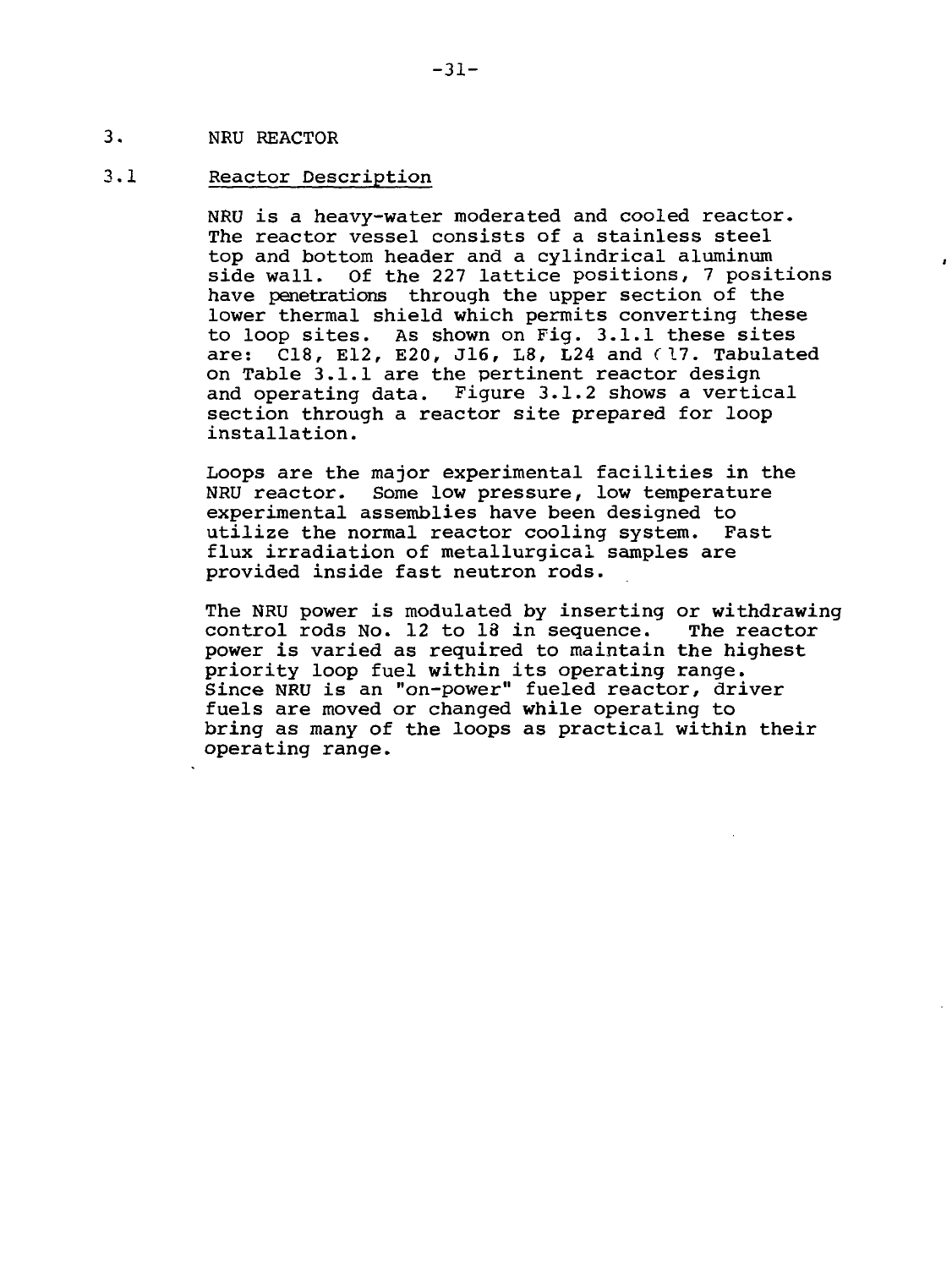TABLE 3.1.1

NRU Reactor

Reactor Power - present nominal Moderator Coolant Driver Fuel Orientation Reactor Vessel Outside Diameter Depth Material - wall - top, bottom header Lattice 130 MW heavy water heavy water vertical 3505 mm (11 ft. 6 in.) 3658 mm (12.0 ft.) aluminum stainless steel 227 - spacing hexagonal 196.85 mm (7.75 in.) center Driver Fuel Material Sheath Fuel Length U-Al alloy aluminum 2743 mm (9.0 ft.) Flux Peak Thermal in J-16 with CR16 up Average Thermal in Moderator Maximum Fast Average Fast Cosine Flux Length  $4 \times 10^{14}$  n.cm<sup>-2</sup>.s<sup>-1</sup>  $1 \times 10^{14}$  n.cm  $1.3 \times 10^{14}$  n.cm<sup> $-$ </sup> 1.3 x  $10^{14}$  n.cm  $2 \cdot s - 1$ <br>4.5 x  $10^{13}$  n.cm  $2 \cdot s - 1$ 3640 mm (143.3 in.) Control by raising and lowering control rods Number of Control Rods 18<br>Number of Adjuster Rods 4 Number of Adjuster Rods 4 Operating Cycle 2-4 weeks operation, 4 day shutdown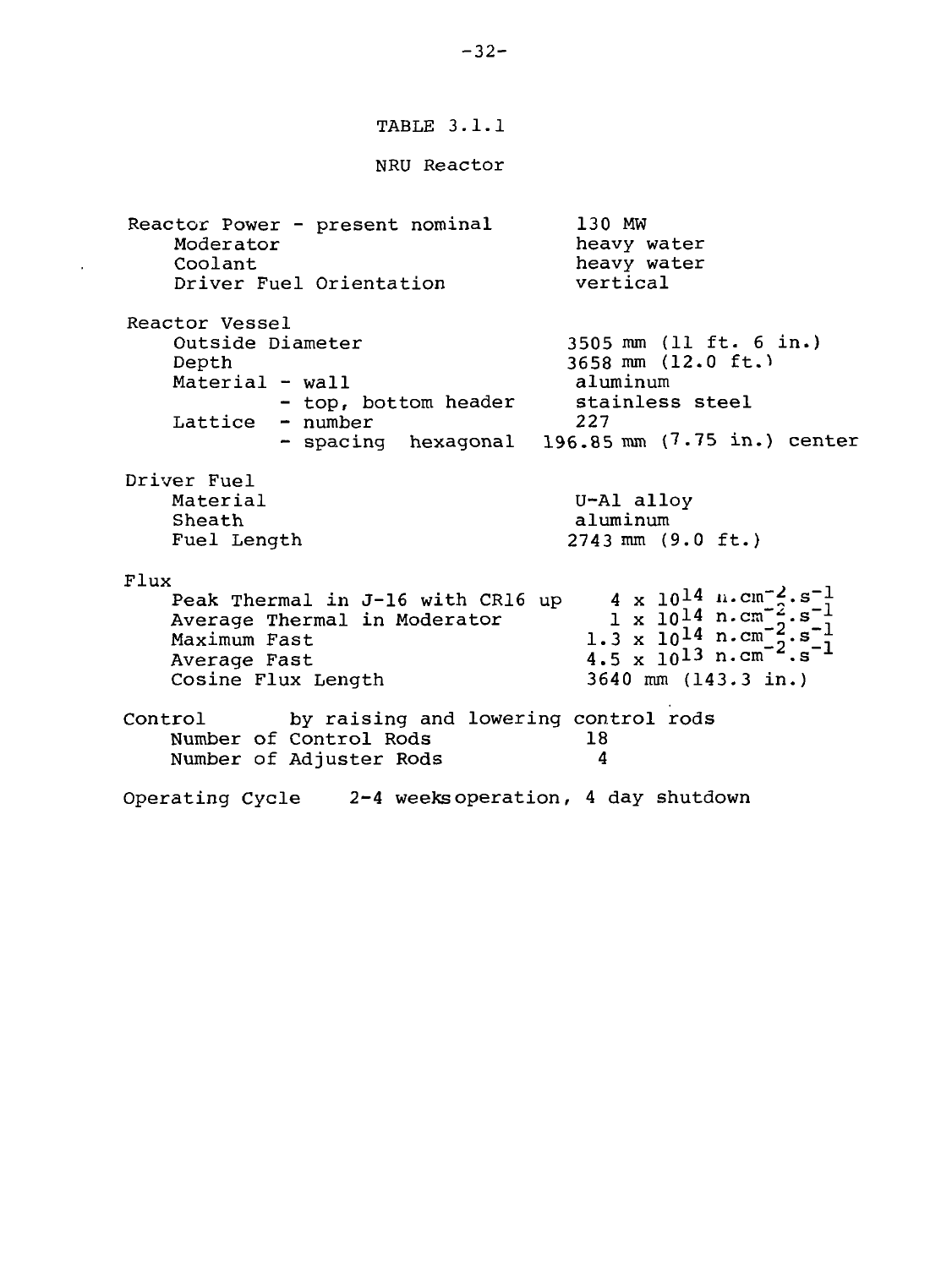

FIGURE 3.1.1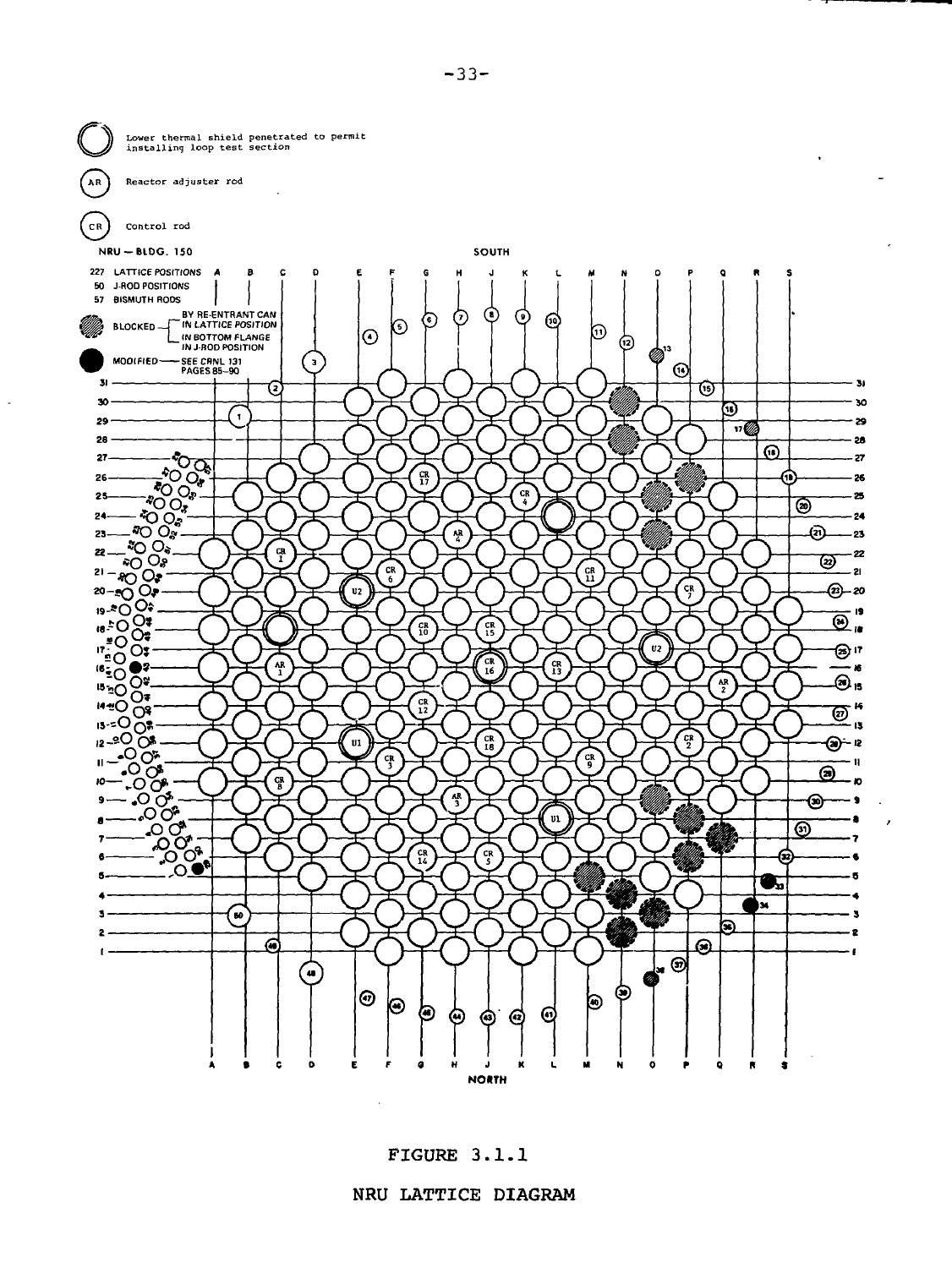

FIGURE 3.1.2 NRU LOOP SITE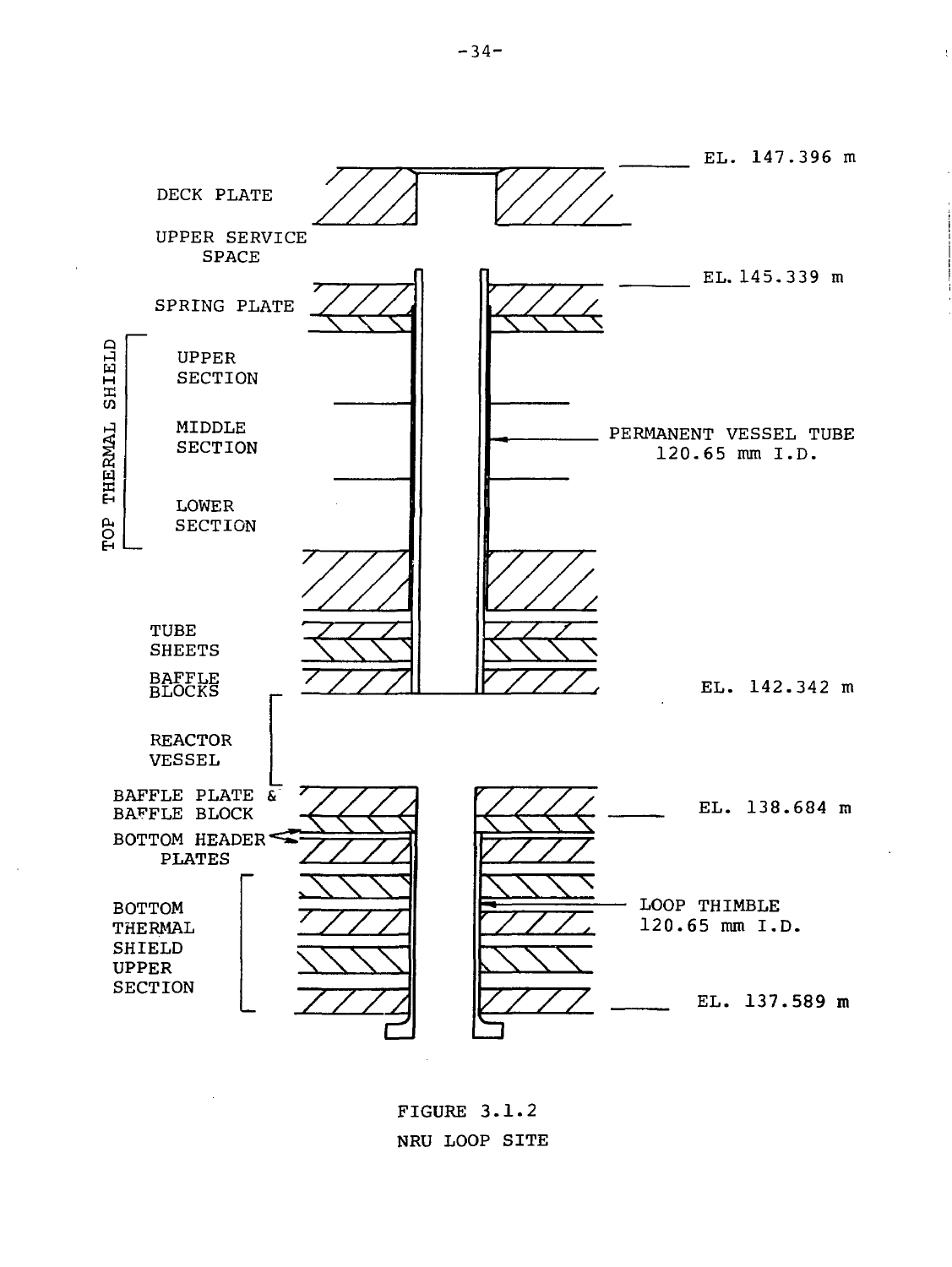# 3.2 LOOPS

Of the three loops operating in the NRU reactor, two loops, U-l and U-2, are designed for fuel irradiation while the third, U-5, is suitable for material testing only. The pressure tubes in the two fuelled loops are completely interchangeable and of the design shown on Fig. 3.2.1. The U-5 loop test sections are often designed to suit the particular experiment, therefore, they may be similar but not necessarily the same. (See Section 3.2.3).

A flux detector rod is installed in a site adjacent to each U-l and U-2 loop site. The existing flux detector rods are designed with eight vanadium flux sensors distributed along the cosine flux length but future design will have 16 or more sensors, some being fast response flux sensors.

Fuel power ramping tests are usually done during reactor startup by ramping the reactor power up to or near its nominal power. Also available for use in any 103.3 mm pressure tube is a fuel moving device for fuel cycling experiments.

A U-3 organic loop operated until decommissioned in 1972. It has been retained as intact as possible to facilitate recommissioning when required.

A common data logger records the data from the loops including the pertinent NRU and NRX reactor data on magnetic tape for future retrieval. The data logger also assists in setting up and monitoring the various experiments.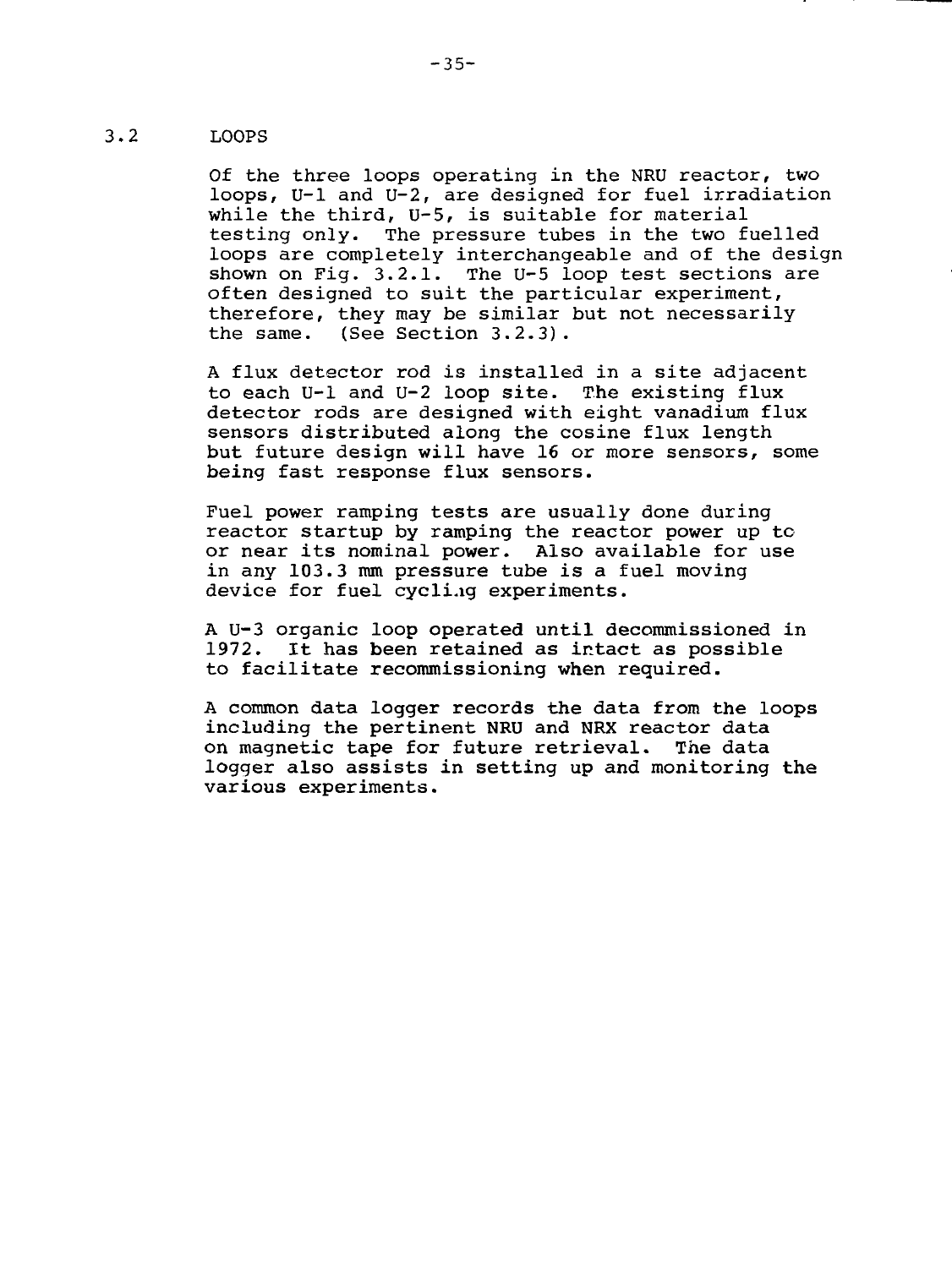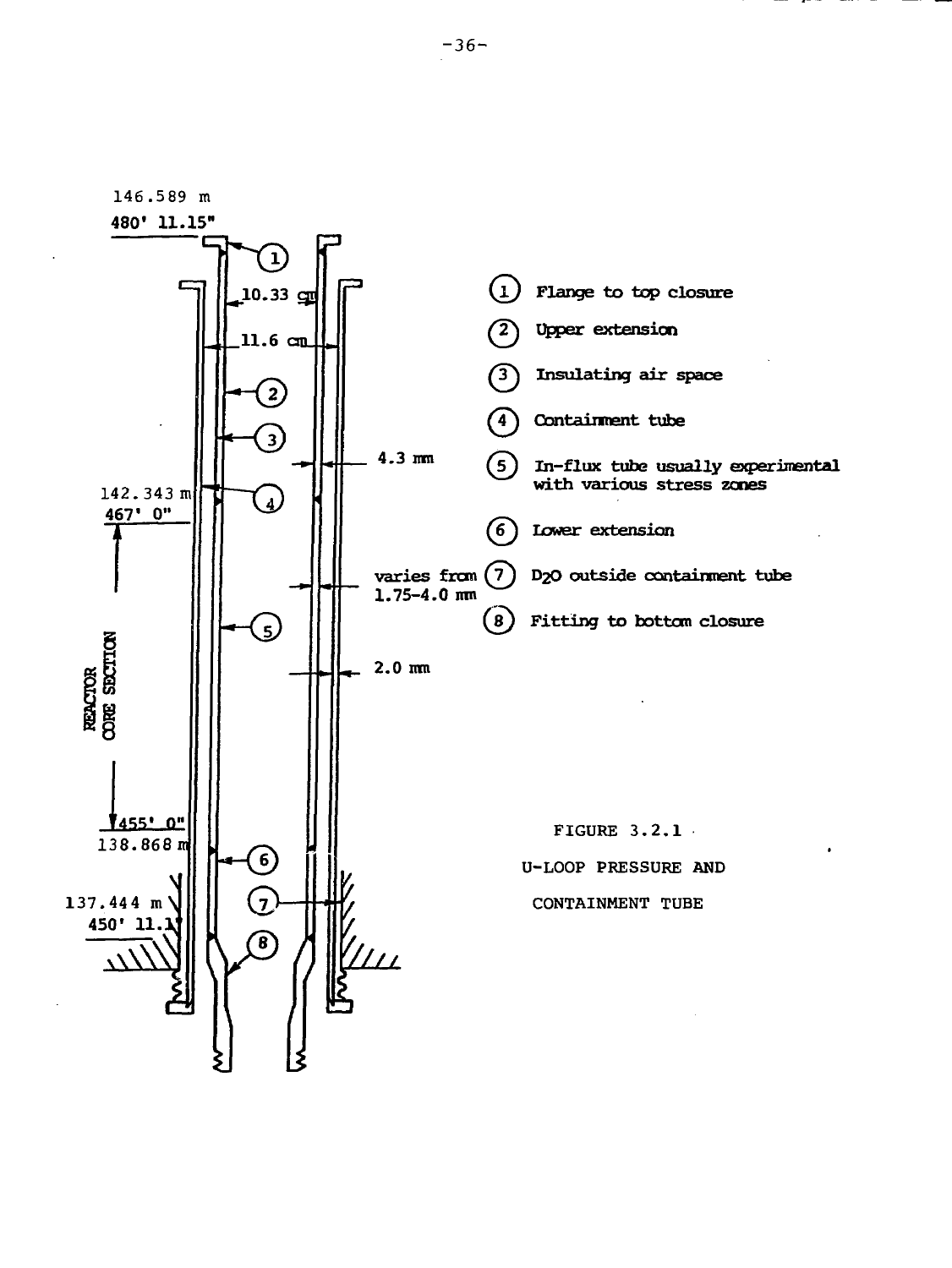# 3.2.1 U-l Loop

The U-l loop as originally installed in 1964 operated in four coolant modes, viz., pressurized water, boiling, steam-water inlet, and steam inlet. In 1974 the loop was uprated to operate with two in-reactor test sections in series. This modification limited the operation of the loop to the pressurized and boiling water modes. The flow diagram and a tabulation of the pertinent data for the present loop are shown on Pig. 3.2.1.1 and Table 3.2.1.1, respectively.

Regardless of the operating mode, the boilers are always an integal part of the operating circuit; therefore, only ammonium hydroxide is used for pH control to prevent caustic corrosion in the boilers.

Some of the past programs in this loop included: fuel development in the various coolant modes, fuel power ramping, fuel power cycling, coolant chemistry, pressure tube development, in- and out-reactoi corrosion, activity transport, and out-reactor critical heat flux.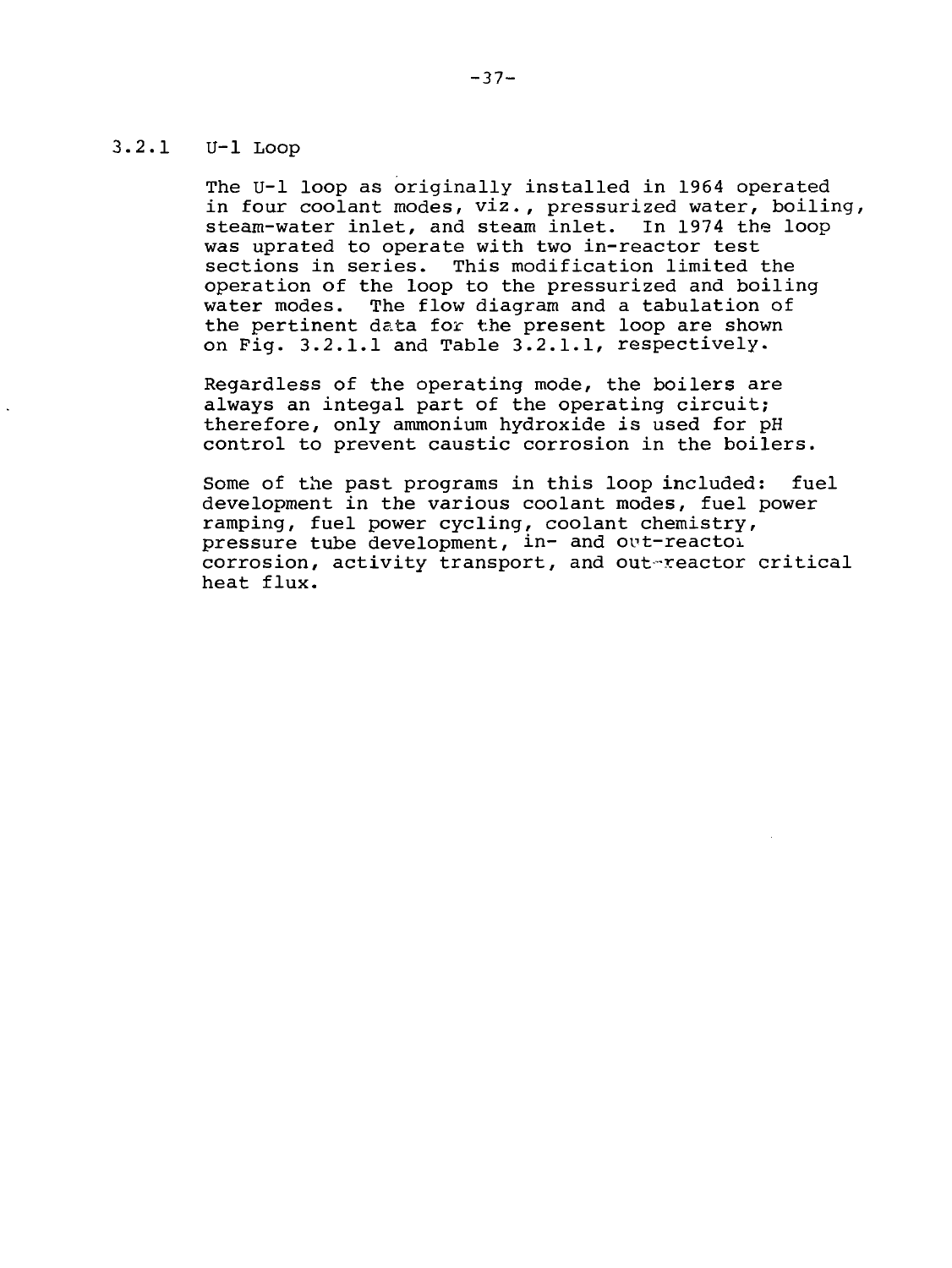TABLE 3.2.1.1

#### U-l LOOP

Loop Type pressurized water, boiling Reactor **NRU** Reactor Lattice Site(s) El2 downflow, L8 upflow Nominal Thermal Flux<sup>(1)</sup> 3 x 10<sup>14</sup> n.cm<sup>-2</sup>.s<sup>-1</sup> Cosine Flux Length 364 cm ( 143.3 in.) Design: **MPa**  $(2,000 \text{ lb/in}^2 \text{ gauge})$ Pressure 13.9<br>Flow 17 **kg/s** (135,000 **lb/h)** Flow 17<br>Temperature 354  $(670)$  <sup>O</sup>F) Temperature  $\mathcal{O}_C$ Heater  $(loop)$  $(2)$ **kW** Boiler 3,888 kW Heat Removal **kW**  $33.5 \text{ ft}^3$ Surge Tank Volume **m 3**  $\mathfrak{c}$ Pump Head<sup>(3)</sup> 251.4 m (251.4 m) **in** 825 ft )  $\sqrt{ }$ Construction Material Coolant  $2.9 \, m<sup>3</sup>$  $(102.4 \text{ ft}^3)$ Operating Volume  $2.9 \text{ m}^3$ Circulating Volume  $(102.4 \text{ ft}^3)$  $3.4 \text{ m}^3$ Total Volume (  $120.0 \text{ ft}^3$ )  $\rm _{PH}$  10(NH $\rm _4$ OH), 5-10 cm $\rm ^3/kg$  H $\rm _2$ Chemistry (normal) Purification: Flow  $0.06 \text{ kg/s}$  (  $475 \text{ lb/h}$ ) Ion-Exchange I.D. 7.8 cm (  $3.07$  in.)<br>200 cm<sup>3</sup> (  $0.148$  ft<sup>3</sup>) 4,200 cm<sup>3</sup> ( Resin Volume Monitors: water monitor and steam monitor Gamma Delayed Neutron usually water  $Y -$  Spectrometer able to monitor several samples, instrument installed as required Test Section: Pressure Tube cold-worked  $2r-2\frac{1}{2}wt.$  Nb, other  $2r$  alloys<br>9.48 m (31.1 ft.) Material  $9.48 \text{ m}$  ( 31.1 ft.)<br>103.3 mm ( 4.07 in.) Length Internal Diameter  $(4.07 in.)$ Flow Tube no design provisions for its installation Out-Reactor Test Section Location Internal Diameter Length cm in. cm in.

(1) Axial peak flux at the cell boundary.

**(2) Heaters** for heating **the coolant in the pressurized water**

Test section outlet ~600 -235 8.98 3.535

**mode - excludes heaters in the surge tank, boilers, etc.**

**(3) Head in metre (feet) of flowing fluid.**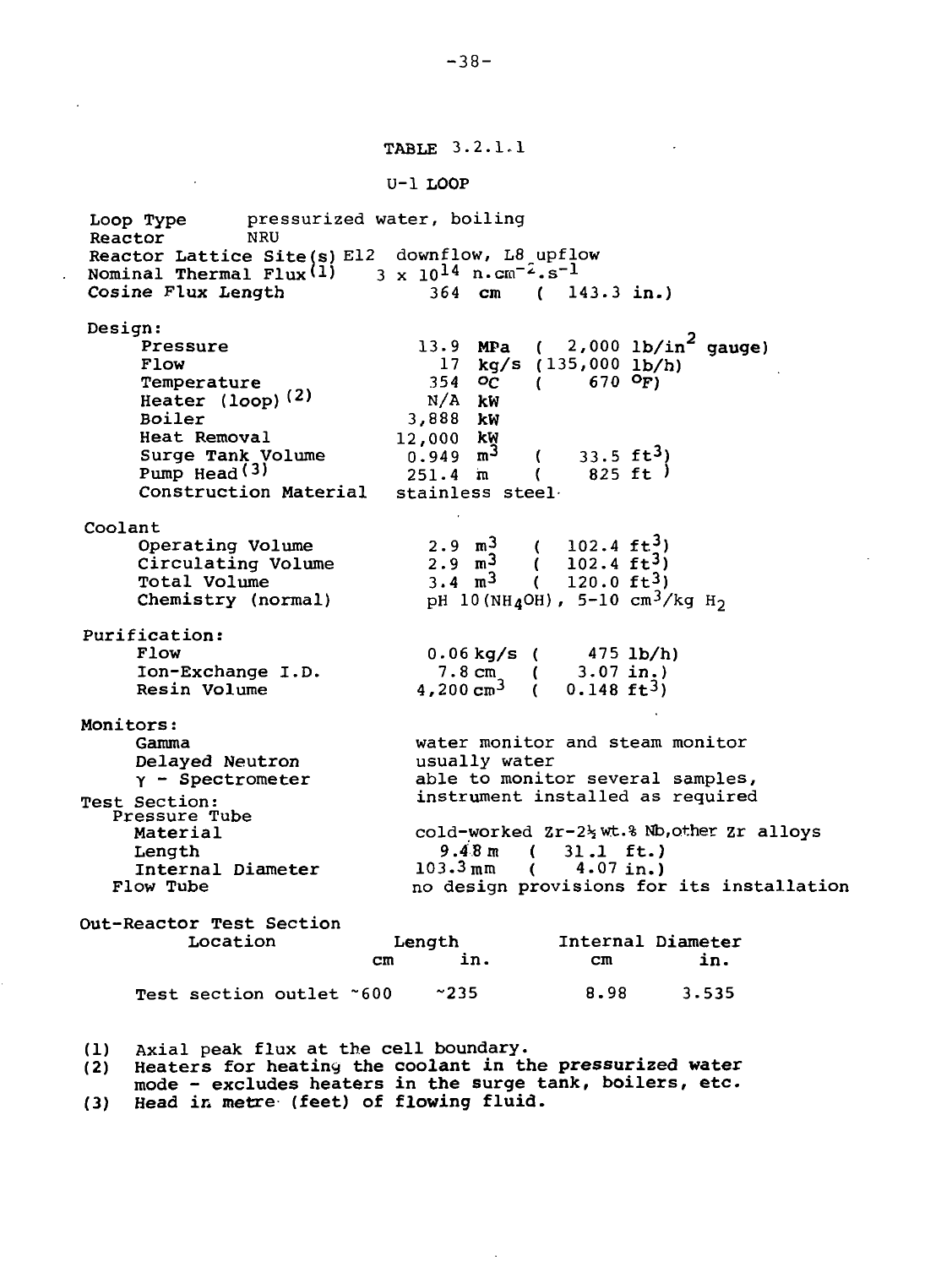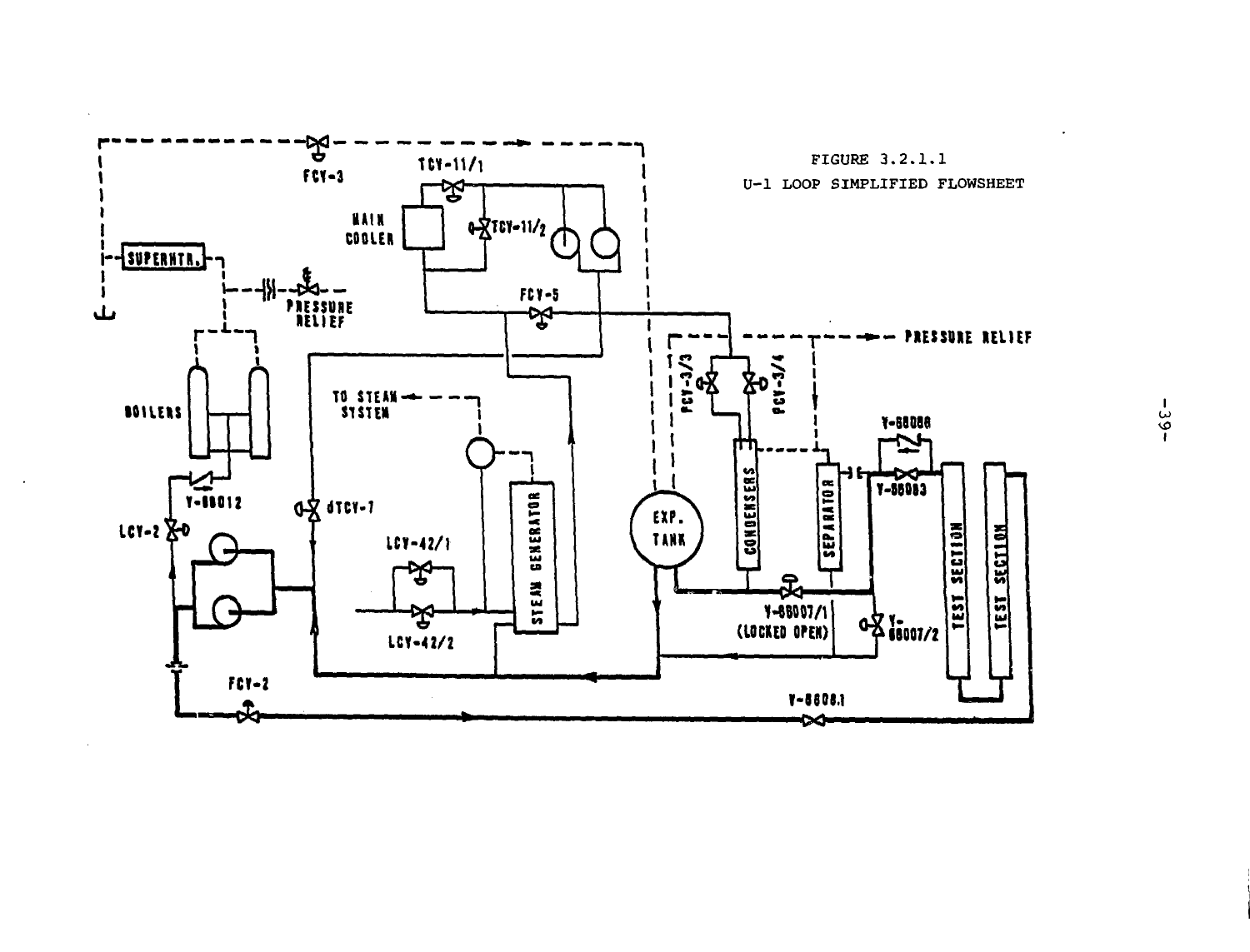# $3.2.2$   $U-2$  Loop

The U-2 loop was installed in 1959 as a pressurized water loop but subsequent tests showed limited boiling to about 10% outlet steam quality was possible. In 1974 the loop was uprated to operate with two in-reactor test sections in series. The present loop flow diagram and a tabulation of its pertinent data are shown on Fig. 3.2.2.1 and Table 3.2.2.1, respectively.

Some of the past programs in this loop included: fuel development, fuel power ramping, fuel power cycling, in- and out-reactor corrosion, pressure tube development, water chemistry, and critical heat flux.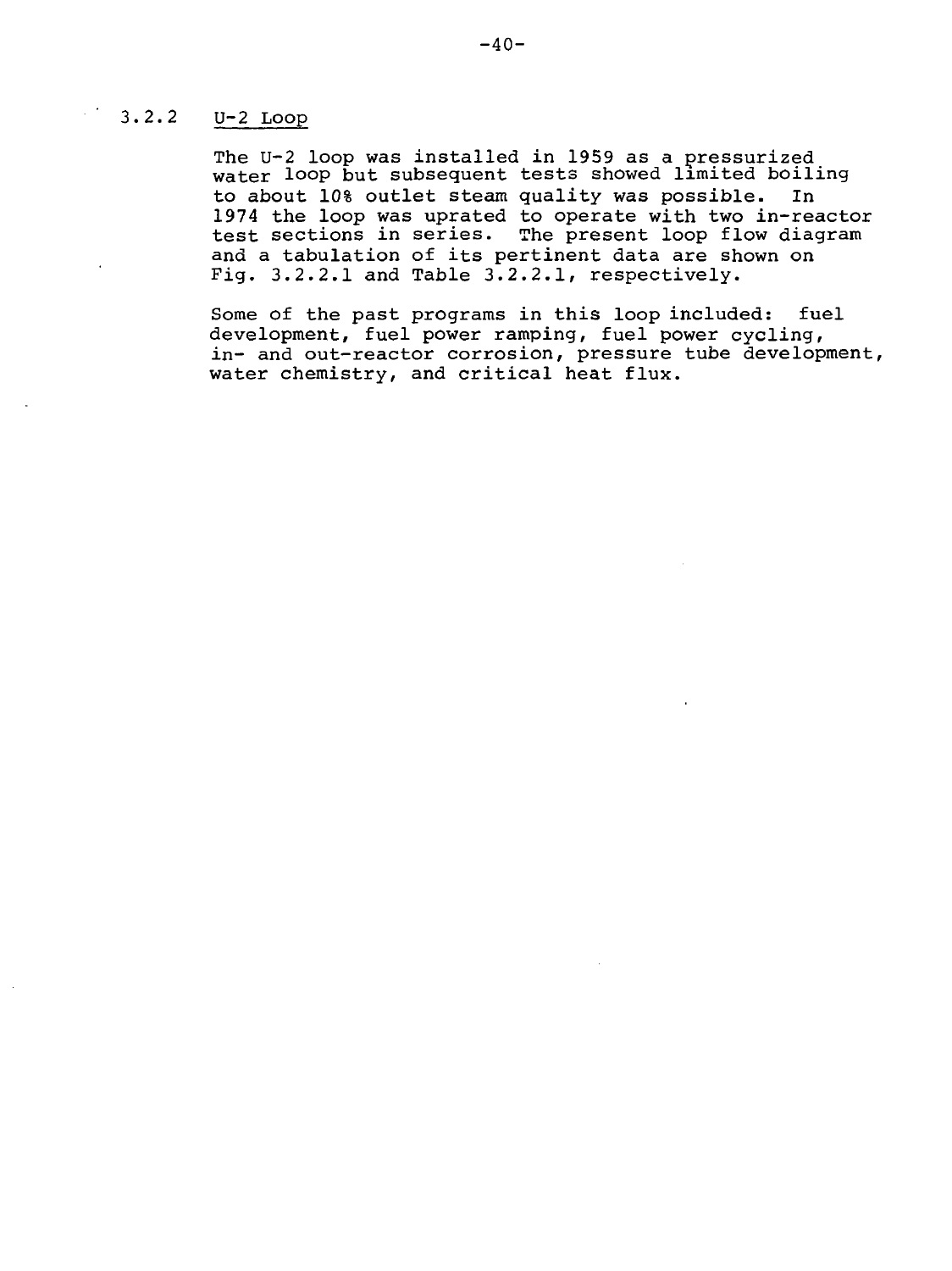TABLE 3.2.2.1

```
U-2 LOOP
```
Loop Type pressurized water<br>Reactor NRU Reactor NRU Reactor Lattice Site(s)  $E20$  downflow, 017 upflow Nominal Thermal Flux<sup>(1)</sup>  $3 \times 10^{14}$  n.cm<sup>-2</sup>.s Cosine Flux Length 364 cm ( 143.3in.) Design:  $2$ ,000lb/in $^{\texttt{z}}$  gauge) Pressure 13.9 MPa<br>Flow 20 kg/s  $\overline{ }$ Flow 20 kg/s ( 158,0001b/h) Temperature 200 354 oc  $670^{\circ}$ F) Heater  $(loop)(2)$ 235 kW Boiler N/A kW Heat Removal 8,000 kW (  $25.2 \text{ ft}^3$ )<br>(  $690 \text{ ft}$ ) Surge Tank Volume  $0.715$  m<sup>3</sup><br>Pump Head<sup>(3)</sup> 210 m Pump Head<sup>(3)</sup> 210 m (<br>Construction Material stainless steel Construction Material Coolant  $(42.4 \text{ ft}^3)$  $1.20$   $m<sup>3</sup>$ Operating Volume  $(24.7 \text{ ft}^3)$  $0.70 \, \text{m}^3$ Circulating Volume  $(51.2 \text{ ft}^3)$ Total Volume  $1.45$  m<sup>3</sup>  $pH$  10(LiOH), 5-15  $cm^3/kg$   $H_2$ Chemistry (normal) Purification:  $0.035 \text{ kg/s}$  (<br>7.8 cm, ( Flow 277 lb/h) 7.8  $\text{cm}^2$  ( Ion-Exchange I.D. 3.08 in.)  $4,200$   $\text{cm}^3$  (  $0.148$   $\text{ft}^{3}$ ) Resin Volume Monitors: inlet to purification circuit Gamma will be installed in 1980 Delayed Neutron monitoring line installed, instrument installed Y - Spectrometer when required Test Section: Pressure Tube old-worked Zr-2%wt.% Nb, other Zr alloys Material  $9.48 \text{ m}$  ( 31.1 ft.)<br>103.3 mm ( 4.07 in.) Length  $(4.07 \text{ in.})$ Internal Diameter no design provisions for its installation Flow Tube Out-Reactor Test Section Location Length Internal Diameter cm in. cm in. Test Section Outlet 190 75 8.98 3.535

(1) Axial peak flux at the cell boundary.

(2) Heaters for heating the coolant in the pressurized water mode - excludes heaters in the surge tank, boilers, etc.

(3) Head in metre (feet) of flowing fluid.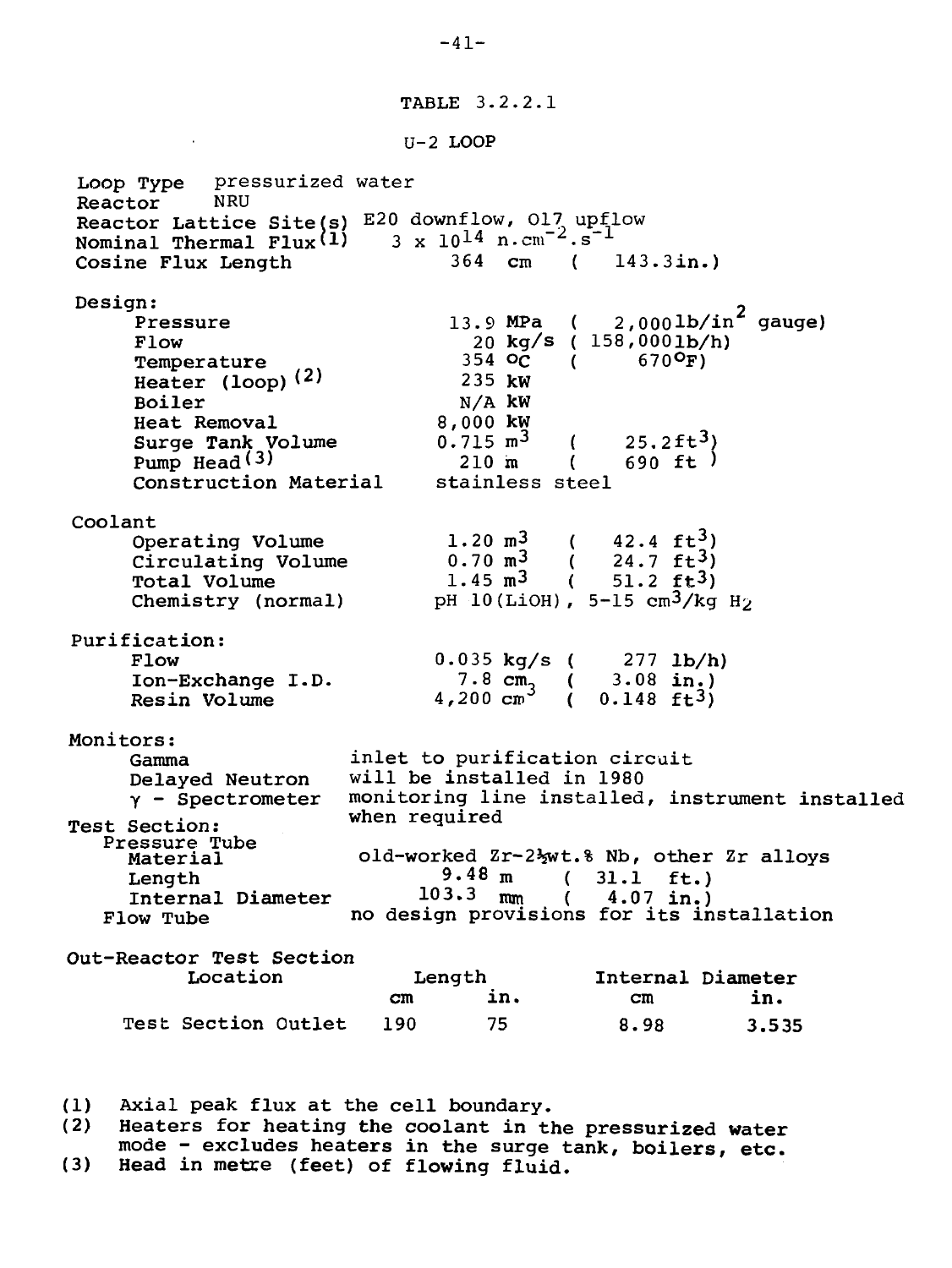

U-2 LOOP SIMPLIFIED FLOWSHEET

 $-25-$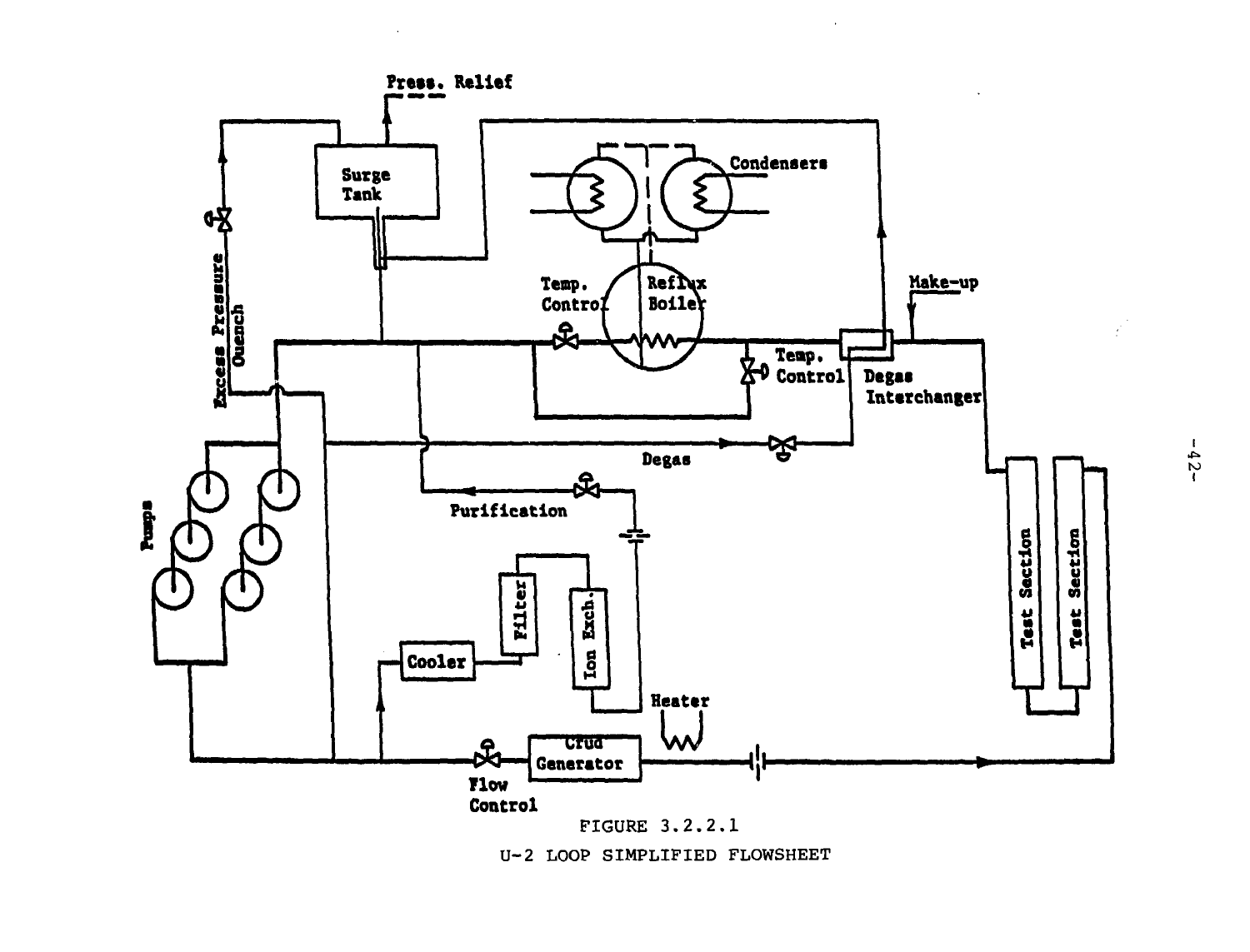# 3.2.3 U-5 Loop

The U-5 loop is a pressurized water loop designed for materials testing and not for fuel testing. Light water at the required chemistry, pressure, and temperature is supplied to as many as six in-reactor test sections operating in parallel. The test sections, designed to suit the individual experiments, are normally installed inside a hollow fast neutron rod as shown on Figure 3.2.3.1. These test sections can be located in any driver fuel site not restricted to this use by reactor physics requirements, pipe routing, etc.

The pertinent design and operating parameters for the U-5 loop are tabulated on Table 3.2.3.1 and the flowsheet is shown on Figure 3.2.3.2.

The fast neutron rods used have fuel length of about 142 cm (56 in.) with a cavity 7.37 cm (2.9 in.) in diameter. The fast flux in the cavity varies between 1.5 and 4.6 x  $10^{13}$  n.cm<sup>-2</sup>.s<sup>-1</sup>.

Some of the past programs included: low cycle fatigue, torsion creep, and fast neutron effects on metal properties such as nil duality transition temperature, yield stress, and fracture toughness.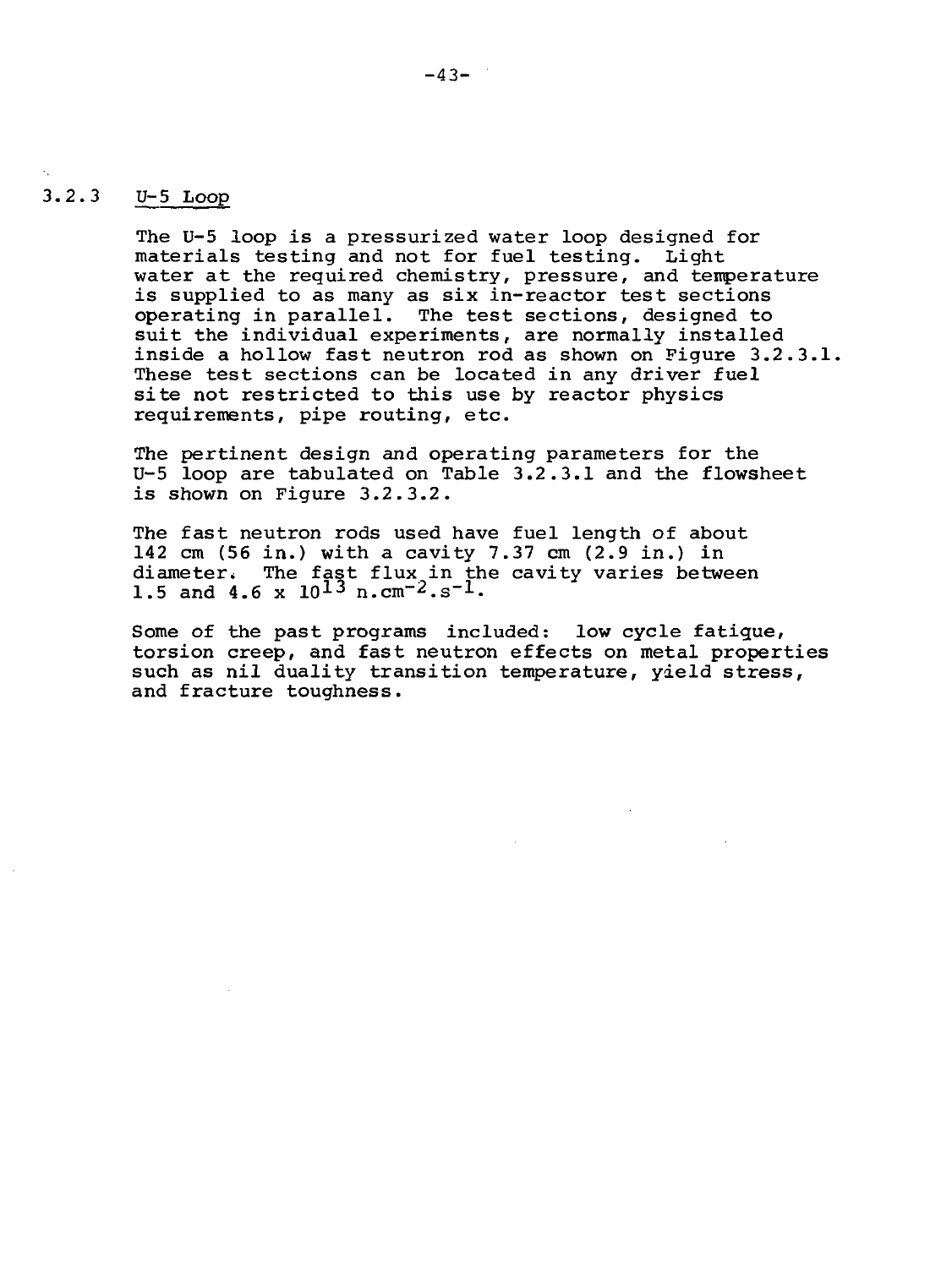TABLE 3.2.3.1

 $U-5$  LOOP

Loop Type materials test (pressurized water) Reactor NRU Reactor Lattice Site(s) into driver fuel sites<br>Nominal Thermal Flux<sup>(1)</sup> N/A Nominal Thermal  $Flux(1)$ Cosine Flux Length cm ( in.) Design: Pressure Flow Temperature Heater (loop)<sup>(2)</sup> Boiler Heat Removal Surge Tank Volume Pump Head (3) Construction Material Coolant: Operating Volume Circulating Volume Total Volume Chemistry (normal) Purification: Flow Ion-Exchange I.D. Resin Volume Monitors: Gamma Delayed Neutron  $Y -$  Spectrometer Test Section: Pressure Tube Material Length Internal Diameter Flow Tube Out-Reactor Test Section  $17.3$  MPa (2500 lb/in<sup>2</sup> gauge) 1.2 kg/s  $(9500 \text{ lb/h})$ <br>4 OC  $(670^{\circ}$ F) 354 OC<br>134 kW  $134$ N/A  $140^{-1}$  $0.102$  m<sup>2</sup> 30.5 m  $(670^{\circ}F)$  $(3.6 \text{ ft.}^3)$  $(100 \text{ ft})$ carbon stee l  $0.27$  m<sup>3</sup><br>0.22 m<sup>3</sup>  $0.22$  m<sup>3</sup><br>0.32 m<sup>3</sup>  $0.32$  $(9.5 \text{ ft}^3)$  $(7.8 \text{ ft}^3)$  $(11.3 \text{ ft}^3)$ pH 10 (LiOH),  $10-20$   $\rm cm^3/kg$  H $\rm _2$  $0.15 \text{ kg/s}$  (119 lb/h)<br>5.62 cm (2.25 in)  $(2.25. in)$  $.0018$   $m<sup>3</sup>$  $(0.06 \text{ ft}^3)$ N/A N/A N/A Zr alloy  $\sim$ 7.3 m (24 ft)<br>63.25 cm (24.9 i  $(24.9 \text{ in.})$ re-entrant flow ,therefore ,required none

(1) Axial peak flux at the cell boundary.

ä,

(2) Heaters for heating the coolant in the pressurized water mode - excludes heaters in the surge tank, boilers, etc. (3) Head in metre (feet) of flowing fluid.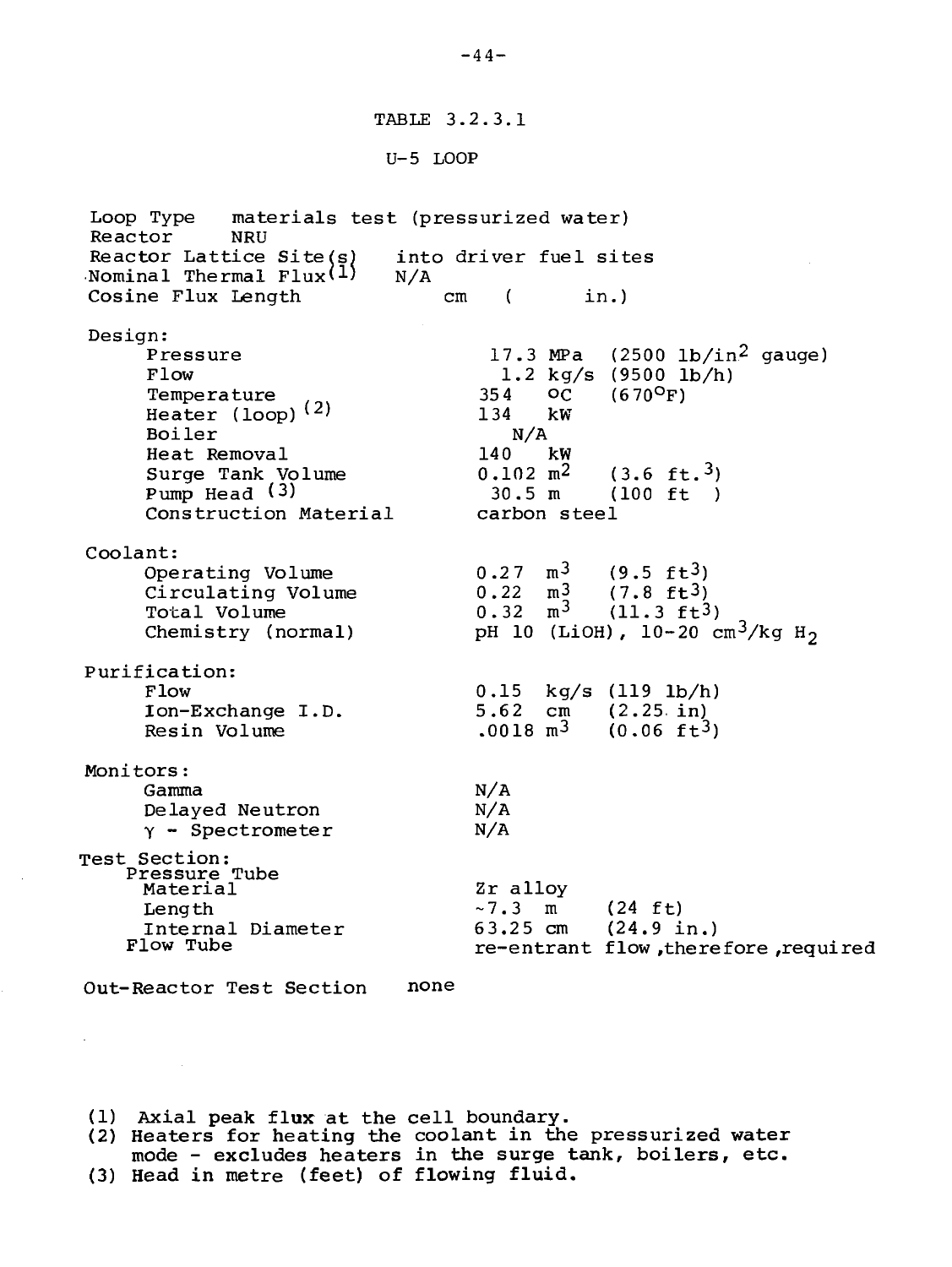



Typical hairpin Type Test Section Insert

U-5 LOOP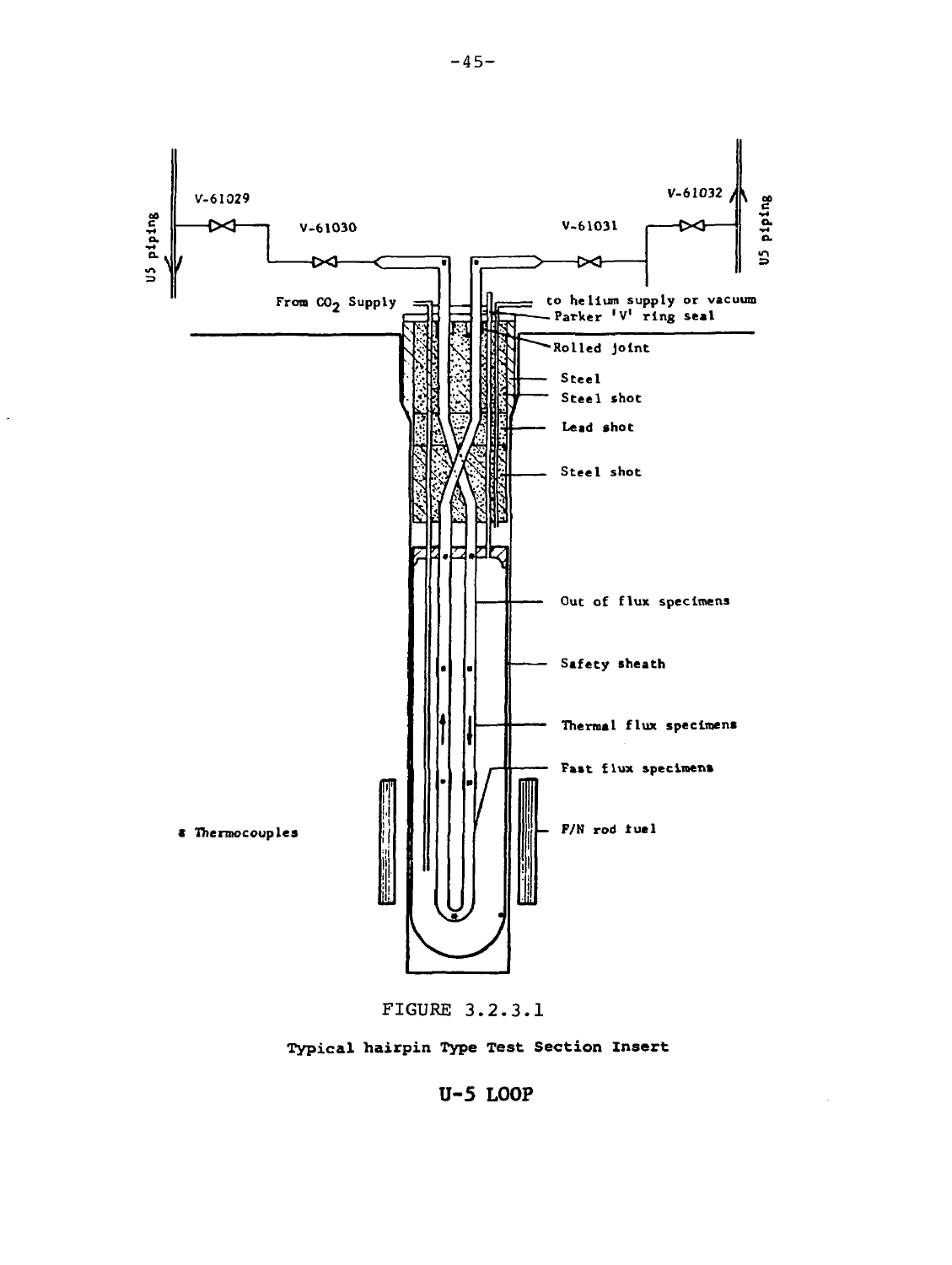

 $\sim$ 

 $-9f-$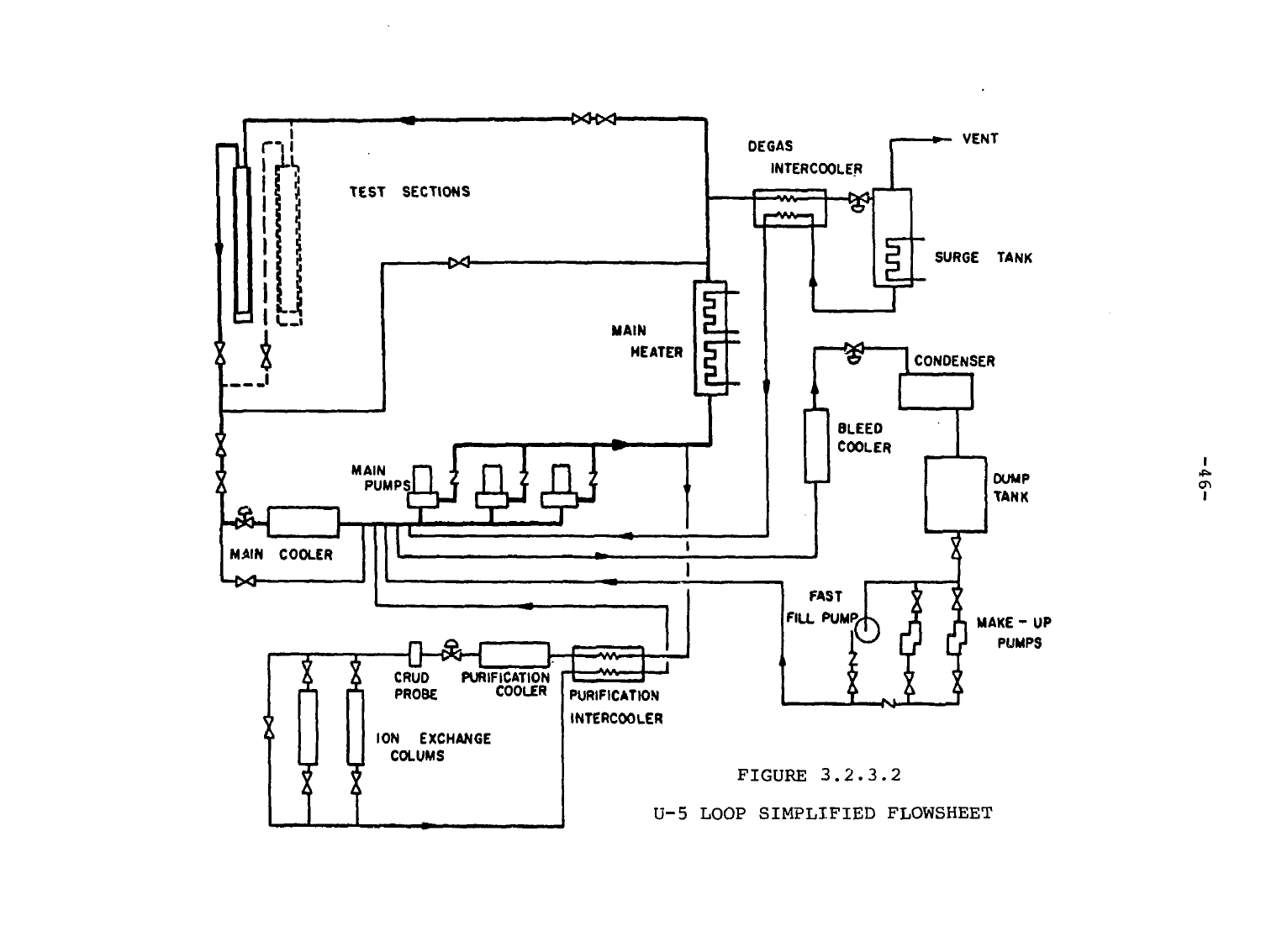# 4. ACKNOWLEDGEMENT

The author wishes to express his appreciation to R.D. Delaney, C.E. Ferris and W.L. McCrea for providing much of the detailed information, and to S.P. Gibson for the helpful comments during the preparation of this report.